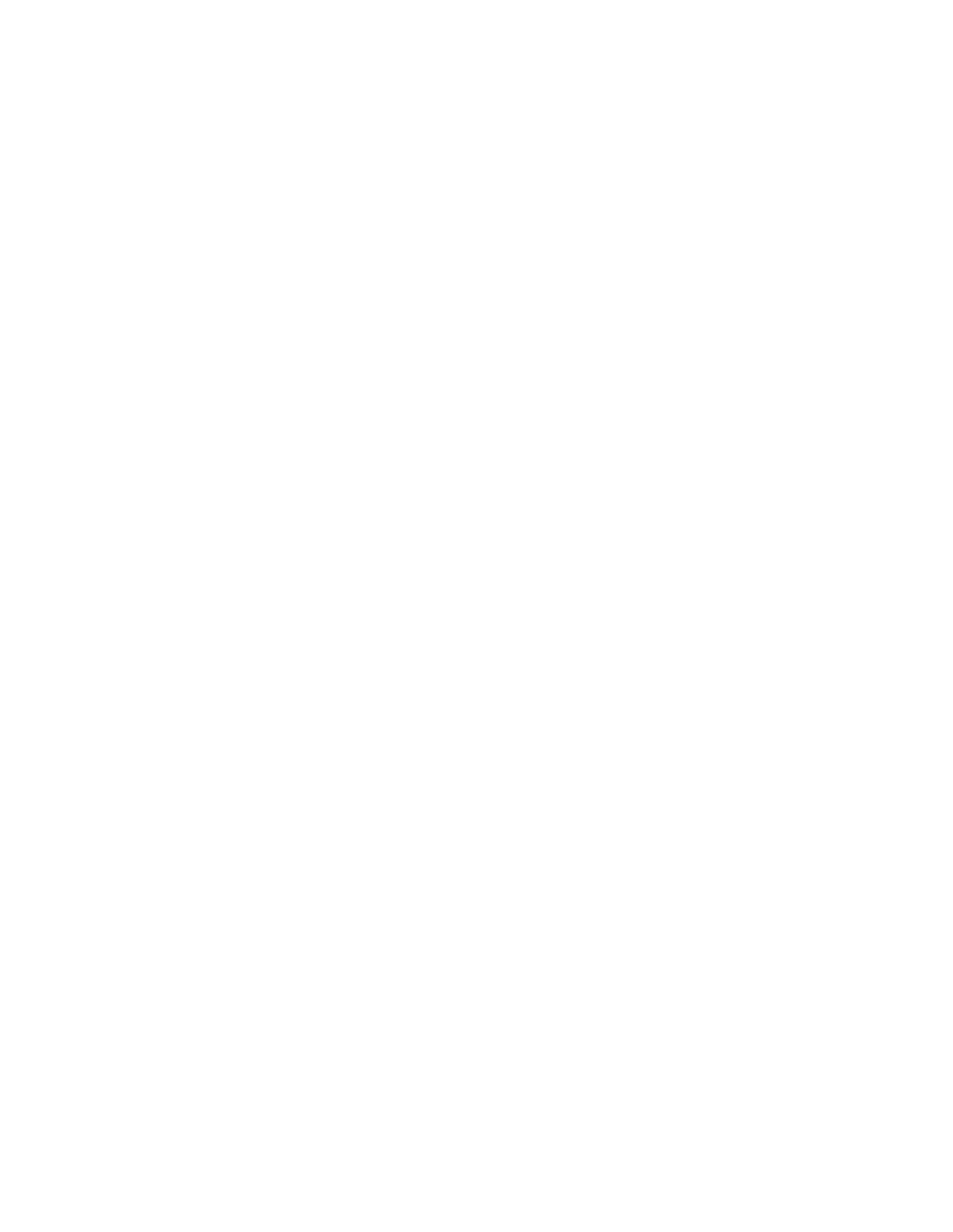2960 Hillside Leveling System<br>for 9600, 9610, and 9650 John Deere Combines  $LLCO$  $\Box$ 

# **TABLE OF CONTENTS**

| Hydraulic Manifold For SN 2960-0034 & 2960-0036 thru 2960-0040 8-3 |  |
|--------------------------------------------------------------------|--|
|                                                                    |  |
|                                                                    |  |
|                                                                    |  |
|                                                                    |  |
|                                                                    |  |
|                                                                    |  |
|                                                                    |  |
|                                                                    |  |
|                                                                    |  |
|                                                                    |  |
| © Hillco Technologies, Inc.<br>$1 - 1$<br>D-060914ADL01A           |  |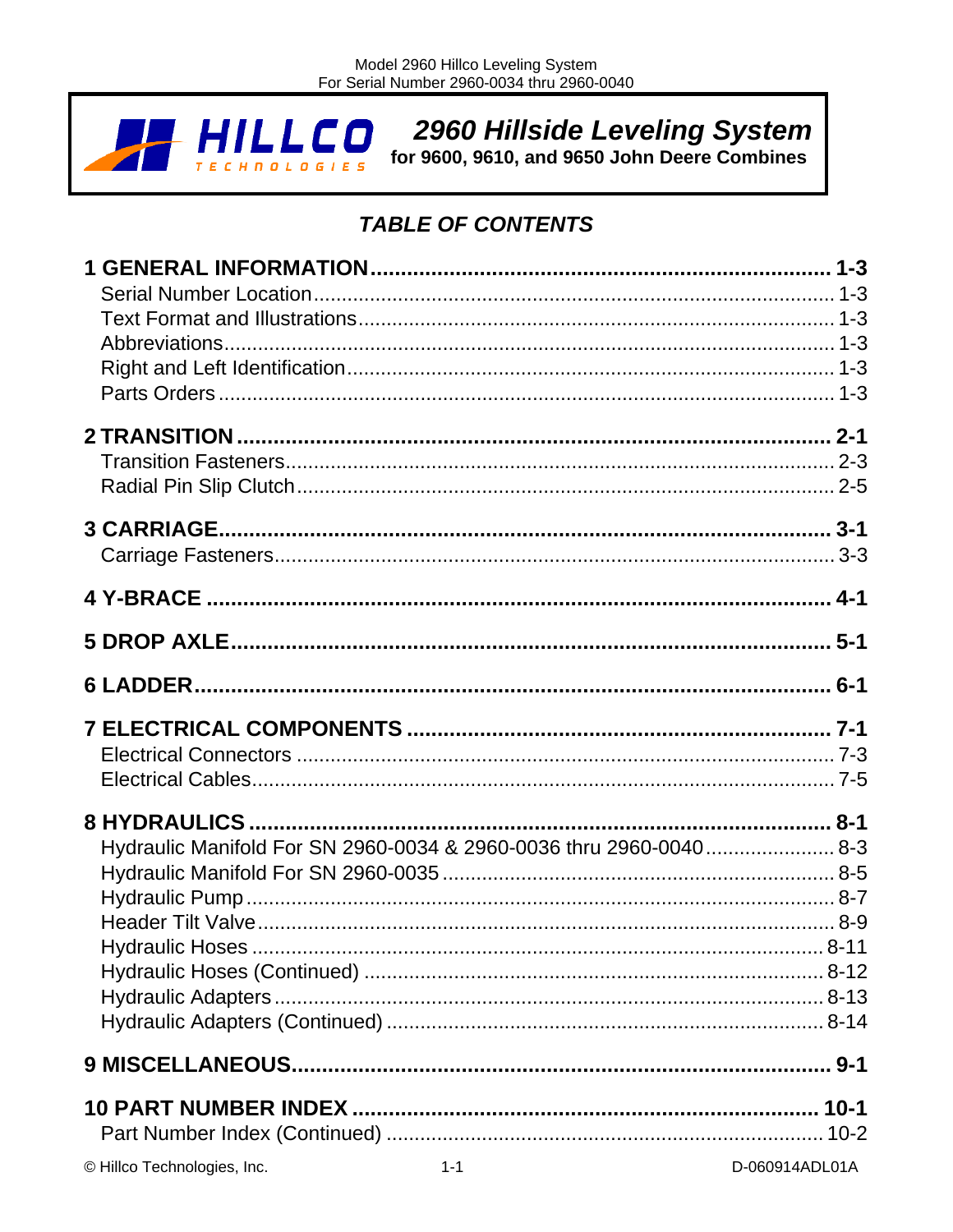Hillco Technologies, Inc. 107 1<sup>st</sup> Avenue Nezperce Id. 83543

www.hillcotechnologies.com

© Hillco Technologies, Inc. 1-2 1-2 D-060914ADL01A

| Fax       | 208.937.2280 |
|-----------|--------------|
| Phone     | 208.937.2461 |
| Toll Free | 800.937.2461 |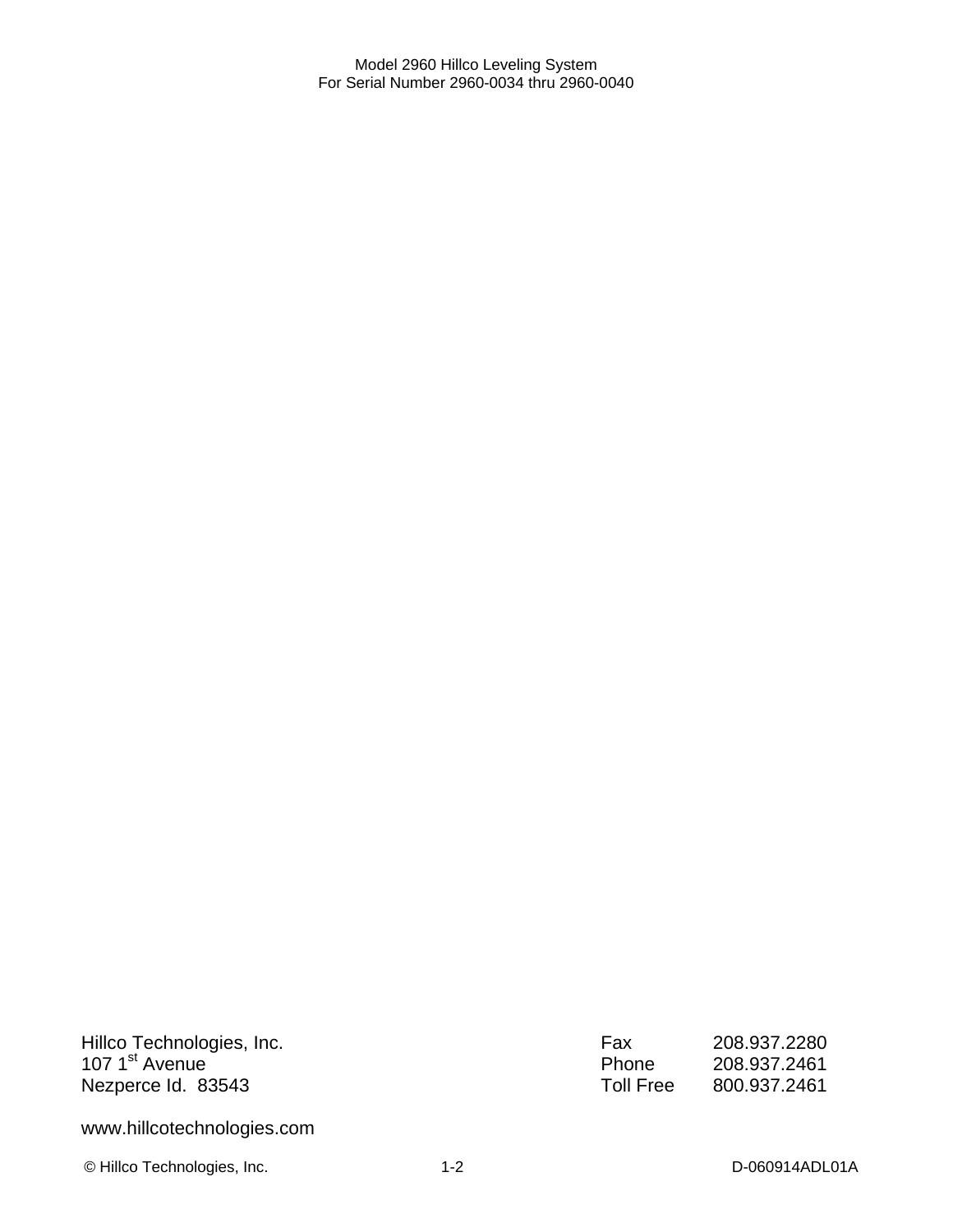### Model 2960 Hillco Leveling System For Serial Number 2960-0034 thru 2960-0040 **1** *GENERAL INFORMATION*

### *SERIAL NUMBER LOCATION*



## *TEXT FORMAT AND ILLUSTRATIONS*

The arrangement of this parts catalog is for easy identification of parts. All parts are illustrated in exploded views in proper relation to each other. Some diagrams refer to other pages for further information. Reference numbers used in the illustrations refer to line numbers in the part lists. The part lists appear to the right of all diagrams and correspond with those diagrams. Included in the part lists, along with the reference numbers are part numbers, part descriptions and the quantity of the part required per leveling system.

### *ABBREVIATIONS*

**SN** "Serial Number" refers to the serial number given to each leveling system (by Hillco Technologies), as well as the serial number given to the combine (by the specific combine manufacturer) the leveling system is installed upon. This abbreviation is used interchangeably in both instances. Each model 2960 Leveling System uses the following serial number format: 2960-XXXX (sequential numbers).

**ASM** "Assembly" refers to a whole grouping of parts (usually shown in the diagram corresponding with the page where "ASM" is shown unless otherwise noted). Some assemblies have parts that are sold separately, however some must be purchased as a single unit. Hillco Product Specialists will be able to assist you with any questions.<br>NS "N

"Not Shown" refers to a part that is not depicted in the illustration.

### *RIGHT AND LEFT IDENTIFICATION*

The reference to right-hand and left-hand in this catalog is identified by the operator sitting in the operator's seat, looking toward the front of the machine (in normal forward travel).

### *PARTS ORDERS*

Orders must specify product model, serial number, correct part number, complete description, quantity required, method of shipment, shipping address, and billing address.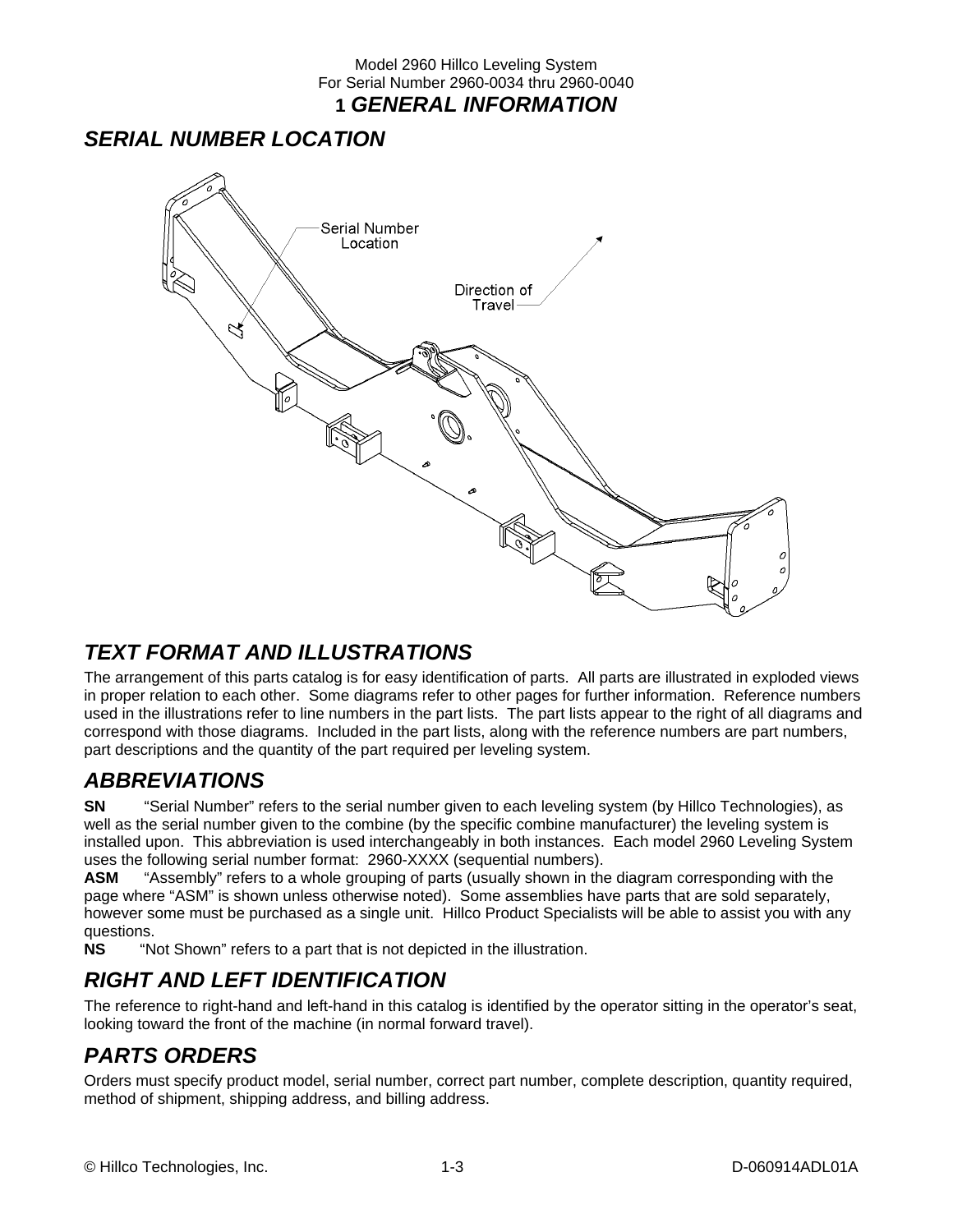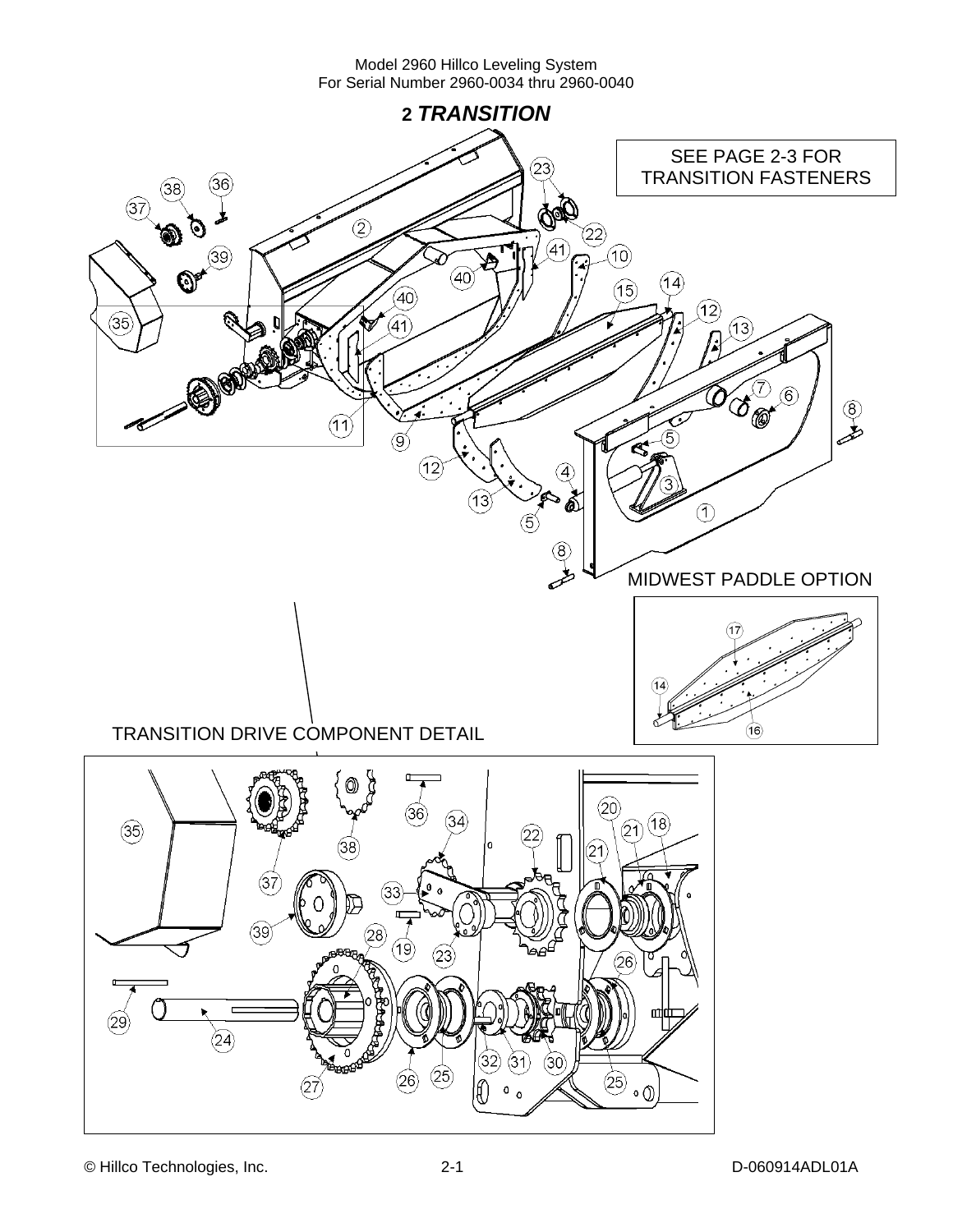| <b>TRANSITION</b>                   |                                     |                |                                                                            |                                   |  |  |
|-------------------------------------|-------------------------------------|----------------|----------------------------------------------------------------------------|-----------------------------------|--|--|
| REF.                                | <b>PART NO.</b>                     | QTY.           | <b>PART NAME</b>                                                           | <b>NOTES</b>                      |  |  |
| 1                                   | LA-228893                           | 1              | TA ADAPTER ASM                                                             |                                   |  |  |
| 2                                   | LA-234952                           | 1              | TT THROAT ASM                                                              |                                   |  |  |
| 3                                   | LA-229022                           | 1              | TM MOUNT ASM, ROD                                                          |                                   |  |  |
| 4                                   | HC-100706                           | 1              | CYLINDER, SLAVE                                                            | <b>SEE HYDRAULICS PAGE</b>        |  |  |
| ΝS                                  | HC-134191                           | 1              | SEAL KIT, SLAVE CYLINDER                                                   |                                   |  |  |
| 5                                   | LA-229071                           | 2              | TM PIN ASM, TRIM CYLINDER                                                  |                                   |  |  |
| 6                                   | LM-226841                           | 1              | TM COLLAR, PIVOT                                                           |                                   |  |  |
| 7                                   | LTP-241721                          | $\mathbf{1}$   | <b>BUSHING, GRAPHITE</b>                                                   |                                   |  |  |
|                                     |                                     |                |                                                                            |                                   |  |  |
| 8                                   | LM-229192                           | 2              | TM ROD, LOCK                                                               |                                   |  |  |
| <b>NS</b>                           | MC-135531                           | 2              | SPRING, COMPRESSION                                                        |                                   |  |  |
| 9                                   | LM-229152                           | 1              | TM PLATE, WEAR BOTTOM                                                      |                                   |  |  |
| 10                                  | LM-229161                           | 1              | TM PLATE, WEAR LH                                                          |                                   |  |  |
| 11                                  | LM-229171                           | 1              | TM PLATE, WEAR RH                                                          |                                   |  |  |
| 12                                  | LM-249861                           | 2              | TM PLT, BACKING                                                            |                                   |  |  |
| 13                                  | LP-249871                           | 2              | TM UHMW, BACKING                                                           |                                   |  |  |
|                                     |                                     |                | <b>BEATER SHAFT</b>                                                        |                                   |  |  |
| 14                                  | LA-249611                           | 1              | TB ASM, SHAFT                                                              |                                   |  |  |
| 15                                  | LM-238341                           | 2              | TB PADDLE, METAL                                                           |                                   |  |  |
| 16                                  | LM-228442                           | 2              | TB PLATE, PADDLE BACKING                                                   | <b>OPTIONAL</b>                   |  |  |
| 17                                  | LP-228881                           | 2              | TB PADDLE, RUBBER                                                          | <b>OPTIONAL</b>                   |  |  |
| 18                                  | LA-229051                           | 2              | TM MOUNT ASM, BEATER                                                       |                                   |  |  |
| 19                                  | LS-212701                           | 1              | TM KEY, BEATER DRIVE                                                       |                                   |  |  |
| 20                                  | MC-100548                           | 2              | BEARING INSERT, 1-7/16, NON-RELUBE                                         |                                   |  |  |
|                                     |                                     | 2              |                                                                            |                                   |  |  |
| 21                                  | MC-101339                           |                | FLANGETTES, RND BEARING (PAIR)                                             |                                   |  |  |
| 22                                  | MC-135501                           | 1              | SPROCKET, 16T 80P TAPER BORE HRD                                           |                                   |  |  |
| 23                                  | MC-135511                           | 1              | HUB, SPLIT TAPER 1-7/16                                                    |                                   |  |  |
| NS.                                 | LP-232162                           | 1              | TM CHAIN, 28 PIN 80P                                                       |                                   |  |  |
| NS.                                 | MC-139341                           | 1              | LINK, CONNECTING, 80P                                                      |                                   |  |  |
| <b>NS</b>                           | MC-139351                           | $\mathbf{1}$   | LINK, OFFSET, 80P                                                          |                                   |  |  |
|                                     |                                     |                | <b>TRANSITION THROAT JACK SHAFT</b>                                        |                                   |  |  |
| 24                                  | LM-229142                           | 1              | TM SHAFT, JACK                                                             |                                   |  |  |
| 25                                  | MC-100548                           | 2              | BEARING INSERT, 1-7/16, NON-RELUBE                                         |                                   |  |  |
| 26                                  | MC-101339                           | $\overline{2}$ | FLANGETTES, RND BEARING (PAIR)                                             |                                   |  |  |
| 27                                  | LM-226532                           | 1              | TM SPROCKET, RADIAL SLIP CLUTCH                                            |                                   |  |  |
| 28                                  | MC-136921                           | 1              | RADIAL PIN SLIP CLUTCH                                                     | <i>SEE RADIAL PIN SLIP CLUTCH</i> |  |  |
| 29                                  | LS-244471                           | 1              | TM KEY, RADIAL PIN SLIP CLUTCH                                             | PAGE                              |  |  |
| 30                                  | MC-135491                           | 1              | SPROCKET, 11T 80P TAPER BORE HRD                                           |                                   |  |  |
| 31                                  | MC-135511                           | 1              | HUB, SPLIT TAPER 1-7/16                                                    |                                   |  |  |
| 32                                  | LS-212701                           | 1              | TM KEY, BEATER DRIVE                                                       |                                   |  |  |
| ΝS                                  | LP-255131                           | 1              | TM CHAIN, 72 PIN 60P                                                       |                                   |  |  |
| <b>NS</b>                           | MC-139361                           | $\mathbf{1}$   | LINK. CONNECTING. 60P                                                      |                                   |  |  |
| <b>NS</b>                           | MC-139371                           | 1              | LINK, OFFSET, 60P                                                          |                                   |  |  |
|                                     |                                     |                |                                                                            |                                   |  |  |
|                                     |                                     |                | <b>TENSIONER</b>                                                           |                                   |  |  |
| 33                                  | MC-100546                           | 1              | <b>TENSIONER</b>                                                           |                                   |  |  |
| 34                                  | MC-100237                           | $\mathbf{1}$   | SPROCKET, IDLER, 15T60P5/8B                                                |                                   |  |  |
| <b>NS</b>                           | MC-139241                           | 1              | TENSIONER HARDWARE KIT                                                     |                                   |  |  |
|                                     |                                     |                | <b>FEEDER HOUSE BEATER DRIVE</b>                                           |                                   |  |  |
| 35                                  | LM-236232                           | 1              | TM SHIELD, DRIVE                                                           |                                   |  |  |
| <b>NS</b>                           | LP-232162                           | 1              | TM ROLLER CHAIN, 28 PIN 80P                                                |                                   |  |  |
| 36                                  | LS-234241                           | 1              | TM KEY, FEEDER SHAFT                                                       |                                   |  |  |
| <b>NS</b>                           | LM-254781                           | 1              | LM FLAT, CM BAR                                                            |                                   |  |  |
|                                     | <b>FOR 9650 &amp; 9660 COMBINES</b> |                |                                                                            |                                   |  |  |
| 37                                  | LA-263171                           | 1              | TM ASM, DRIVE SPROCKET                                                     |                                   |  |  |
| <b>FOR 9600 &amp; 9610 COMBINES</b> |                                     |                |                                                                            |                                   |  |  |
| 38                                  | MC-103113                           | 2              | SPROCKET, 15T 60P 1-1/2B HRD3/8K                                           |                                   |  |  |
|                                     |                                     |                |                                                                            |                                   |  |  |
| 39                                  | LTA-242191                          | 1              | LTM ASM, HEX DRIVE ADAPTOR                                                 |                                   |  |  |
| <b>NS</b>                           | MC-142001                           | 2              | 1PC SPLIT COLLAR WITH 1-3/8 BORE                                           |                                   |  |  |
|                                     |                                     |                | OPTIONAL - FOR COMBINES HARVESTING LEGUMES (PEAS, LENTILS, GARBONZO BEANS, |                                   |  |  |
| FLAX)                               |                                     |                |                                                                            |                                   |  |  |
| 40                                  | LA-260051                           | 2              | TM ASM, ANTI-WRAP                                                          |                                   |  |  |
| 41                                  | LM-260041                           | 2              | TM PLATE, NARROWING                                                        |                                   |  |  |
| <b>NS</b>                           | LA-243121                           | 1              | <b>TRANSITION THROAT NARROWING KIT</b>                                     |                                   |  |  |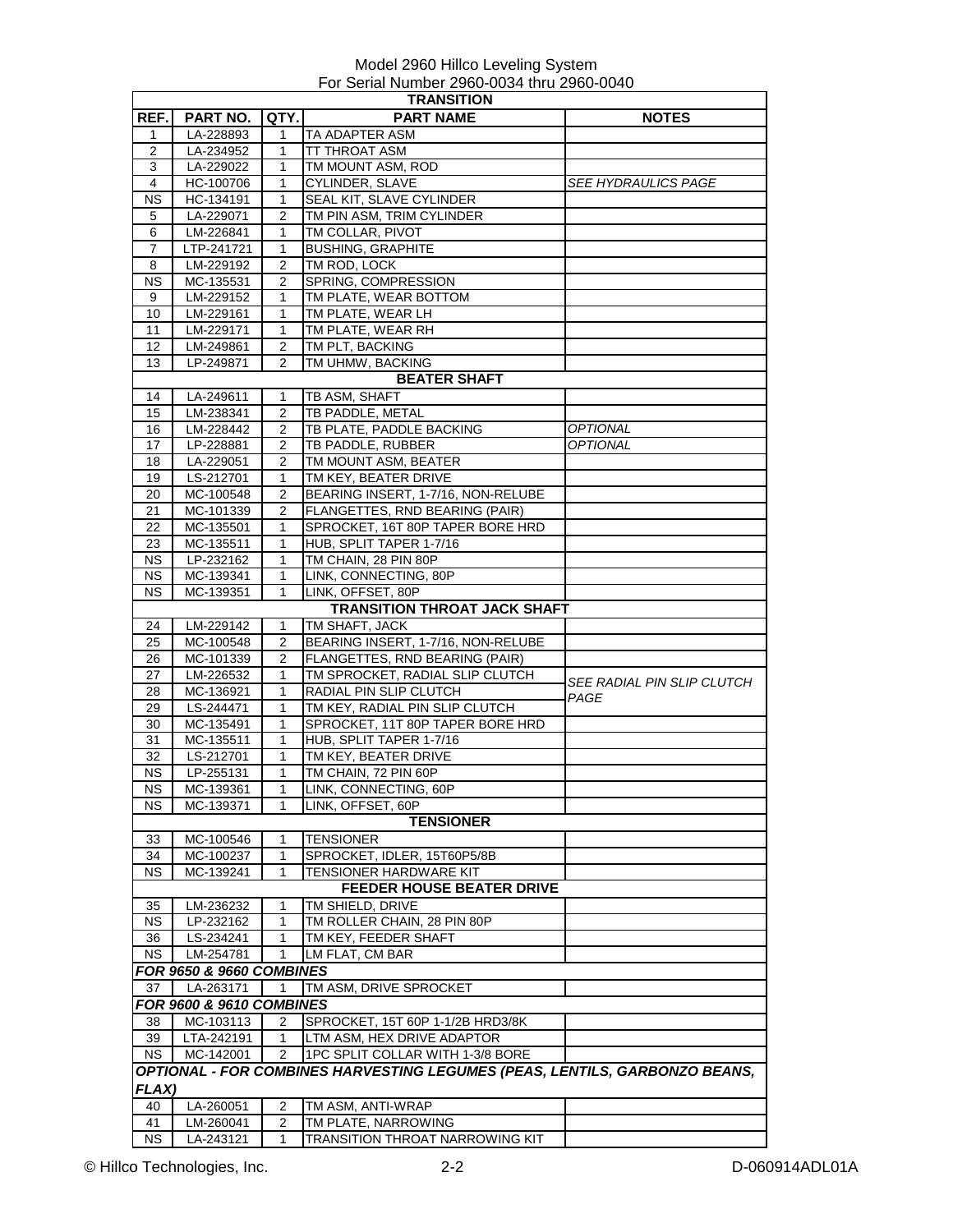Model 2960 Hillco Leveling System For Serial Number 2960-0034 thru 2960-0040 *TRANSITION FASTENERS*   $(\widehat{\mathsf{K}})$  $\circledcirc$  $(\mathsf{K})$ COO  $\bigcirc$ €  $\bm{\widehat{\varphi}}$  $\mathbb{O}^*$ τ  $\widehat{M}$  $\circledR$ **DE** Ő  $\infty$ Á N) Q,  $\left( \widehat{\mathsf{A}}\right)$ S MIDWEST PADDLE OPTIONTRANSITION FASTENERS DRIVE COMPONENT DETAIL

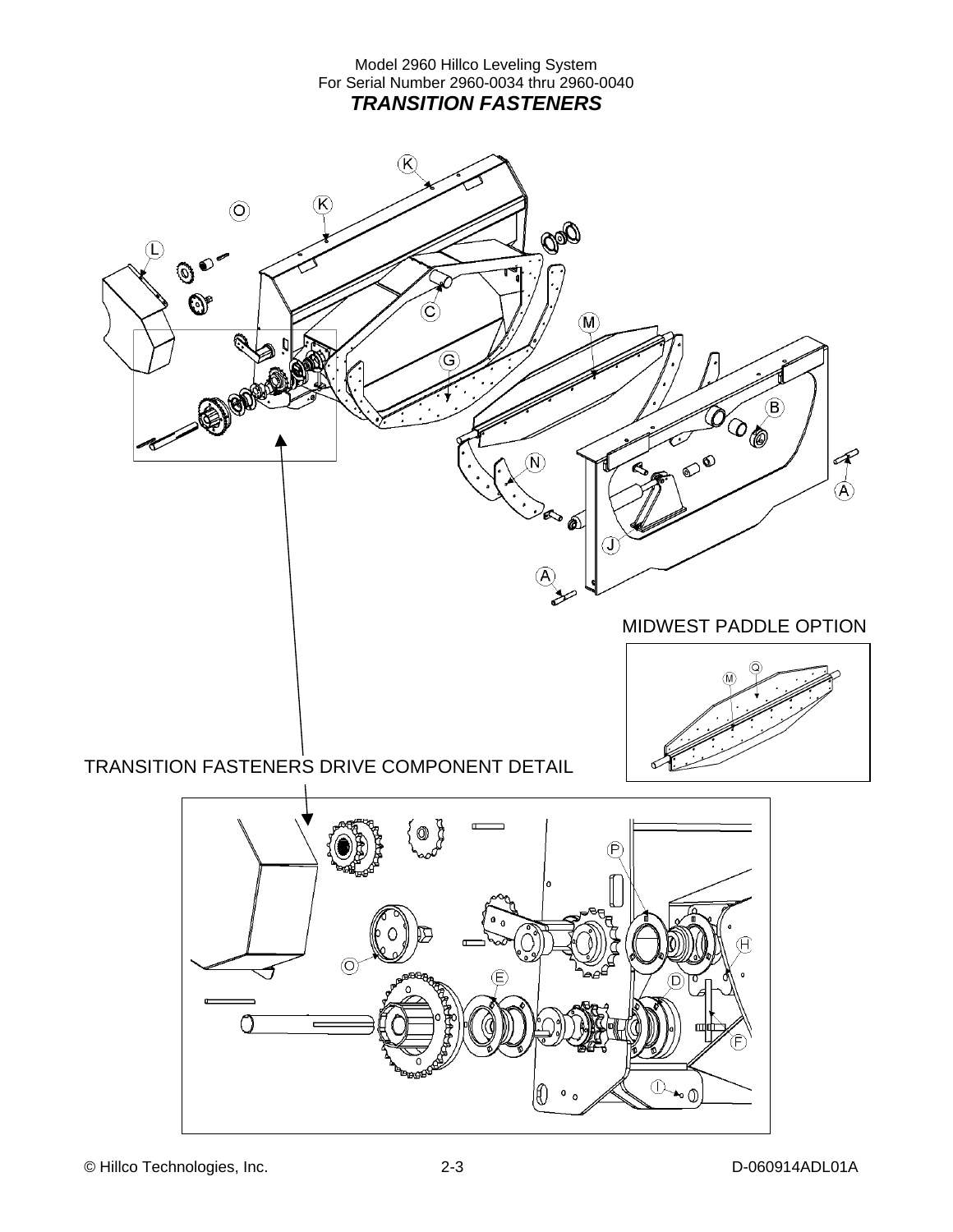|                                      | <b>TRANSITION FASTENERS</b> |                |                                               |                                               |  |  |  |
|--------------------------------------|-----------------------------|----------------|-----------------------------------------------|-----------------------------------------------|--|--|--|
| <b>ASM</b>                           | PART NO.                    | QTY.           | <b>PART NAME</b>                              | <b>WHERE USED</b>                             |  |  |  |
| A                                    | F-SHC-10M070F               | 2              | SHCS-8.8 M10 X 1.5O X 70                      | THA HEADER LOCK                               |  |  |  |
| B                                    | F-HC-16M120E                | 1              | HC-10.9 M16 X 2.00 X 120                      | <b>MAIN PIVOT PIN COLLAR</b>                  |  |  |  |
| $\overline{B}$                       | F-HNS-16ME                  | 1              | HN-10.9 M16 X 2.00 STV                        | MAIN PIVOT PIN COLLAR                         |  |  |  |
| $\overline{\text{c}}$                | F-MB-14NR40                 | 3              | MACH BUSH 14 GA NR 2-1/2" ID                  | <b>MAIN PIVOT PIN</b>                         |  |  |  |
| D                                    | F-HCF-10M020E               | 3              | FLHC-10.9 M10 X 1.50 X 20                     | INNER 3-BOLT JS BEARING                       |  |  |  |
| E                                    | F-CB-10M030F                | 3              | CARR-8.8 M10 X 1.50 X 30                      | OUTER 3-BOLT JS BEARING                       |  |  |  |
| E                                    | F-HNF-10MF                  | 3              | FLHN-8.8 M10 X 1.50                           | OUTER 3-BOLT JS BEARING                       |  |  |  |
| $\overline{F}$                       | F-FWH-08                    | 4              | FW 1/2 HD YELLOW                              | BEATER BRNG TAKE-UP BLT                       |  |  |  |
| F                                    | F-HNJ-12MF                  | 4              | HN-8.8 M12 X 1.75 JAM                         | <b>BEATER BRNG TAKE-UP BLT</b>                |  |  |  |
| G                                    | F-FHS-8M015E                | 29             | FHSC-10.9 M8 X 1.25 X 15                      | TT FACE PLATE                                 |  |  |  |
| Н                                    | F-CB-12M040F                | 8              | CARR-8.8 M12 X 1.75 X 40                      | TT BEATER BRNG MNT PLT                        |  |  |  |
| H                                    | F-HNF-12MF                  | 8              | FLHN-8.8 M12 X 1.75                           | TT BEATER BRNG MNT PLT                        |  |  |  |
| $\mathbf{I}$                         | F-HCF-10M020F               | $\mathcal{P}$  | FLHC-8.8 M10 X 1.50 X 20                      | SLAVE CYL MNT PIN                             |  |  |  |
| J                                    | F-HC-16M050E                | 3              | HC-10.9 M16 X 2.00 X 50                       | <b>ROD MNT</b>                                |  |  |  |
| J                                    | F-HNS-16ME                  | 3              | HN-10.9 M16 X 2.00 STV                        | ROD MNT                                       |  |  |  |
| Κ                                    | F-HCF-12M040E               | 4              | FLHC-10.9 M12 X 1.75 X 40                     | <b>TRANSITION MNT</b>                         |  |  |  |
| Κ                                    | F-HCF-16M040E               | $\overline{4}$ | FLHC-10.9 M16 X 2.00 X 40                     | <b>TRANSITION MNT</b>                         |  |  |  |
| L                                    | F-HNF-10MF                  | $\overline{2}$ | FLHN-8.8 M10 X 1.50                           | TM DRIVE SHIELD                               |  |  |  |
| L                                    | F-HCF-10M020F               | $\overline{2}$ | FLHC-8.8 M10 X 1.50 X 20                      | TM DRIVE SHIELD                               |  |  |  |
| м                                    | F-HNSF-12ME                 | 9              | FLHN-10.9 M12 X 1.75 FLNG, STV                | <b>BEATER PADDLES</b>                         |  |  |  |
| М                                    | <b>F-HCF-12M080E</b>        | 9              | FLHC-10.9 M12 X 1.75 X 80                     | <b>BEATER PADDLES</b>                         |  |  |  |
| N                                    | F-HCF-12M040E               | 10             | IFLHC-10.9 M12 X 1.75 X 40                    | <b>BACKING PLATES</b>                         |  |  |  |
| O                                    | F-HC-12M050E                | $\overline{7}$ | HC-10.9 M12 X 1.75 X 50                       | FEEDER HOUSE HEX DRIVE<br><b>SHAFT</b>        |  |  |  |
| O                                    | F-HNS-12ME                  | $\overline{7}$ | <b>I</b> HN-10.9 M12 X 1.75 STV               | FEEDER HOUSE HEX DRIVE<br><b>SHAFT</b>        |  |  |  |
| O                                    | F-FWH-08                    | $\overline{7}$ | <b>FW 1/2 HD</b>                              | <b>FEEDER HOUSE HEX DRIVE</b><br><b>SHAFT</b> |  |  |  |
| P                                    | F-HCF-10M020F               | 6              | FLHC-8.8 M10 X 1.50 X 20                      | TT BEATER BRNG MNT PLT                        |  |  |  |
| <b>OPTIONAL FOR MIDWEST COMBINES</b> |                             |                |                                               |                                               |  |  |  |
| Q                                    | F-EB-04C20                  | 34             | BOLT, ELEVATOR, 1/4-20 x 1-1/4<br><b>ZINC</b> | <b>PB PADDLES</b>                             |  |  |  |
| Q                                    | F-HNF-04C                   | 34             | FLHN 1/4-20 ZINC, SERR                        | <b>PB PADDLES</b>                             |  |  |  |
| R                                    | F-HCF-10M025E               | 4              | FLHC- 10.9 M10 X 1.50 X 25                    | <b>ANTI-WRAP ASSEMBLIES</b>                   |  |  |  |
| $\mathsf{R}$                         | F-HNF-10ME                  | 4              | FLHN- 10.9 M10 X 1.50                         | <b>ANTI-WRAP ASSEMBLIES</b>                   |  |  |  |
| S                                    | F-HC-06M020F                | 6              | HC-8.8 M6 X 1.0 X 20                          | THROAT NARROWING PLATES                       |  |  |  |
| S                                    | F-HNF-06MF                  | 6              | FLHN- 8.8 M6 X 1.0                            | THROAT NARROWING PLATES                       |  |  |  |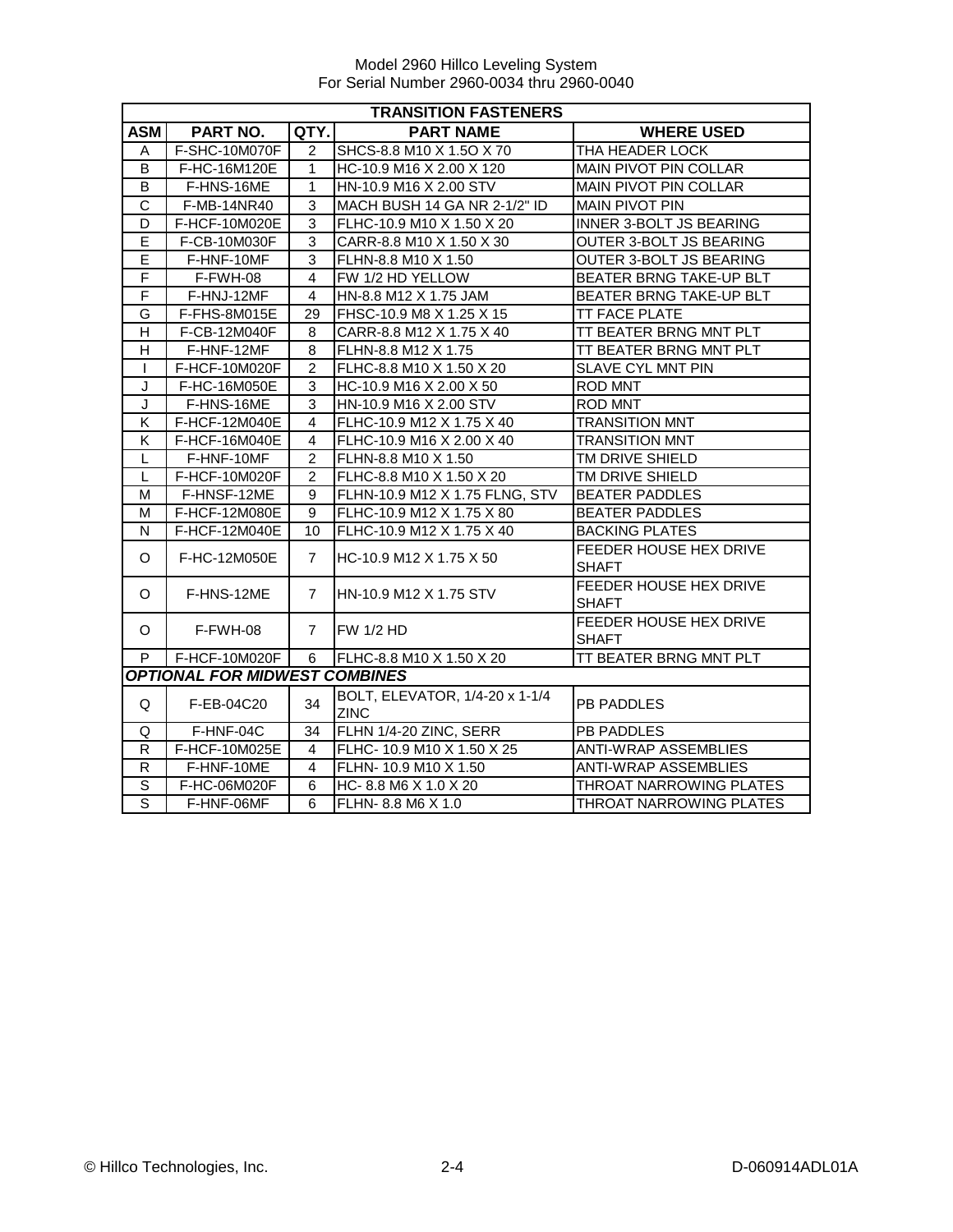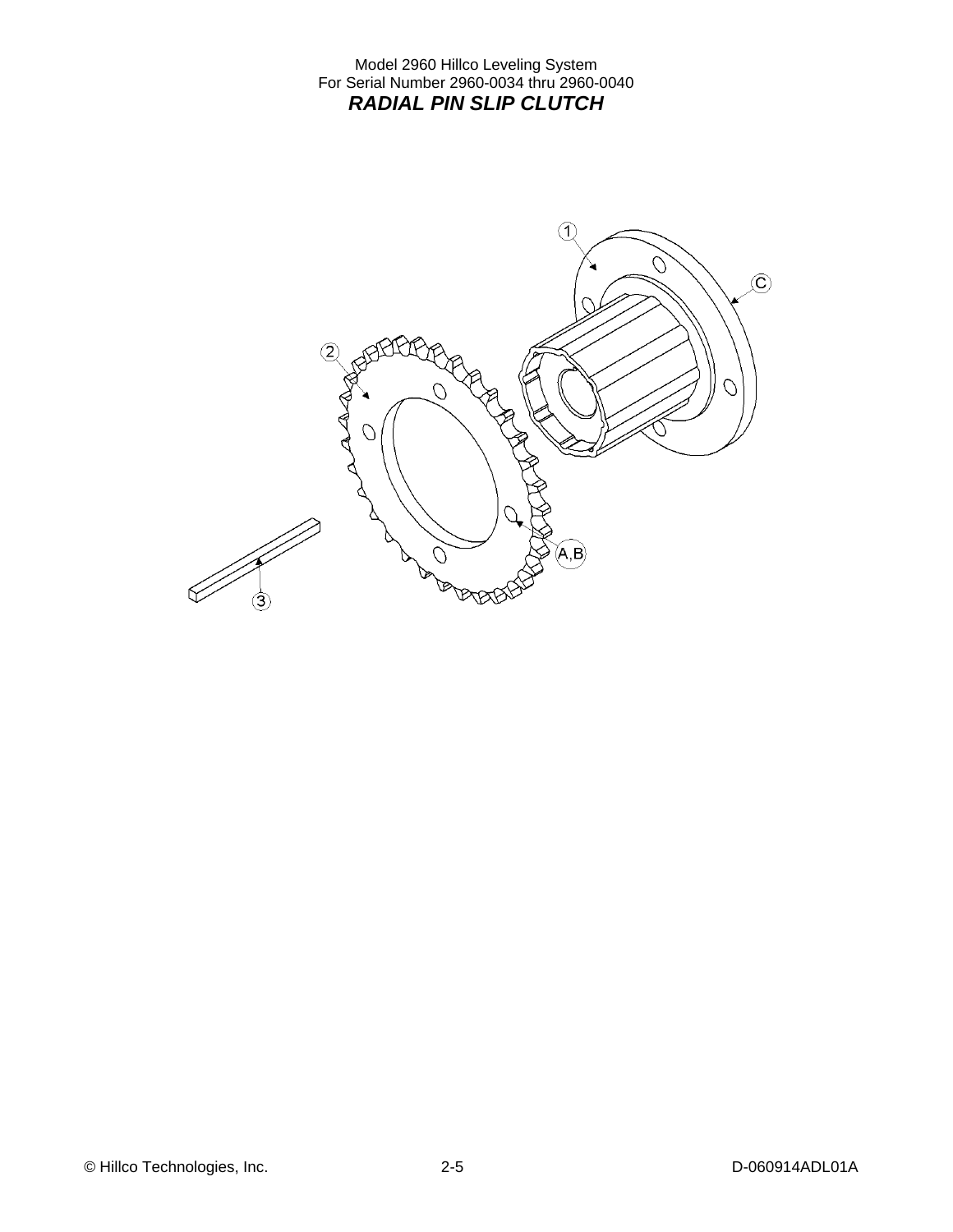|                | <b>RADIAL PIN SLIP CLUTCH COMPONENTS</b> |               |                                         |                   |  |  |  |
|----------------|------------------------------------------|---------------|-----------------------------------------|-------------------|--|--|--|
| REF.           | <b>PART NO.</b>                          | QTY.          | <b>PART NAME</b>                        | <b>NOTES</b>      |  |  |  |
|                | LM-226532                                |               | TM SPROCKET, RADIAL SLIP CLUTCH         |                   |  |  |  |
| $\mathfrak{p}$ | MC-136921                                |               | RADIAL PIN SLIP CLUTCH                  |                   |  |  |  |
| 3              | LS-244471                                |               | TM KEY, RADIAL PIN SLIP CLUTCH          |                   |  |  |  |
|                |                                          |               | <b>RADIAL PIN SLIP CLUTCH FASTENERS</b> |                   |  |  |  |
| REF.           | <b>PART NO.</b>                          | QTY.          | <b>PART NAME</b>                        | <b>WHERE USED</b> |  |  |  |
| A              | F-HC8-08F20                              | 4             | $HC8$ 1/2-20 X 1-1/4                    |                   |  |  |  |
| B              | <b>F-LW-08A</b>                          | 4             | $LW$ 1/2 HD                             |                   |  |  |  |
| C              | F-SSS-06C08                              | $\mathcal{P}$ | SCREW, SOCKET SET 3/8-16 X 1/2          |                   |  |  |  |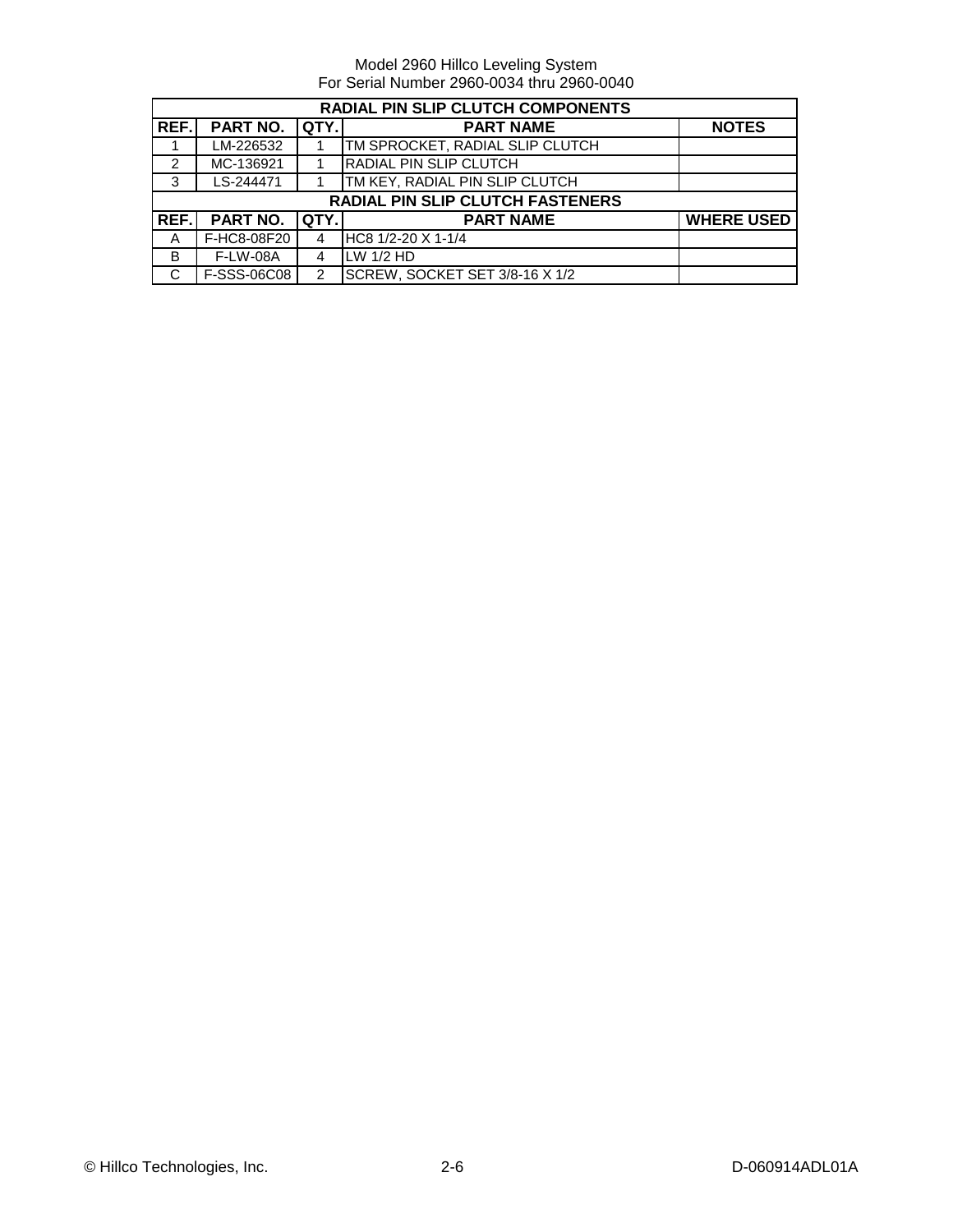**3** *CARRIAGE* 

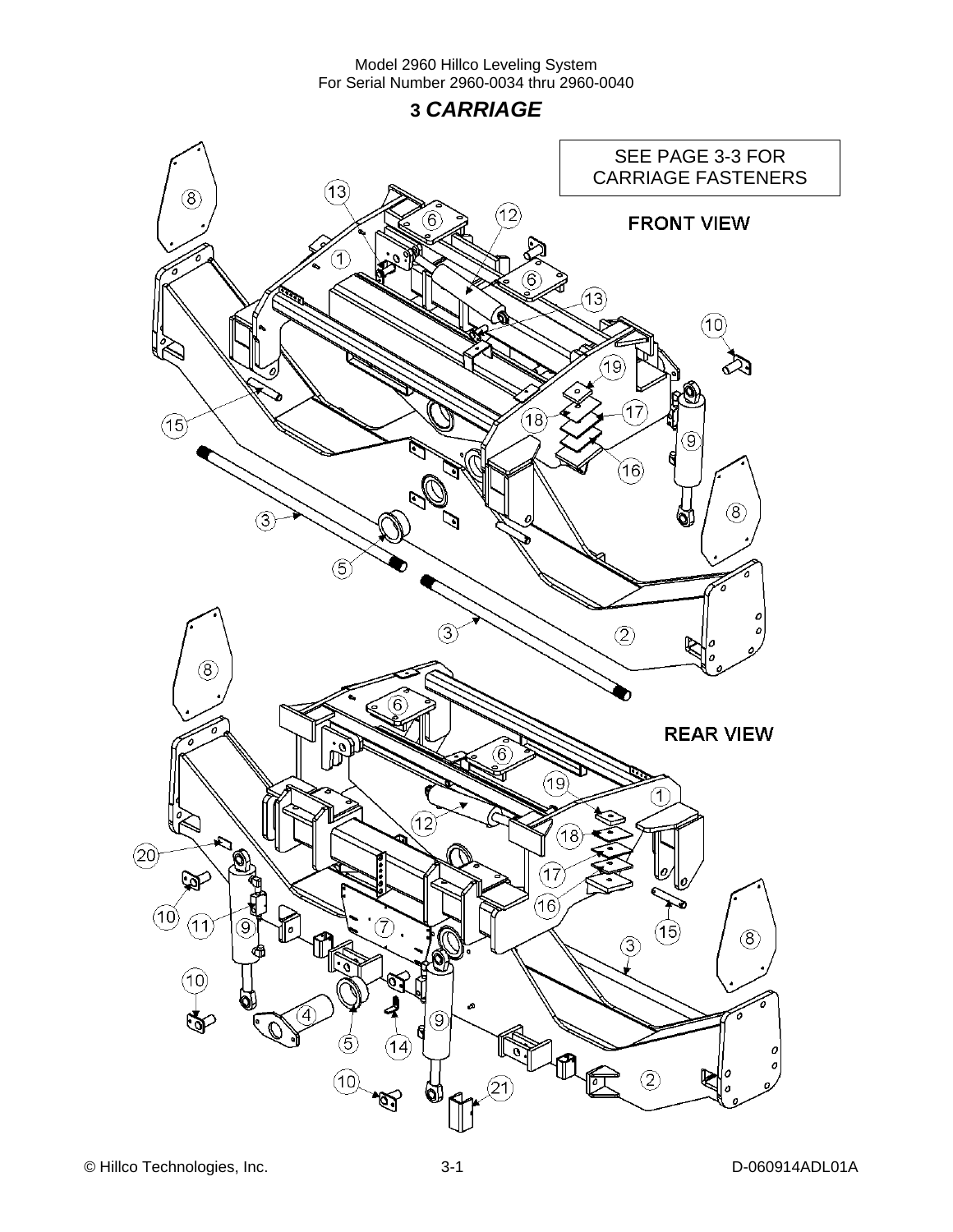|                | <b>CARRIAGE COMPONENTS</b> |                |                                 |                           |  |  |  |
|----------------|----------------------------|----------------|---------------------------------|---------------------------|--|--|--|
| REF.           | PART NO.                   | QTY.           | <b>PART NAME</b>                | <b>NOTES</b>              |  |  |  |
| 1              | LA-228453                  | 1              | CO OVERCARRIAGE ASM             |                           |  |  |  |
| 2              | LA-238271                  | 1              | CU ASM, 131.875                 |                           |  |  |  |
| 3              | MC-133081                  | 2              | COUNTER SHAFT, 1209 MM          |                           |  |  |  |
| 4              | LA-229251                  | 1              | CM PIN ASM, MAIN PIVOT          |                           |  |  |  |
| 5              | LP-103871                  | 2              | CO BUSHING, PIVOT               |                           |  |  |  |
| 6              | LA-228681                  | $\overline{2}$ | CM PLATE ASM, AXLE BOLT         |                           |  |  |  |
| $\overline{7}$ | LM-236473                  | 1              | EM PLATE, CONTROL BOX MOUNT     |                           |  |  |  |
| 8              | LP-230241                  | 2              | CM CAP, AXLE                    |                           |  |  |  |
| 9              | HC-103228                  | $\mathfrak{p}$ | CYLINDER, MAIN LEVELING         | <i>SEE HYDRAULIC PAGE</i> |  |  |  |
| 10             | LA-230551                  | 4              | CM PIN ASM, MAIN CYLINDER       |                           |  |  |  |
| 11             | HC-139151                  | $\mathfrak{p}$ | VALVE, 3-PORT COUNTERBALANCE    | <b>SEE HYDRAULIC PAGE</b> |  |  |  |
| 12             | HC-101842                  | 1              | CYLINDER, MASTER                | <b>SEE HYDRAULIC PAGE</b> |  |  |  |
| 13             | LA-229071                  | 2              | TM PIN ASM, TRIM CYLINDER       |                           |  |  |  |
| 14             | LP-234572                  | 2              | EM MOUNT, LIMIT SWITCH ACTUATOR |                           |  |  |  |
| 15             | LM-229483                  | 2              | CM PIN, HEADER LIFT             |                           |  |  |  |
| 16             | LM-230621                  | $\overline{2}$ | CM SPACER, CO MOUNT 3/8         |                           |  |  |  |
| 17             | LM-230611                  | $\overline{2}$ | CM SPACER, CO MOUNT 1/4         |                           |  |  |  |
| 18             | LM-230641                  | 2              | CM SPACER, CO MOUNT 3/16        |                           |  |  |  |
| 19             | LM-230631                  | 2              | CM PAD, CO MOUNT TOP            |                           |  |  |  |
| 20             | LL20-100790                | 1              | SERIAL NUMBER PLATE             |                           |  |  |  |
| 21             | LP-249321                  | 1              | <b>CM SPACER, SHIPPING</b>      |                           |  |  |  |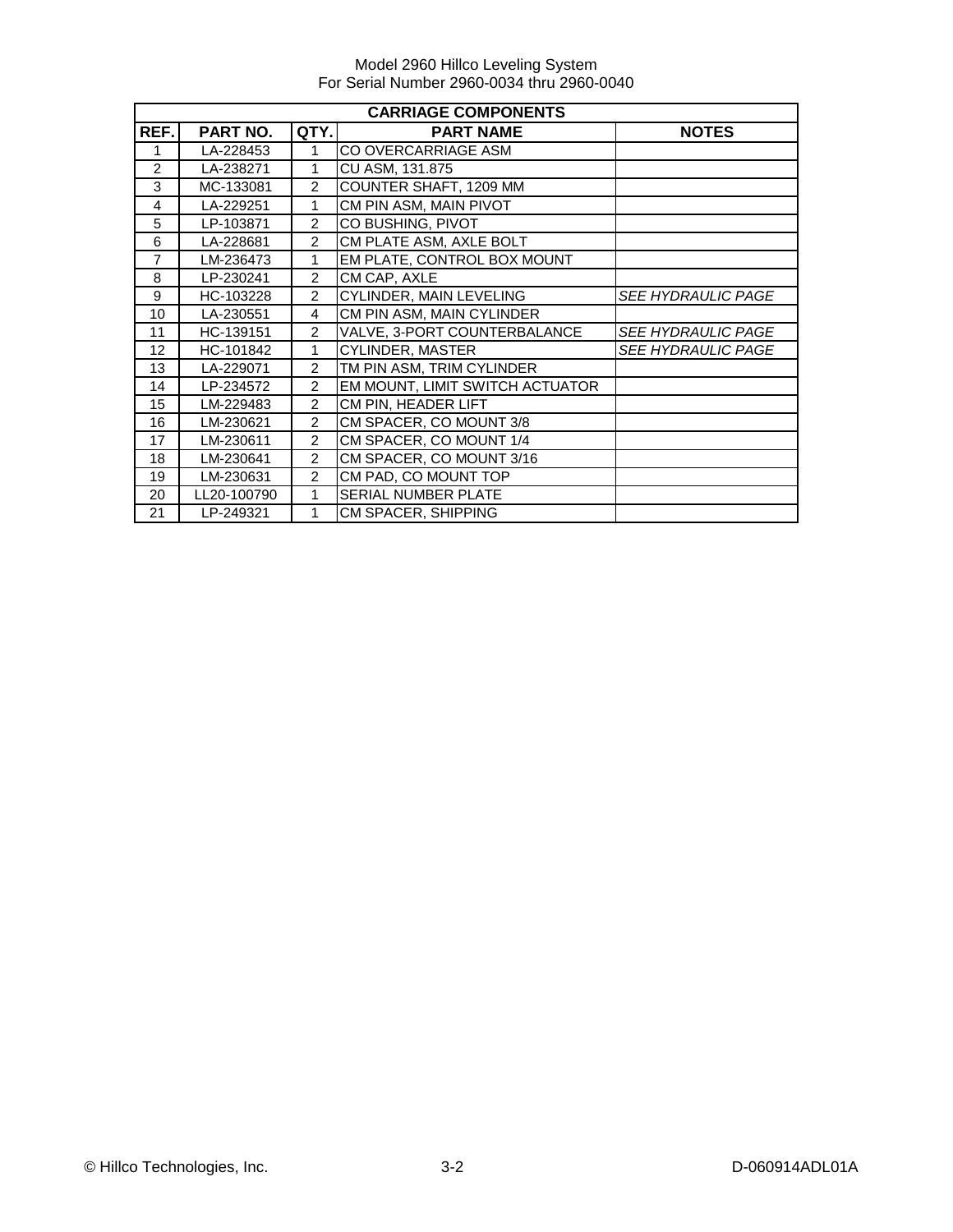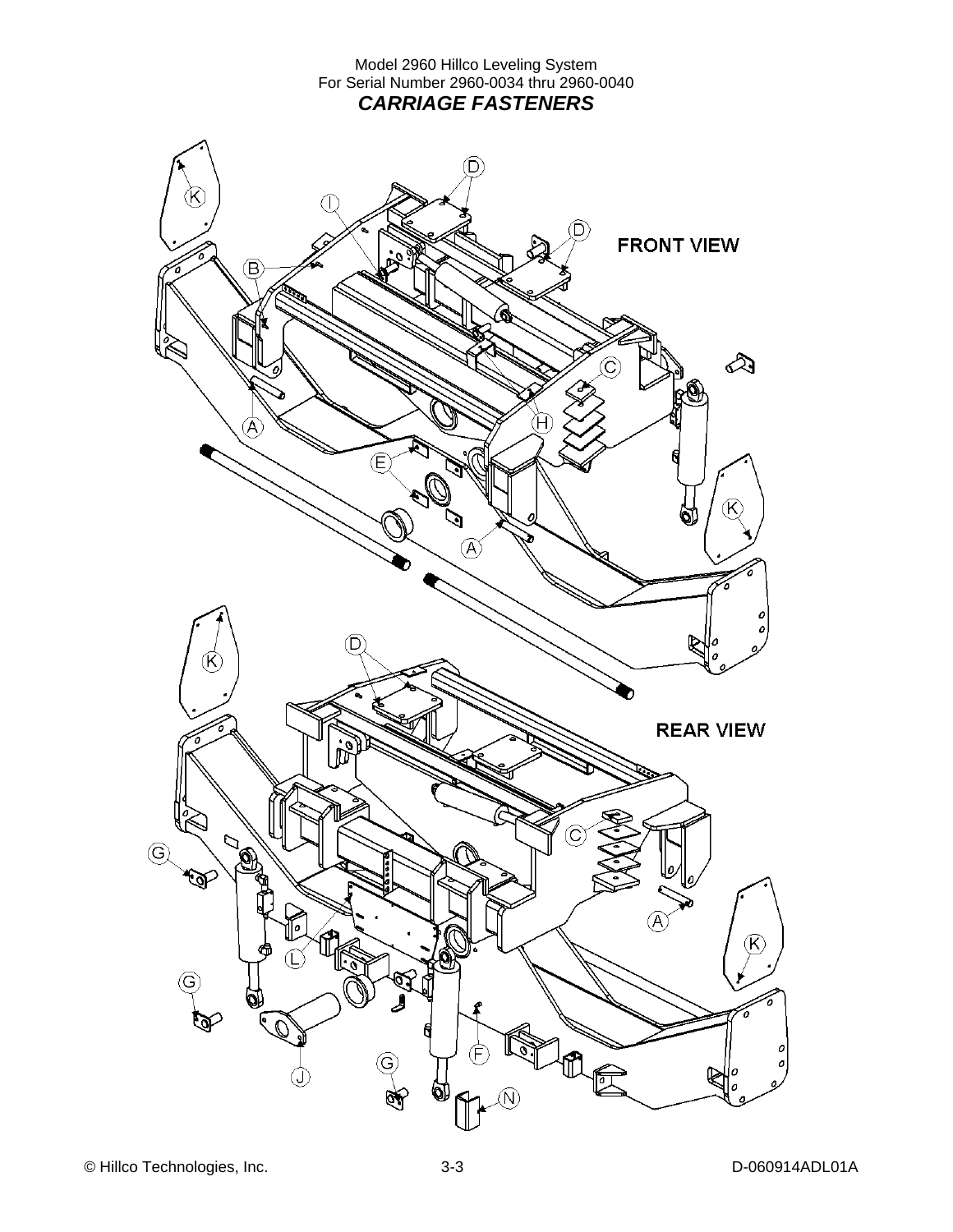|              | <b>CARRIAGE FASTENERS</b> |                |                           |                                            |  |  |  |
|--------------|---------------------------|----------------|---------------------------|--------------------------------------------|--|--|--|
| REF.         | PART NO.                  | QTY.I          | <b>PART NAME</b>          | <b>WHERE USED</b>                          |  |  |  |
| A            | F-PCT-05X48               | $\overline{4}$ | COTTER PIN 5/16 X 3       | BUTT END HEADER LIFT CYLINDER              |  |  |  |
| A            | F-MB-10NR20               | 4              | MACH BUSH, 10 GA NR 1-1/4 | BUTT END HEADER LIFT CYLINDER              |  |  |  |
| B            | F-HNF-08MF                | $\overline{7}$ | FLHN-8.8 M8 X 1.25        | <b>HOSE CLAMPES</b>                        |  |  |  |
| C            | F-HC-16M180E              | $\mathfrak{p}$ | HC-10.9 M16 X 2.00 X 180  | FRONT OVERCARRIAGE MOUNT                   |  |  |  |
| C            | $F-FWH-10$                | 4              | <b>FW 5/8 HD</b>          | <b>FRONT OVERCARRIAGE MOUNT</b>            |  |  |  |
| C            | F-HNS-16ME                | $\overline{2}$ | HN-10.9 M16 X 2.00 STV    | <b>FRONT OVERCARRIAGE MOUNT</b>            |  |  |  |
| D            | F-HNS-12C                 | 8              | <b>HN8 3/4-10 STV</b>     | <b>REAR OVERCARRIAGE MOUNT</b>             |  |  |  |
| D            | F-HC8-12C240              | 8              | HC8 3/4-10 X 15           | REAR OVERCARRIAGE MOUNT                    |  |  |  |
| E            | <b>F-HCF-16M080E</b>      | 4              | FLHC-10.9 M16 X 2.00 X 80 | TRANSMISSION                               |  |  |  |
| F            | F-HNF-10ME                | $\overline{2}$ | FLHN-10.9 M10 X 1.50      | <b>LIMIT SWITCH ACTUATOR</b>               |  |  |  |
| G            | F-HCF-12M025F             | 4              | FLHC-8.8 M12 X 1.75 X 25  | LEVELING CYL MNT PIN                       |  |  |  |
| H            | F-HC-08M090F              | $\mathcal{P}$  | IHC-8.8 M8 X 1.25 X 90    | BEHRINGER CLAMPS FOR HYDRO<br>HOSES        |  |  |  |
| H            | F-HNF-08MF                | $\mathcal{P}$  | FLHN-8.8 M8 X 1.25        | BEHRINGER CLAMPS FOR HYDRO<br><b>HOSES</b> |  |  |  |
| $\mathsf{I}$ | F-HCF-10M020E             | $\overline{2}$ | FLHC-10.9 M10 X 1.50 X 20 | <b>MASTER CYL MNT PIN</b>                  |  |  |  |
| J            | F-HC-16M060E              | $\overline{2}$ | HC-10.9 M16 X 2.00 X 60   | <b>MAIN PVT PIN</b>                        |  |  |  |
| J            | F-HNS-16ME                | $\mathcal{P}$  | HN-10.9 M16 X 2.00 STOVER | <b>MAIN PVT PIN</b>                        |  |  |  |
| K            | F-HC-10M040F              | 8              | HC-8.8 M10 X 1.50 X 40    | ORIGINAL AXLE COVER                        |  |  |  |
| K            | F-FWF-06020               | 8              | 3/8 FW FENDER X 1-1/4     | ORIGINAL AXLE COVER                        |  |  |  |
| K            | F-HNF-10MF                | 8              | FLHN-8.8 M10 X 1.50       | <b>ORIGINAL AXLE COVER</b>                 |  |  |  |
| L            | F-HC-10M025F              | 4              | HC-8.8 M10 X 1.50 X 25    | CONTROL BOX MOUNT BRACKET                  |  |  |  |
|              | F-HNF-10MF                | 4              | FLHN-8.8 M10 X 1.50       | CONTROL BOX MOUNT BRACKET                  |  |  |  |
| M            | F-UDS-#7X06               | $\overline{2}$ | #7 X 3/8 U-DRIVE SCREW    | <b>SERIAL NUMBER PLATE</b>                 |  |  |  |
| N            | F-PSL-04X48               | $\mathcal{P}$  | SNAP LOCK PIN 1/4 X 3     | <b>SAFETY STOPS</b>                        |  |  |  |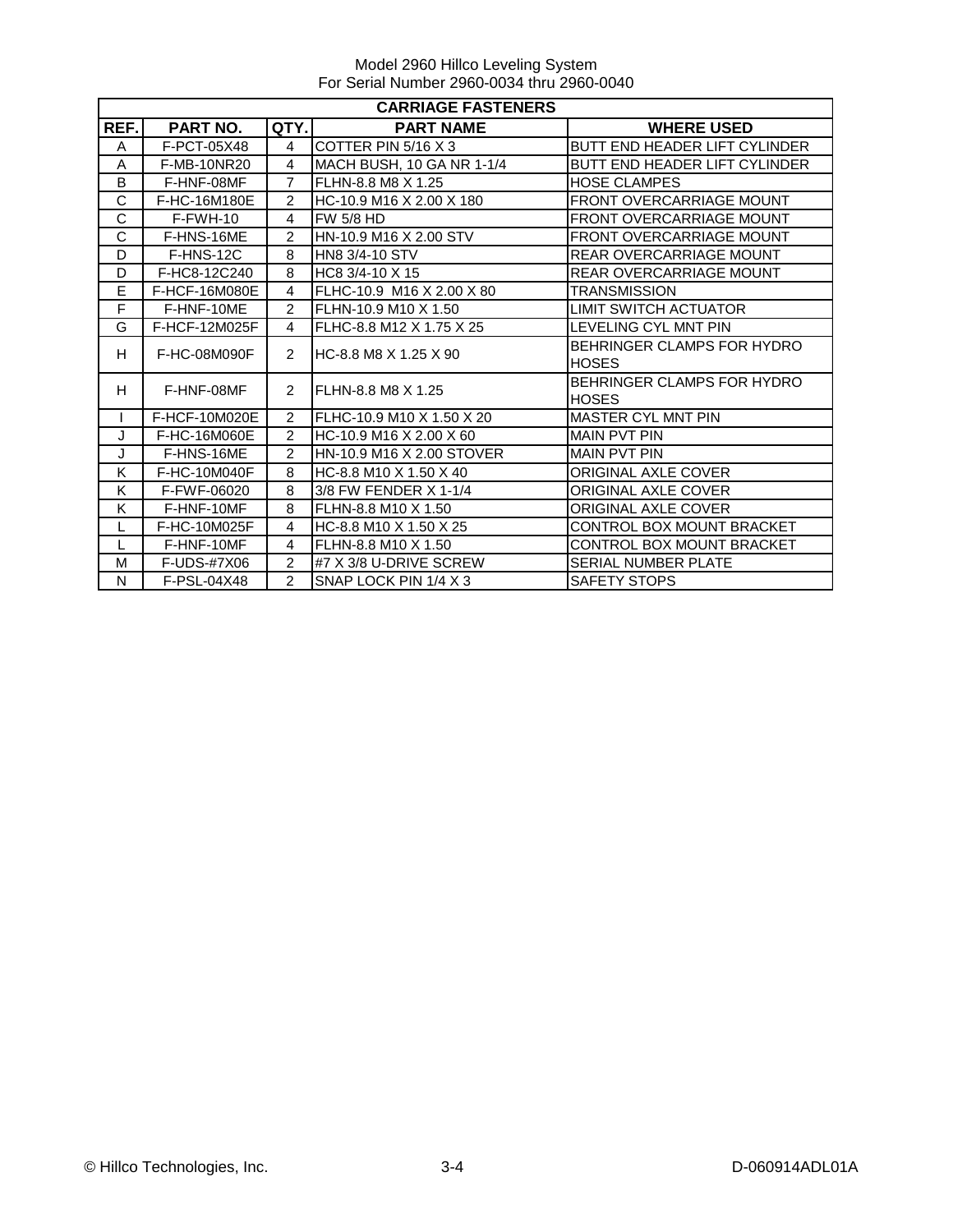### **4** *Y-BRACE*



© Hillco Technologies, Inc. 4-1 4-1 D-060914ADL01A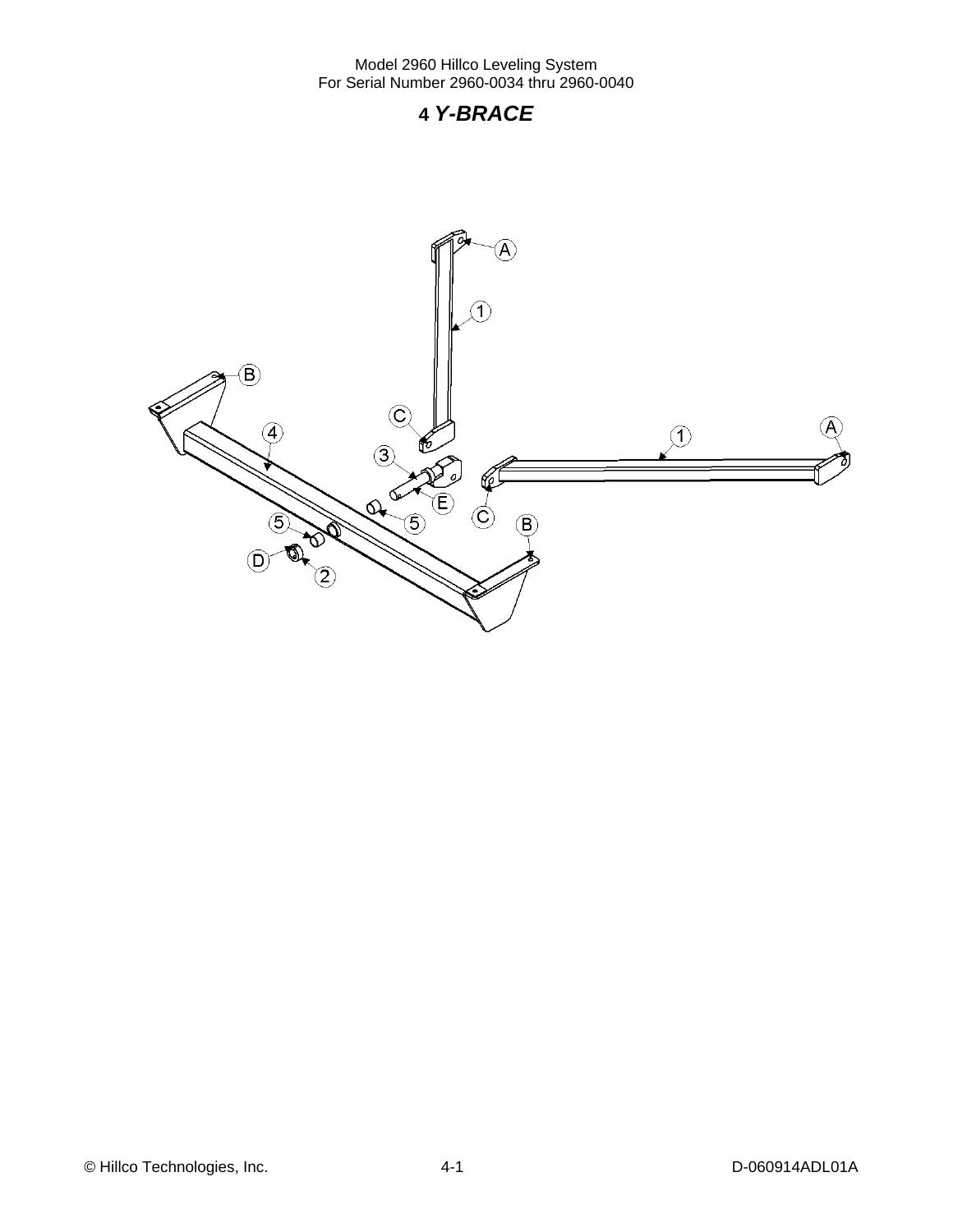|                | <b>Y-BRACE COMPONENTS</b> |                |                              |                          |  |  |  |
|----------------|---------------------------|----------------|------------------------------|--------------------------|--|--|--|
| REF.           | <b>PART NO.</b>           | QTY.           | <b>PART NAME</b>             | <b>NOTES</b>             |  |  |  |
|                | LA-228702                 | $\mathcal{P}$  | YB ARM ASM                   |                          |  |  |  |
| $\overline{2}$ | LM-234101                 | 1              | YB COLLAR, PIVOT PIN         |                          |  |  |  |
| 3              | LA-228762                 | 1              | YB PIN ASM, PIVOT            |                          |  |  |  |
| 4              | LA-228721                 | 1              | YB SUPPORT ASM, CROSS        |                          |  |  |  |
| 5              | MC-135431                 | $\overline{2}$ | <b>BUSHING, PLANE</b>        |                          |  |  |  |
|                |                           |                |                              |                          |  |  |  |
|                |                           |                | <b>Y-BRACE FASTENERS</b>     |                          |  |  |  |
| REF.           | <b>PART NO.</b>           | QTY.           | <b>PART NAME</b>             | <b>WHERE USED</b>        |  |  |  |
| A              | F-HC-24M070E              | $\mathcal{P}$  | HC-10.9 M24 X 3.00 X 70      | Y-BRACE FRNT MNT         |  |  |  |
| A              | F-HNS-24ME                | 2              | HN-10.9 M24 X 3.00 STOVER    | <b>Y-BRACE FRNT MNT</b>  |  |  |  |
| B              | F-HC-16M140E              | 4              | HC-10.9 M16 X 2.00 X 140     | <b>Y-BRACE FRAME MNT</b> |  |  |  |
| B              | F-HNS-16ME                | 4              | HN-10.9 M16 X 2.00 STOVER    | <b>Y-BRACE FRAME MNT</b> |  |  |  |
| B              | F-FWH-10                  | 8              | <b>FW 5/8 HD</b>             | <b>Y-BRACE FRAME MNT</b> |  |  |  |
| C              | F-HC-24M110E              | 1              | HC-10.9 M24 X 3.00 X 110     | <b>Y-BRACE REAR MNT</b>  |  |  |  |
| C              | F-HNS-24ME                | 1              | HN-10.9 M24 X 3.00 STOVER    | <b>Y-BRACE REAR MNT</b>  |  |  |  |
| D              | F-HC-12M080E              | 1              | HC-10.9 M12 X 1.75 X 80      | Y-BRACE PVT PIN COLLAR   |  |  |  |
| D              | F-HNS-12ME                | 1              | HN-10.9 M12 X 1.75 STOVER    | Y-BRACE PVT PIN COLLAR   |  |  |  |
| E              | F-MB-18NR24               | 20             | MACH BUSH 18 GA NR 1-1/2" ID | Y-BRACE PVT PIN          |  |  |  |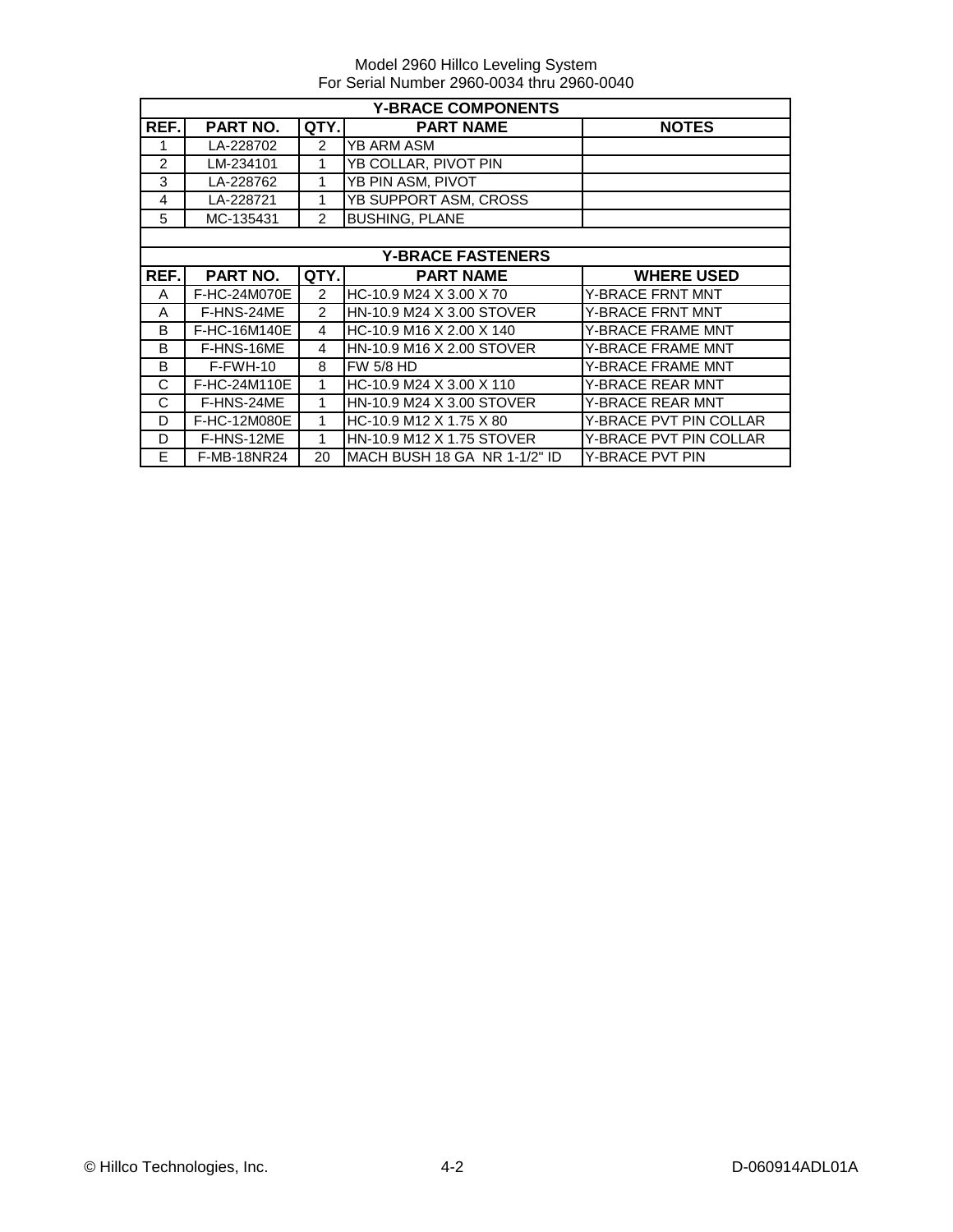### **5** *DROP AXLE*

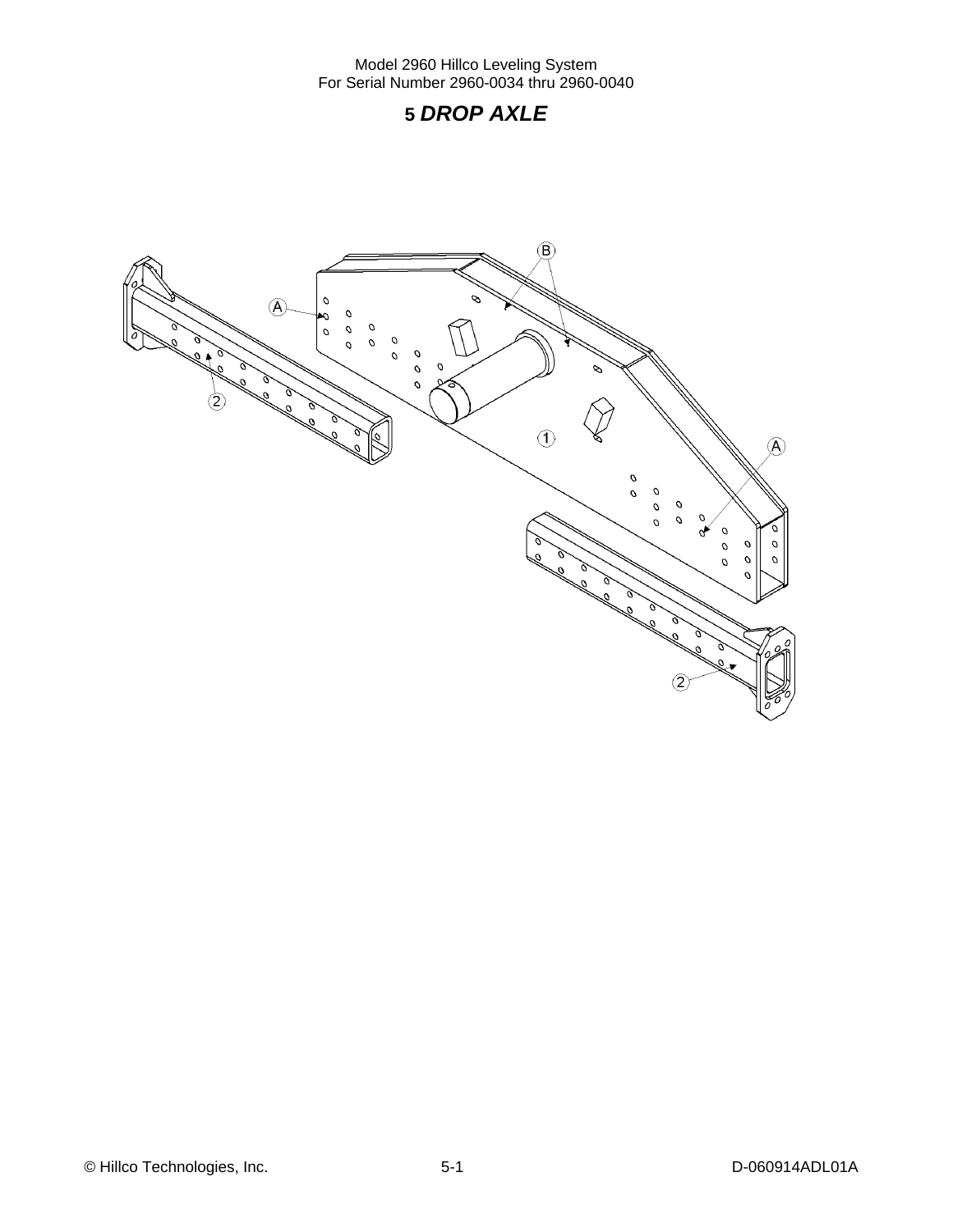|      | <b>DROP AXLE COMPONENTS</b>                          |               |                            |                                    |  |  |  |
|------|------------------------------------------------------|---------------|----------------------------|------------------------------------|--|--|--|
| REF. | PART NO.<br>QTY.<br><b>PART NAME</b><br><b>NOTES</b> |               |                            |                                    |  |  |  |
|      | LA-228811                                            |               | DA AXLE ASM, DROP          |                                    |  |  |  |
| 2    | LA-238881                                            | $\mathcal{P}$ | DA ASM, EXTENSION          | <b>OPTIONAL- IF COMBINE DIDN'T</b> |  |  |  |
|      |                                                      |               |                            | <b>HAVE ADJUSTABLE REAR AXLE</b>   |  |  |  |
|      |                                                      |               |                            |                                    |  |  |  |
|      |                                                      |               | <b>DROP AXLE FASTENERS</b> |                                    |  |  |  |
| REF. | PART NO.                                             | QTY.          | <b>PART NAME</b>           | <b>WHERE USED</b>                  |  |  |  |
| A    | F-HC-20M160E                                         | 8             | HC-10.9 M20 X 2.50 X 160   |                                    |  |  |  |
| A    | F-HC-20M210E                                         | 4             | HC-10.9 M20 X 2.50 X 210   | <b>STEERING CYLINDER MOUNT</b>     |  |  |  |
| A    | F-HNS-20ME                                           | 12            | HN-10.9 M20 X 2.50 STV     |                                    |  |  |  |
| B    | F-HCF-06M045F                                        | 2             | FLHC-8.8 M6 X 1.00 X 45    |                                    |  |  |  |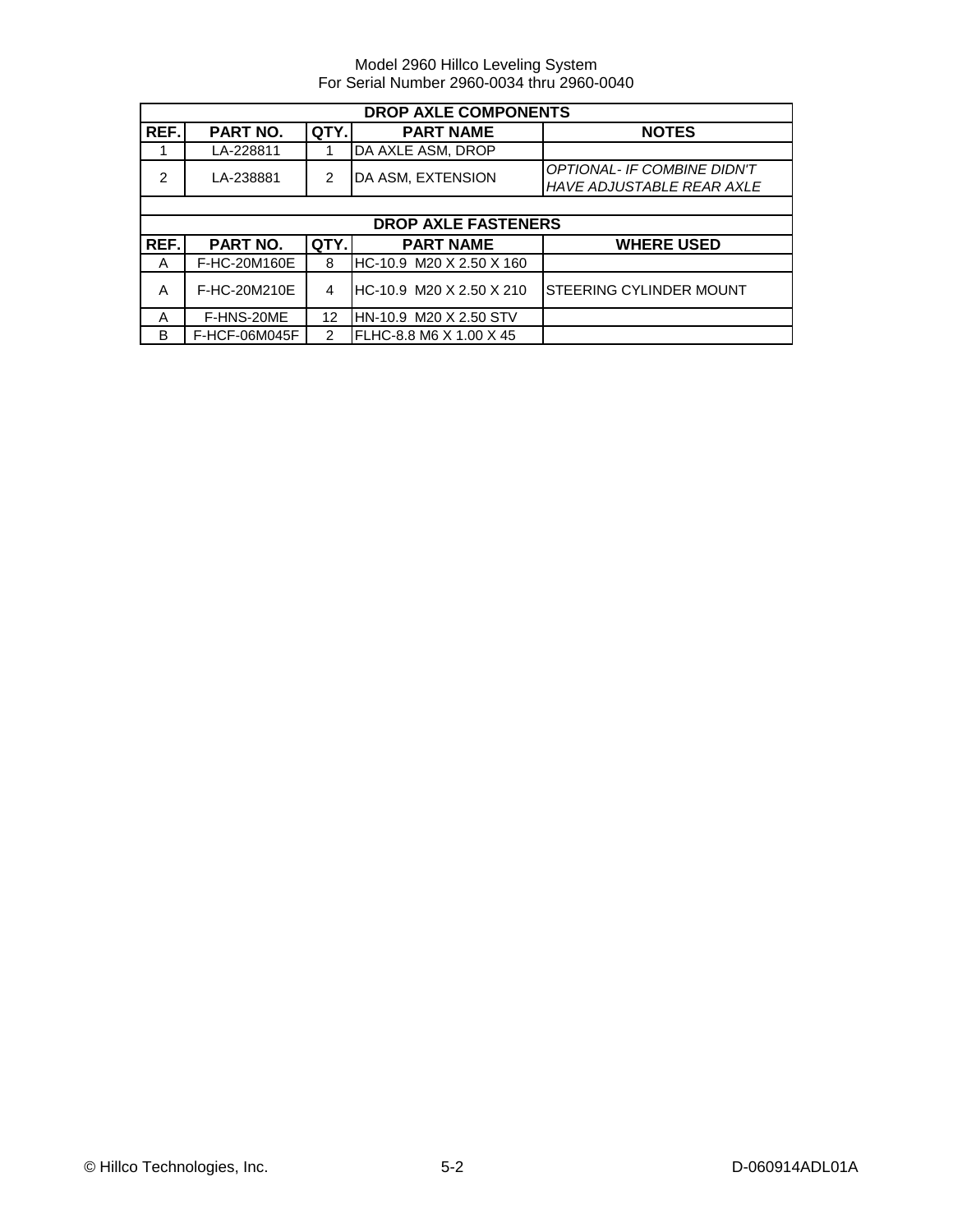### **6** *LADDER*

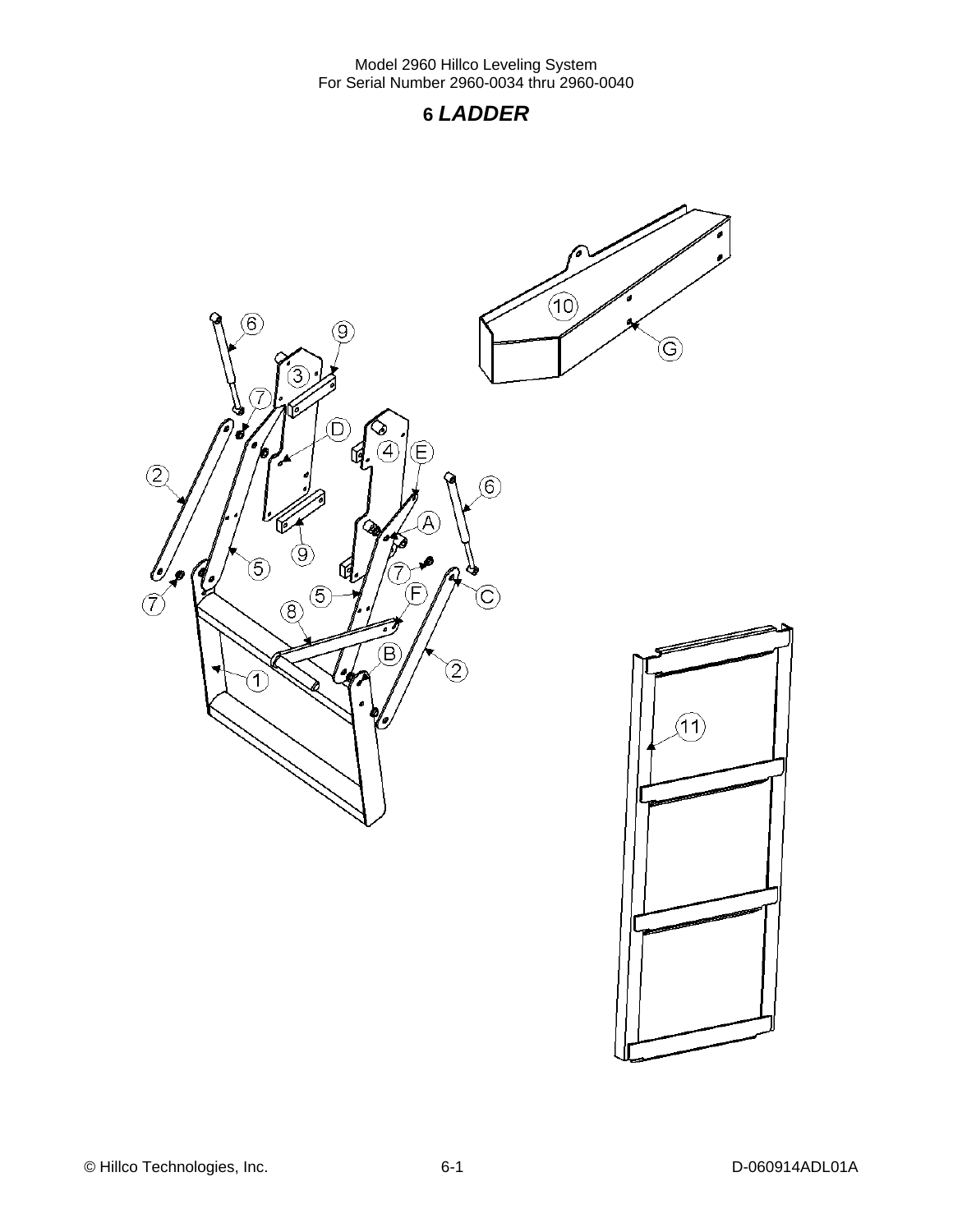|                | <b>LADDER COMPONENTS</b> |                |                                      |                        |  |  |  |  |
|----------------|--------------------------|----------------|--------------------------------------|------------------------|--|--|--|--|
| REF.           | PART NO.                 | QTY.           | <b>PART NAME</b>                     | <b>DESCRIPTION</b>     |  |  |  |  |
| $\mathbf{1}$   | LA-236563                | $\mathbf{1}$   | LM ASM, LOWER STEP ASM               |                        |  |  |  |  |
| $\overline{2}$ | LM-236053                | $\overline{2}$ | LM PLT, MID ARM (FOLDING LADDER      |                        |  |  |  |  |
|                |                          |                | LINK)                                |                        |  |  |  |  |
| 3              | LA-236542                | $\mathbf{1}$   | LM PLT ASM, LFT SIDE FOLDING         |                        |  |  |  |  |
|                |                          |                | <b>LADDER</b>                        |                        |  |  |  |  |
| 4              | LA-236552                | $\mathbf{1}$   | LM PLT ASM, RHT SIDE FOLDING         |                        |  |  |  |  |
|                |                          |                | <b>LADDER</b>                        |                        |  |  |  |  |
| 5              | LM-236632                | 2              | LM PLT, UPPER ARM                    |                        |  |  |  |  |
| 6              | MC-134921                | 2              | LIFT SUPPORT, GAS CHARGED            |                        |  |  |  |  |
| <b>NS</b>      | MC-134931                | $\overline{2}$ | <b>BRACKETS, LIFT SUPPORT (PAIR)</b> |                        |  |  |  |  |
| $\overline{7}$ | MC-134941                | 8              | <b>BUSHING, FLANGED OILITE</b>       |                        |  |  |  |  |
| 8              | LA-238761                | 1              | LM ASM. LADDER HANDLE                |                        |  |  |  |  |
| 9              | LM-241271                | $\overline{4}$ | LM FLT, LADDER SPACER                |                        |  |  |  |  |
| 10             | LA-240161                | $\mathbf{1}$   | LM ASM, LDR WEDGE                    |                        |  |  |  |  |
| 11             | LA-238691                | 1              | LM ASM, REAR LADDER                  |                        |  |  |  |  |
|                |                          |                |                                      |                        |  |  |  |  |
|                |                          |                | <b>LADDER FASTENERS</b>              |                        |  |  |  |  |
| REF.           | PART NO.                 | QTY.           | <b>PART NAME</b>                     | <b>WHERE USED</b>      |  |  |  |  |
| Α              | F-HC-12M050E             | $\overline{2}$ | HC-8.8 M12 X 1.75 X 50               | TOP SIDE PLATE PIVOT   |  |  |  |  |
| A              | F-HNS-12ME               | $\overline{c}$ | HN-10.9 M12 X 1.75 STV               | <b>PIVOTS</b>          |  |  |  |  |
| B              | F-HC-12M030F             | $\overline{4}$ | HC-8.8 M12 X 1.75 X 30               | <b>MIDDLE PIVOTS</b>   |  |  |  |  |
| B              | F-HNS-12ME               | $\overline{4}$ | HN-10.9 M12 X 1.75 STV               | <b>PIVOTS</b>          |  |  |  |  |
| $\mathsf C$    | F-HC-12M065F             | $\overline{2}$ | HC-8.8 M12 X 1.75 X 65               | BOTTOM SIDE PLT PIVOTS |  |  |  |  |
| $\mathsf{C}$   | F-HNS-12ME               | $\overline{2}$ | HN-10.9 M12 X 1.75 STV               | <b>PIVOTS</b>          |  |  |  |  |
| D              | F-HC-08M035F             | 8              | HC-8.8 M8 X 1.25 X 35                | SIDE PLATE MOUNTS      |  |  |  |  |
| D              | F-HNF-08MF               | 8              | FLHN 8.8 M8 X 1.25                   | SIDE PLATE MOUNTS      |  |  |  |  |
| E              | F-HNJ-05C                | $\overline{2}$ | HN5 5/16-18 JAM NUT                  | <b>BALL STUD</b>       |  |  |  |  |
| Ē              | F-LW-05                  | $\overline{4}$ | $LW$ 5/16                            | <b>BALL STUD</b>       |  |  |  |  |
| F              | F-HC-08M025F             | 2              | HC-8.8 M8 X 1.25 X 25                | <b>HANDLE</b>          |  |  |  |  |
| F              | F-HNF-08MF               | $\overline{2}$ | FLHN 8.8 M8 X 1.25                   | <b>HANDLE</b>          |  |  |  |  |
| G              | F-HCF-10M025F            | 4              | FLHC-8.8 M10 X 1.50 X 25             | <b>WEDGE</b>           |  |  |  |  |
| G              | F-HNF-10MF               | 4              | FLHN-8.8 M10 X 1.50                  | WEDGE                  |  |  |  |  |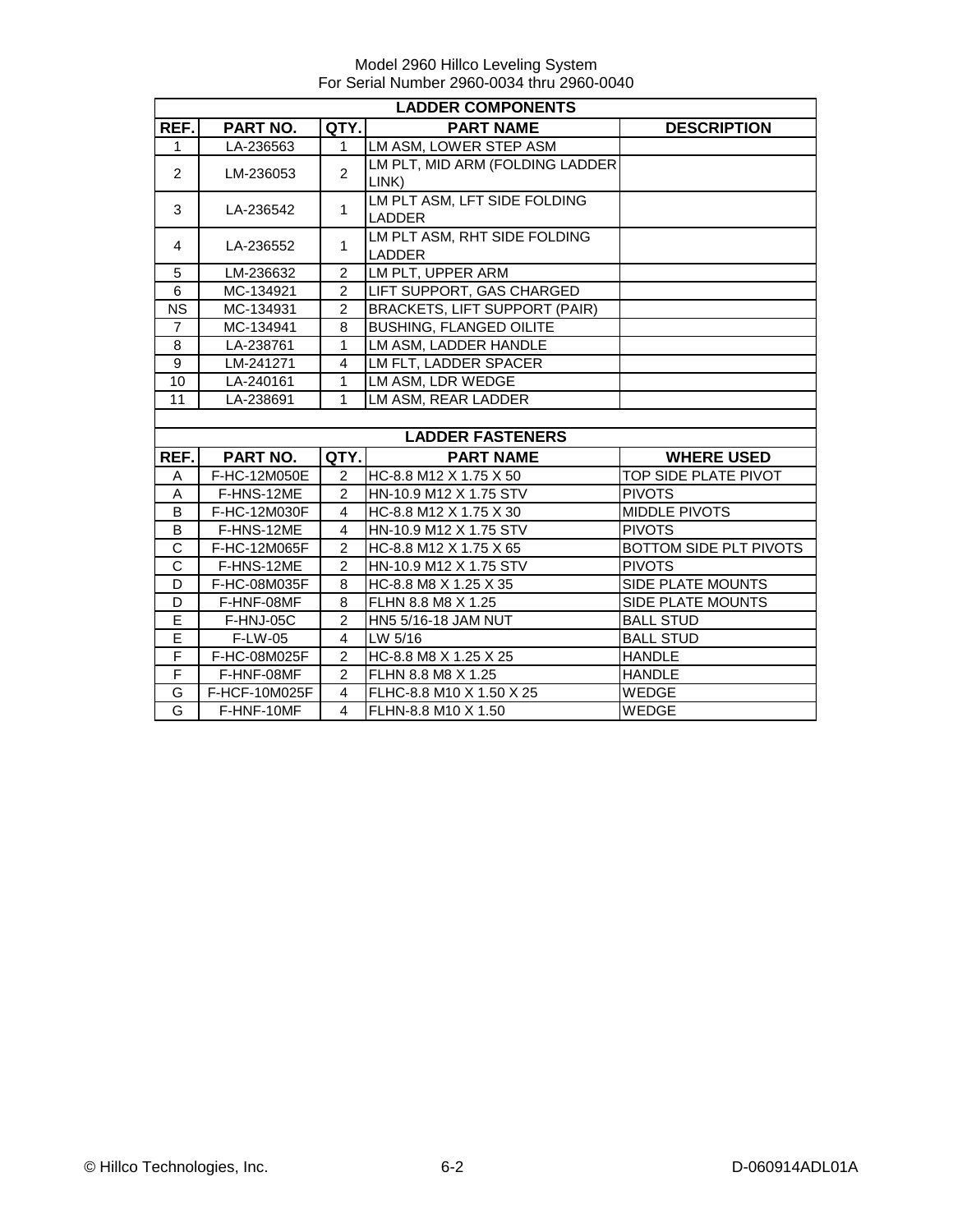### **7** *ELECTRICAL COMPONENTS*



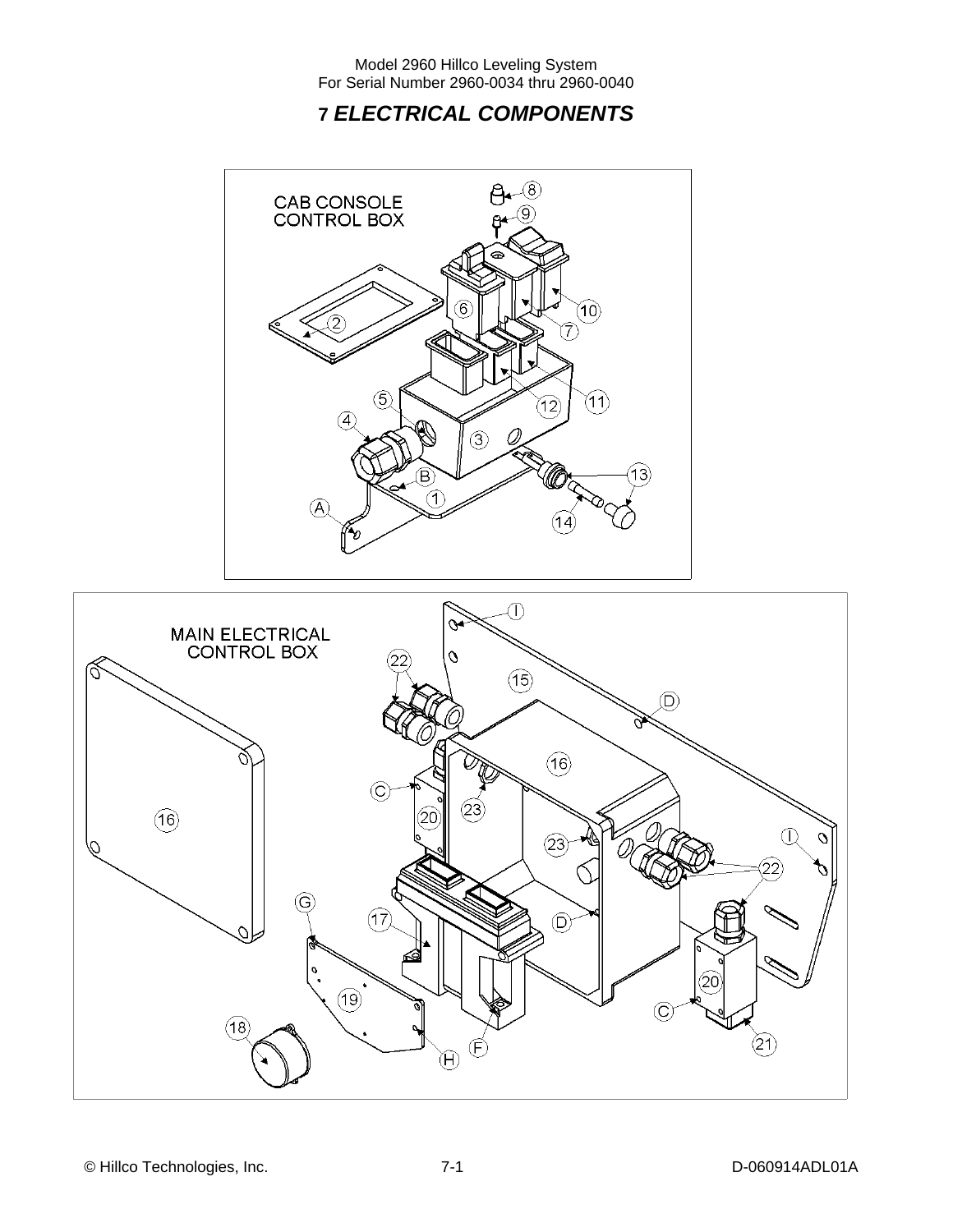|                  | <b>CAB CONSOLE CONTROL BOX COMPONENTS</b> |                |                                               |                                 |  |  |  |  |
|------------------|-------------------------------------------|----------------|-----------------------------------------------|---------------------------------|--|--|--|--|
|                  | 9600 AND 9610 COMBINES ONLY               |                |                                               |                                 |  |  |  |  |
| REF.             | PART NO.                                  | QTY.           | <b>PART NAME</b>                              | <b>NOTES</b>                    |  |  |  |  |
| <b>ASM</b>       | LA-257351                                 | 1              | EM ASM, CAB CONTROL BOX                       |                                 |  |  |  |  |
| $\mathbf{1}$     | LM-241101                                 | $\mathbf{1}$   | EM PLT, CAB CONTROL BOX MNT                   |                                 |  |  |  |  |
| $\overline{2}$   | LM-252611                                 | 1              | EM LID, CAB CONTROL BOX                       |                                 |  |  |  |  |
| 3                | LM-241122                                 | $\mathbf{1}$   | EM, CAB CONTROL BOX                           |                                 |  |  |  |  |
| 4                | EC-138791                                 | $\mathbf{1}$   | STRAIN RELIEF, NYLON, BLK, PG<br>13.5         |                                 |  |  |  |  |
| 5                | EC-138801                                 | $\mathbf{1}$   | STRAIN RELIEF NUT, NYLON, BLK,<br>PG 13.5     |                                 |  |  |  |  |
| 6                | LA-259671                                 | $\mathbf{1}$   | SWITCH ASM, LEFT-RIGHT                        |                                 |  |  |  |  |
| $\overline{7}$   | LM-252621                                 | $\mathbf{1}$   | EM MOUNT, MAX LEVEL LAMP                      |                                 |  |  |  |  |
| $\,8\,$          | EC-140761                                 | 1              | LENSE, YELLOW                                 |                                 |  |  |  |  |
| $\boldsymbol{9}$ | EC-140871                                 | 1              | <b>LED</b>                                    |                                 |  |  |  |  |
| 10               | LA-259661                                 | $\mathbf{1}$   | SWITCH ASM, AUTO-OFF-MAN                      |                                 |  |  |  |  |
| 11               | EC-140751                                 | $\overline{2}$ | <b>GANG MOUNT</b>                             |                                 |  |  |  |  |
| 12               | EC-140771                                 | 1              | <b>BEZEL, CENTER</b>                          |                                 |  |  |  |  |
| 13               | EC-136211                                 | 1              | <b>3AG FUSE HOLDER</b>                        |                                 |  |  |  |  |
| 14               | EC-136221                                 | 1              | AGC-6A FUSE                                   |                                 |  |  |  |  |
|                  |                                           |                | <b>CAB CONSOLE CONTROL BOX FASTENERS</b>      |                                 |  |  |  |  |
| REF.             | PART NO.                                  | QTY.           | <b>PART NAME</b>                              | <b>WHERE USED</b>               |  |  |  |  |
| Α                | MC-139941                                 | 2              | #14 X 3/4 HEX CAP METAL SCREW                 | CAB CONTROL BOX                 |  |  |  |  |
| В                | F-PHM-#6C12                               | $\overline{2}$ | PHMS 6-32 X 3/4                               | CAB CONTROL BOX                 |  |  |  |  |
| B                | F-HNF-#6C                                 | $\mathfrak{p}$ | <b>FLHN 6-32</b>                              | CAB CONTROL BOX                 |  |  |  |  |
|                  |                                           |                |                                               |                                 |  |  |  |  |
|                  |                                           |                | <b>MAIN ELECTRICAL BOX COMPONENTS</b>         |                                 |  |  |  |  |
| REF.             | PART NO.                                  | QTY.           | <b>PART NAME</b>                              | <b>DESCRIPTION</b>              |  |  |  |  |
| <b>ASM</b>       | LA-257371                                 | 1              | EM ASM, CONTROLLER                            |                                 |  |  |  |  |
| 15               | LM-236473                                 | 1              | EM PLATE, CONTROL BOX MOUNT                   |                                 |  |  |  |  |
| 16               | LM-255341                                 | 1              | EM BOX, CONTROLLER MOUNT                      |                                 |  |  |  |  |
| 17               | EC-141831                                 | 1              | <b>CONTROLLER</b>                             |                                 |  |  |  |  |
| 18               | LA-255821                                 | $\mathbf{1}$   | EM ASM, CLINOMETER                            |                                 |  |  |  |  |
| 19               | LM-255331                                 | $\mathbf{1}$   | EM SHT, CLINOMETER MOUNT                      |                                 |  |  |  |  |
| 20               | EC-100557                                 | $\overline{2}$ | <b>BODY, LIMIT SWITCH</b>                     |                                 |  |  |  |  |
| 21               | EC-100692                                 | $\overline{2}$ | HEAD, LIMIT SWITCH STRAIGHT<br><b>PLUNGER</b> |                                 |  |  |  |  |
| 22               | EC-138781                                 | 6              | STRAIN RELIEF, NYLON, BLK, 1/2<br><b>NPT</b>  |                                 |  |  |  |  |
| 23               | EC-142121                                 | 4              | STRAIN RELIEF NUT, 1/2" NYLON,<br><b>BLK</b>  |                                 |  |  |  |  |
|                  |                                           |                | <b>MAIN ELECTRICAL BOX FASTENERS</b>          |                                 |  |  |  |  |
| REF.             | PART NO.                                  | QTY.           | <b>PART NAME</b>                              | <b>WHERE USED</b>               |  |  |  |  |
|                  |                                           |                |                                               |                                 |  |  |  |  |
| С                | F-PHM-#10C28                              | $\overline{4}$ | PHMS 10-24 X 1-3/4                            | <b>LIMIT SWITCH MNT</b>         |  |  |  |  |
| $\mathsf C$      | F-HNF-#10C                                | $\overline{4}$ | HN 10-24, FLNG SERR                           | <b>LIMIT SWITCH MNT</b>         |  |  |  |  |
| D                | F-HC5-04C12                               | 3              | HC5 1/4-20 X 3/4                              | PVC BOX TO BRACKET              |  |  |  |  |
| D                | F-LW-04                                   | 3              | LW 1/4                                        | <b>PVC BOX TO BRACKET</b>       |  |  |  |  |
| E                | F-PHM-#6C06                               | $\overline{c}$ | PHMS #6-32 X 3/8                              | <b>CLINOMETER MOUNT</b>         |  |  |  |  |
| $\overline{F}$   | F-PHM-04C24                               | $\overline{c}$ | PHMS 1/4-20 X 1-1/2                           | CONTROLLER TO PVC BOX           |  |  |  |  |
| $\overline{F}$   | F-HNF-04C                                 | $\overline{c}$ | <b>FLHN 1/4-20 SERR.</b>                      | CONTROLLER TO PVC BOX           |  |  |  |  |
| G                | F-PHM-04C36                               | $\overline{c}$ | PHMS 1/4-20 X 2-1/4                           | <b>GROUNDING PLATE MOUNTING</b> |  |  |  |  |
| G                | F-HNF-04C                                 | $\overline{2}$ | <b>FLHN 1/4-20 SERR.</b>                      | <b>GROUNDING PLATE MOUNTING</b> |  |  |  |  |
| H                | F-PHM-#10C16                              | $\overline{2}$ | PHMS 10-24 X 3/4                              | <b>GROUND</b>                   |  |  |  |  |
| H                | <b>F-HNF-#10C</b>                         | $\overline{2}$ | <b>HN5 10-24, FLNG SERR</b>                   | <b>GROUND</b>                   |  |  |  |  |
| н                | F-HN-#10C                                 | $\overline{c}$ | HN5 10-24                                     | <b>GROUND</b>                   |  |  |  |  |
|                  | F-HC-10M025F                              | 4              | HC-8.8 M10 X 1.50 X 25                        |                                 |  |  |  |  |
| $\mathbf{I}$     | F-HNF-10MF                                | $\overline{4}$ | FLHN 8.8 M10 X 150                            |                                 |  |  |  |  |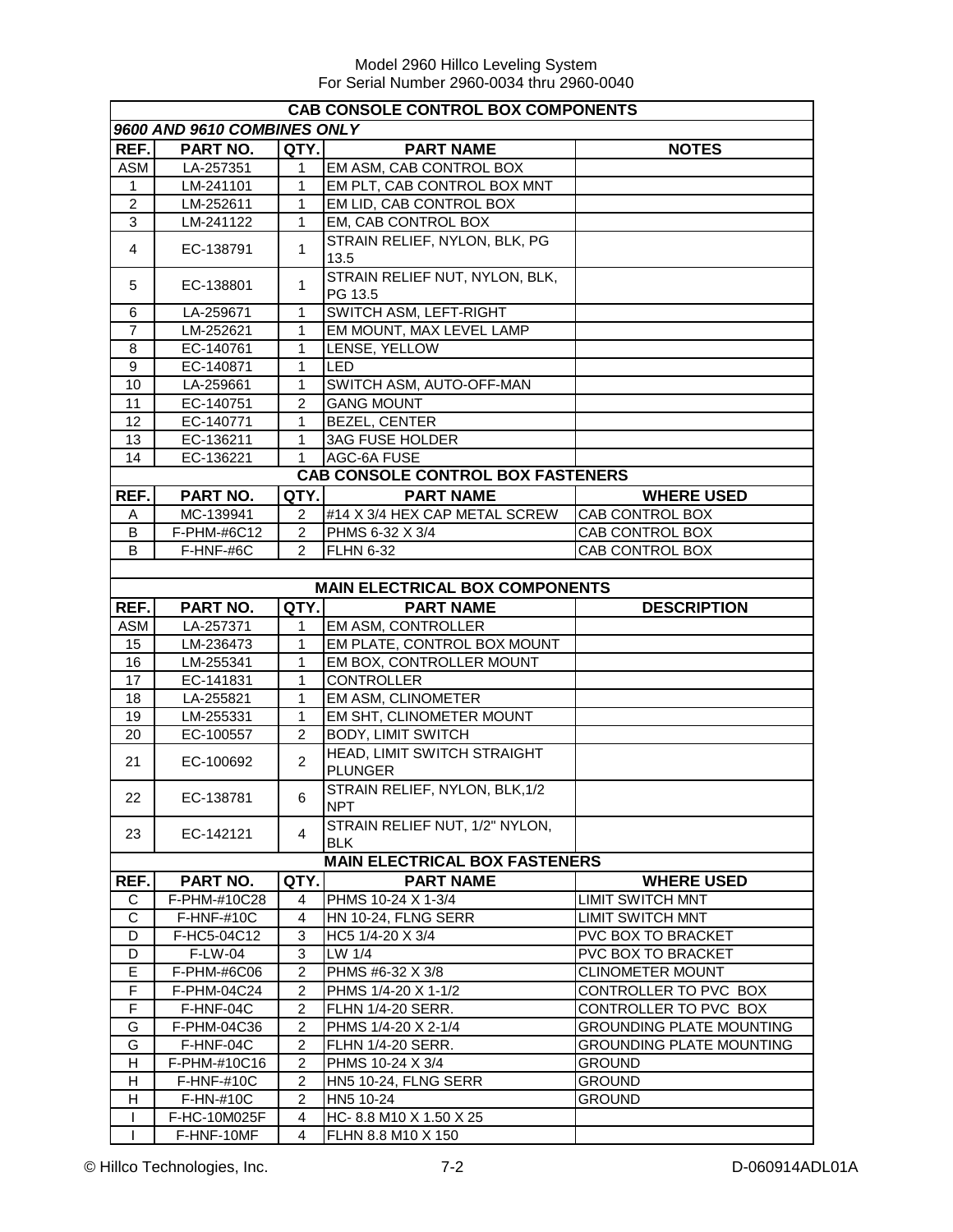Model 2960 Hillco Leveling System For Serial Number 2960-0034 thru 2960-0040 *ELECTRICAL CONNECTORS* 

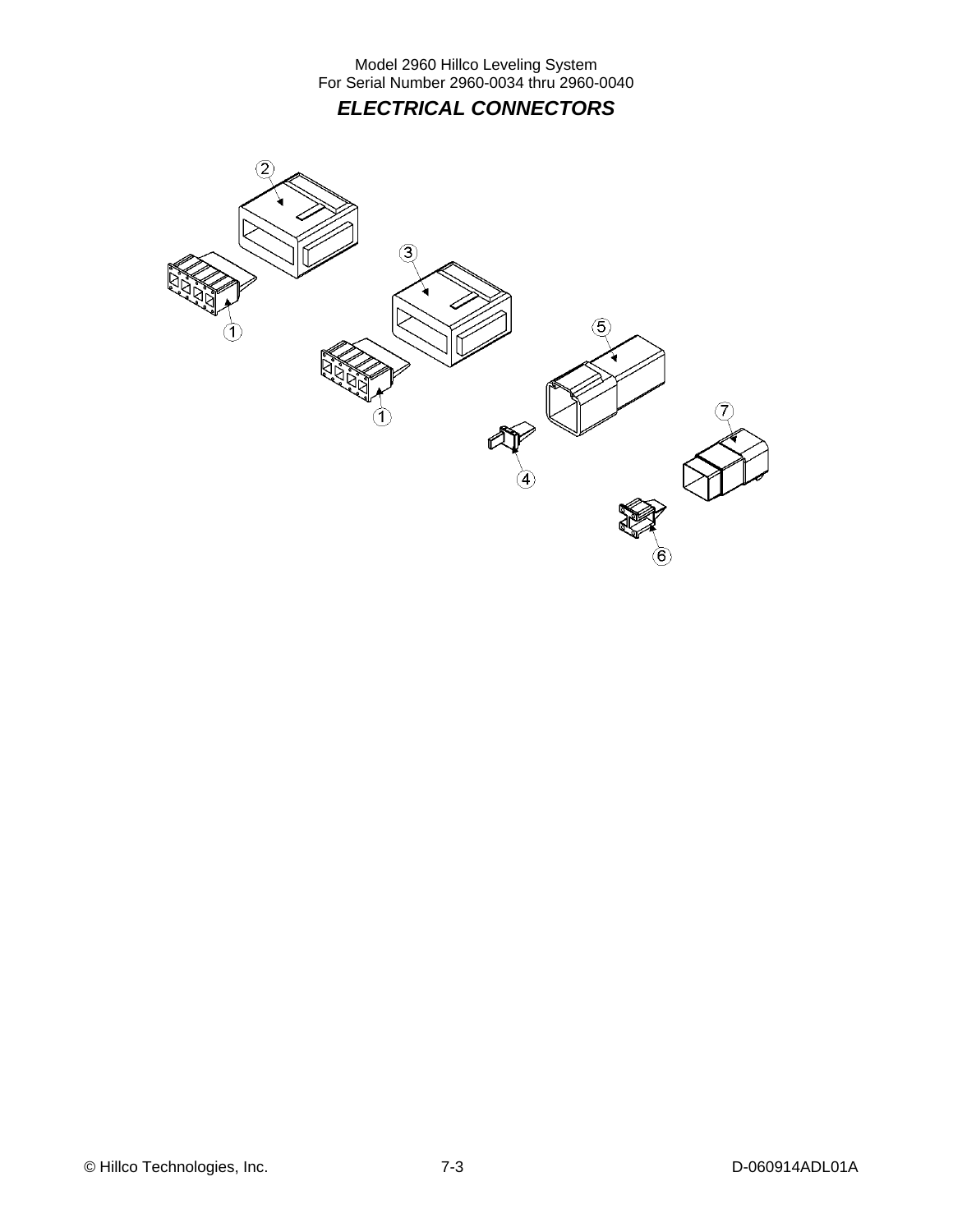|                | <b>ELECTRICAL CONNECTORS</b> |                |                                            |              |  |  |
|----------------|------------------------------|----------------|--------------------------------------------|--------------|--|--|
| REF.           | PART NO.                     | QTY.           | <b>PART NAME</b>                           | <b>NOTES</b> |  |  |
| 1              | EC-141741                    | $\overline{2}$ | DTM SERIES 12-SOCKET WEDGE                 |              |  |  |
| 2              | EC-141751                    | $\mathbf{1}$   | DTM SERIES 12-SOCKET PLUG W/ A-KEY         |              |  |  |
| 3              | EC-141761                    | 1              | DTM SERIES 12-SOCKET PLUG W/ B-KEY         |              |  |  |
| 4              | EC-141821                    | 1              | DTM SERIES 4-PIN WEDGE                     |              |  |  |
| 5              | EC-141811                    | 1              | DTM SERIES 4-PIN RECEPTACLE                |              |  |  |
| 6              | EC-141801                    | 1              | DTM SERIES 4-SOCKET WEDGE                  |              |  |  |
| $\overline{7}$ | EC-141791                    | $\mathbf{1}$   | DTM SERIES 4-SOCKET PLUG                   |              |  |  |
| <b>NS</b>      | EC-141771                    | 10             | DTM SERIES SOCKET CONTACT, STAMPED         |              |  |  |
| <b>NS</b>      | EC-141781                    | 4              | DTM SERIES PIN CONTACT, STAMPED            |              |  |  |
| <b>NS</b>      | ET-ST-20#10                  | 6              | TERMINAL, RING, #10, 20 GA., NON-INSULATED |              |  |  |
| <b>NS</b>      | ET-ST-2004                   | $\mathbf{1}$   | TERMINAL, RING, NON-INS, 1/4, 20 GA        |              |  |  |
| <b>NS</b>      | EC-136651                    | $\mathbf{1}$   | WP CONN. ASM. 1M                           |              |  |  |
| <b>NS</b>      | EC-136661                    | $\overline{4}$ | <b>WP PIN TERM</b>                         |              |  |  |
| <b>NS</b>      | EC-136681                    | $\mathbf{1}$   | WP CONN, ASM.4F                            |              |  |  |
| <b>NS</b>      | EC-136621                    | $\mathbf 1$    | WP FM SLEEVE TERM                          |              |  |  |
| <b>NS</b>      | EC-136631                    | 2              | <b>WP CABLE SEAL</b>                       |              |  |  |
| <b>NS</b>      | EC-133281                    | 2              | DIODE, 6 AMP, 50 PIV, SILICON              |              |  |  |
| <b>NS</b>      | EC-136711                    | $\mathbf{1}$   | AMP SOCKET                                 |              |  |  |
| <b>NS</b>      | EC-136741                    | $\mathbf{1}$   | AMP CPC CABLE CLAMP                        |              |  |  |
| <b>NS</b>      | EC-136731                    | 1              | AMP STD. SEX PLUG                          |              |  |  |
| <b>NS</b>      | ET-ST-2005                   | 2              | 5/16 STUD TERMINAL                         |              |  |  |
| <b>NS</b>      | EC-139631                    | 1              | CONNECTOR, PARALLEL 12-10 GA               |              |  |  |
| <b>NS</b>      | EC-139641                    | 2              | CONNECTOR, PARALLEL 16-14 GA               |              |  |  |
| <b>NS</b>      | EC-140891                    | 8              | SPADE, FEMALE, INSULATED, 16-22 GA         |              |  |  |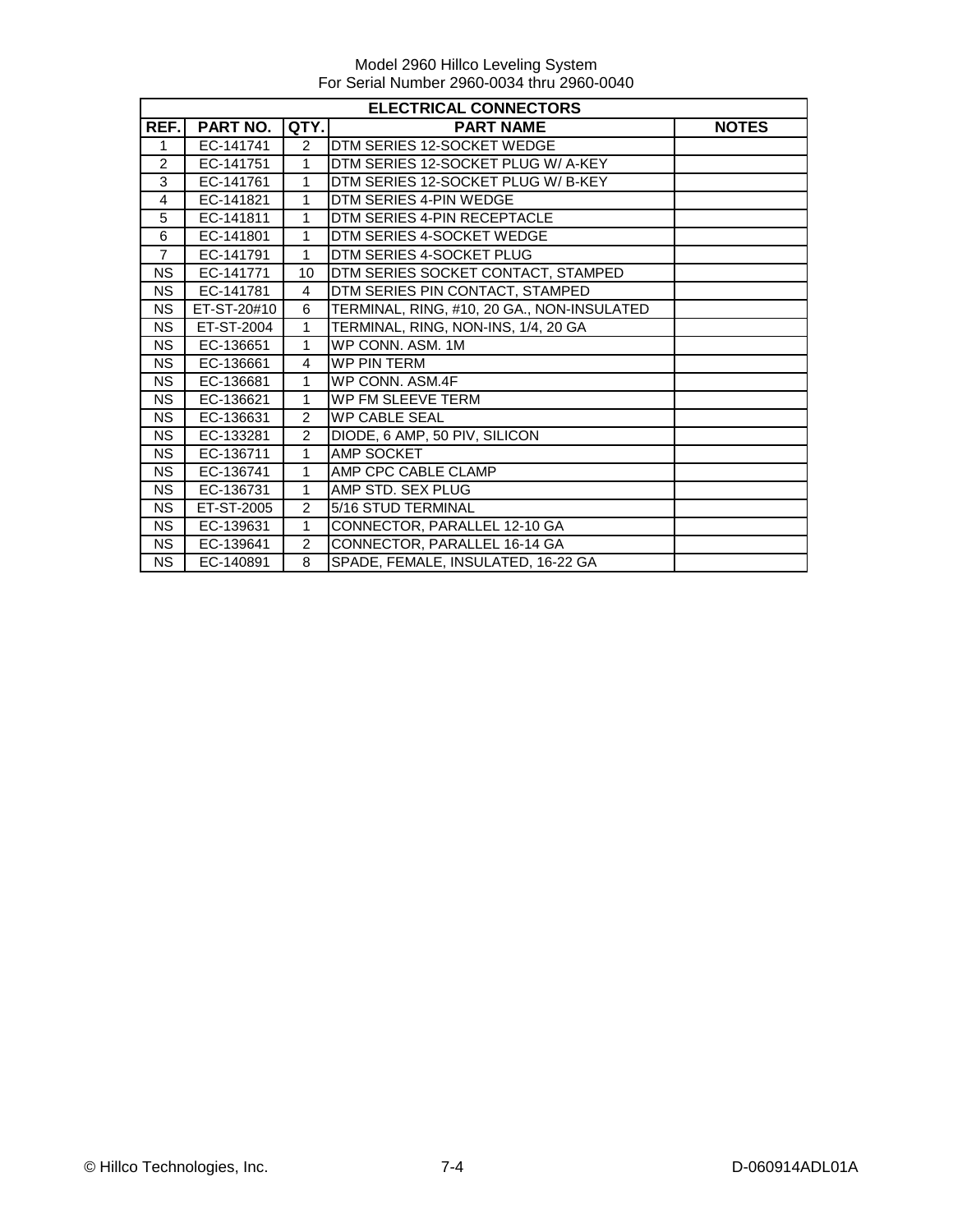

© Hillco Technologies, Inc. 7-5 D-060914ADL01A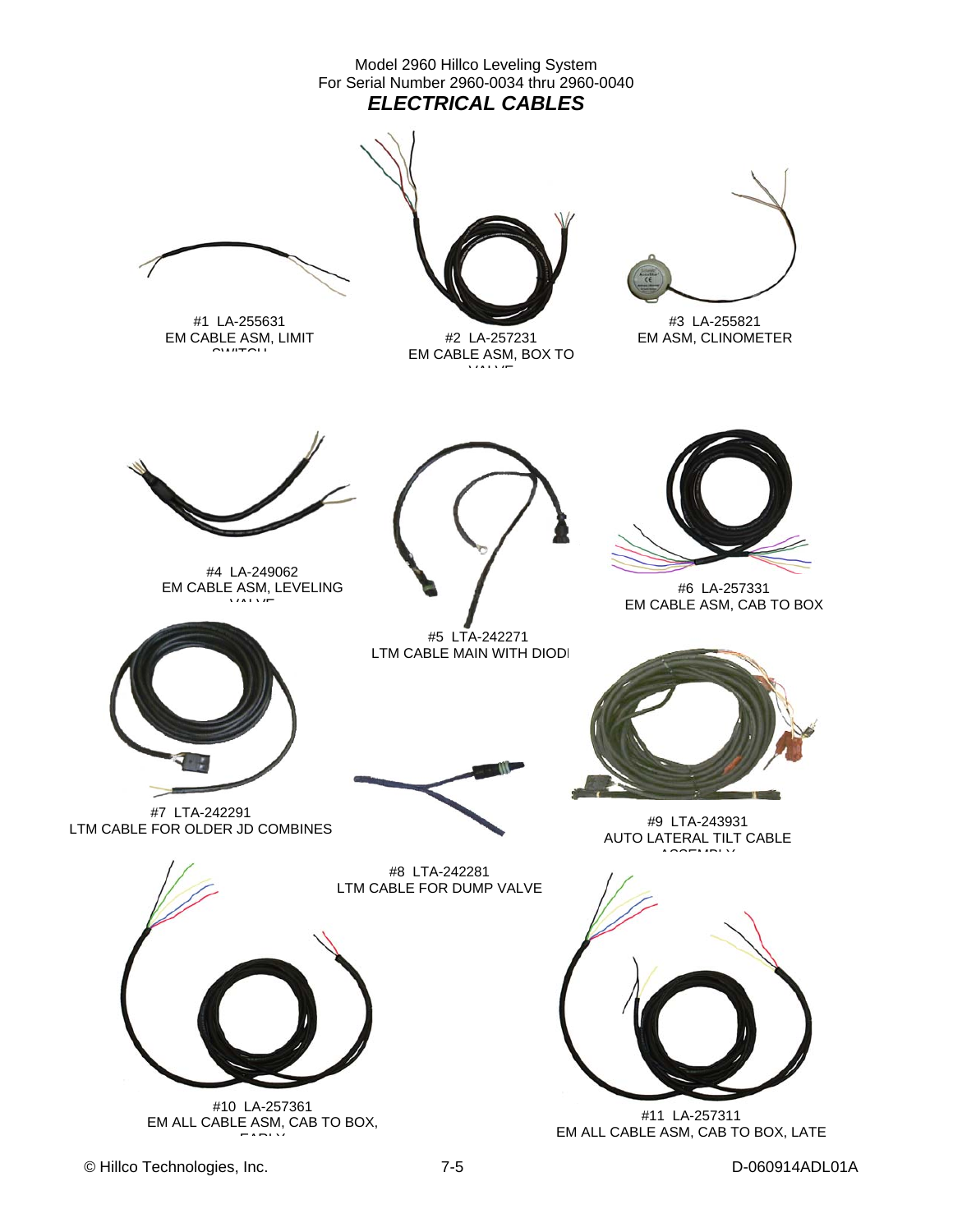Model 2960 Hillco Leveling System For Serial Number 2960-0034 thru 2960-0040

|                      | <b>ELECTRICAL CABLES</b> |              |                                                                 |                              |  |  |  |  |
|----------------------|--------------------------|--------------|-----------------------------------------------------------------|------------------------------|--|--|--|--|
| REF.I                | PART NO.                 | QTY.         | <b>PART NAME</b>                                                | <b>NOTES</b>                 |  |  |  |  |
|                      | <b>FOR ALL COMBINES</b>  |              |                                                                 |                              |  |  |  |  |
| 1                    | LA-255631                | 2            | EM CABLE ASM, LIMIT SWITCH                                      |                              |  |  |  |  |
| 2                    | LA-257231                | 1            | EM CABLE ASM, BOX TO VALVE                                      |                              |  |  |  |  |
| 3                    | LA-255821                | 1            | EM ASM, CLINOMETER                                              |                              |  |  |  |  |
| $\overline{4}$       | LA-249062                | 1            | EM CABLE ASM, LEVELING VALVE                                    |                              |  |  |  |  |
| 5                    | LTA-242271               | 1            | LTM CABLE MAIN W/ DIODES                                        |                              |  |  |  |  |
|                      |                          |              | <b>FOR COMBINES WITH SERIAL NUMBERS: 9600 (</b><br>$-660300$    |                              |  |  |  |  |
| 6                    | LA-257331                | 1            | EM CABLE ASM, CAB TO BOX                                        |                              |  |  |  |  |
| $\overline{7}$       | LTA-242291               | 1            | LTM CABLE FOR OLDER JD COMBINES                                 | FOR MANUAL HEADER TILT       |  |  |  |  |
| 8                    | LTA-242281               | 1            | LTM CABLE FOR DUMP VALVE                                        |                              |  |  |  |  |
| 9                    | LTA-243931               | 1            | AUTO LATERAL TILT CABLE ASSEMBLY                                | FOR AUTOMATIC HEADER TILT    |  |  |  |  |
|                      | LTA-248901               | 1            | CABLE A (FEEDER HOUSE CABLE)                                    | INCLUDED IN LA-243931        |  |  |  |  |
| $\ldots$             | LTA-248911               | 1            | CABLE B (VALVE CABLE)                                           | <b>INCLUDED IN LA-243931</b> |  |  |  |  |
|                      | LTA-248921               | 1            | CABLE C (CAB CABLE)                                             | INCLUDED IN LA-243931        |  |  |  |  |
|                      |                          |              | FOR COMBINES WITH SERIAL NUMBERS: 9600 & 9610 (660301-          |                              |  |  |  |  |
| 6                    | LA-257331                | 1            | EM CABLE ASM, CAB TO BOX                                        |                              |  |  |  |  |
| 8                    | LTA-242281               | $\mathbf{1}$ | LTM CABLE FOR DUMP VALVE                                        | FOR HEADER TILT              |  |  |  |  |
|                      |                          |              | <b>FOR EARLY 50 SERIES COMBINES WITH SERIAL NUMBERS: 9650 (</b> | -695300)                     |  |  |  |  |
| 10                   | LA-257361                | 1            | EM ALL CABLE ASM, CAB TO BOX, EARLY                             |                              |  |  |  |  |
|                      | LA-257321                | $\mathbf{1}$ | EM CABLE ASM, CAB TO BOX                                        | INCLUDED IN LA-257361        |  |  |  |  |
|                      | LA-252462                | 1            | EM CABLE ASM, MAX LEVEL LIGHT                                   | INCLUDED IN LA-257361        |  |  |  |  |
|                      |                          |              | FOR LATE 50 SERIES COMBINES WITH SERIAL NUMBERS: 9650 (695301-  |                              |  |  |  |  |
| 11                   | LA-257311                | 1            | EM ALL CABLE ASM, CAB TO BOX, LATE                              |                              |  |  |  |  |
| $\ldots$             | LA-255621                | 1            | EM CABLE ASM, RESISTOR                                          | INCLUDED IN LA-257311        |  |  |  |  |
| $\ddot{\phantom{1}}$ | LA-257301                | 1            | EM CABLE ASM, CAB TO BOX                                        | <b>INCLUDED IN LA-257311</b> |  |  |  |  |
|                      | LA-252462                | 1            | EM CABLE ASM, MAX LEVEL LIGHT                                   | INCLUDED IN LA-257311        |  |  |  |  |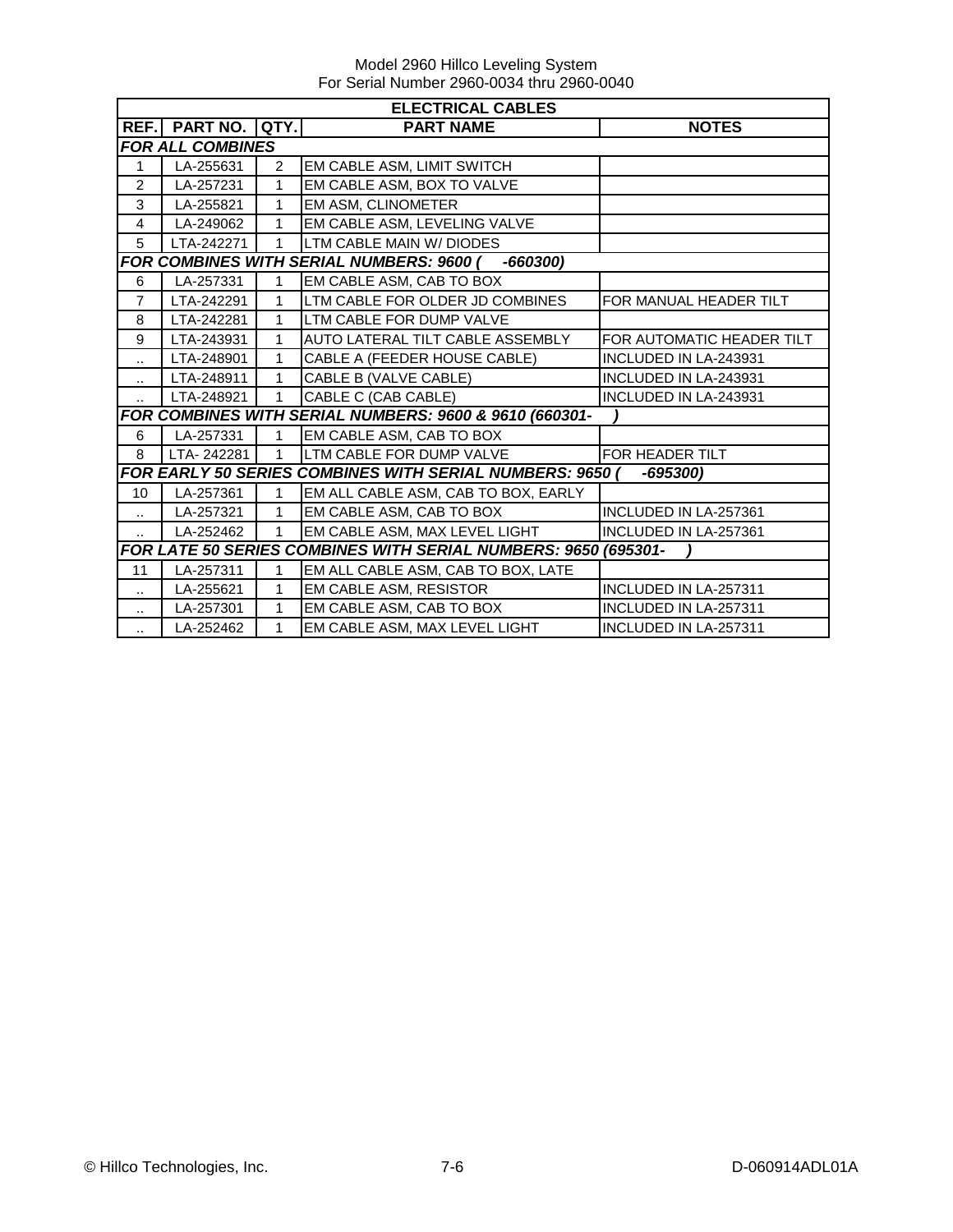### **8** *HYDRAULICS*

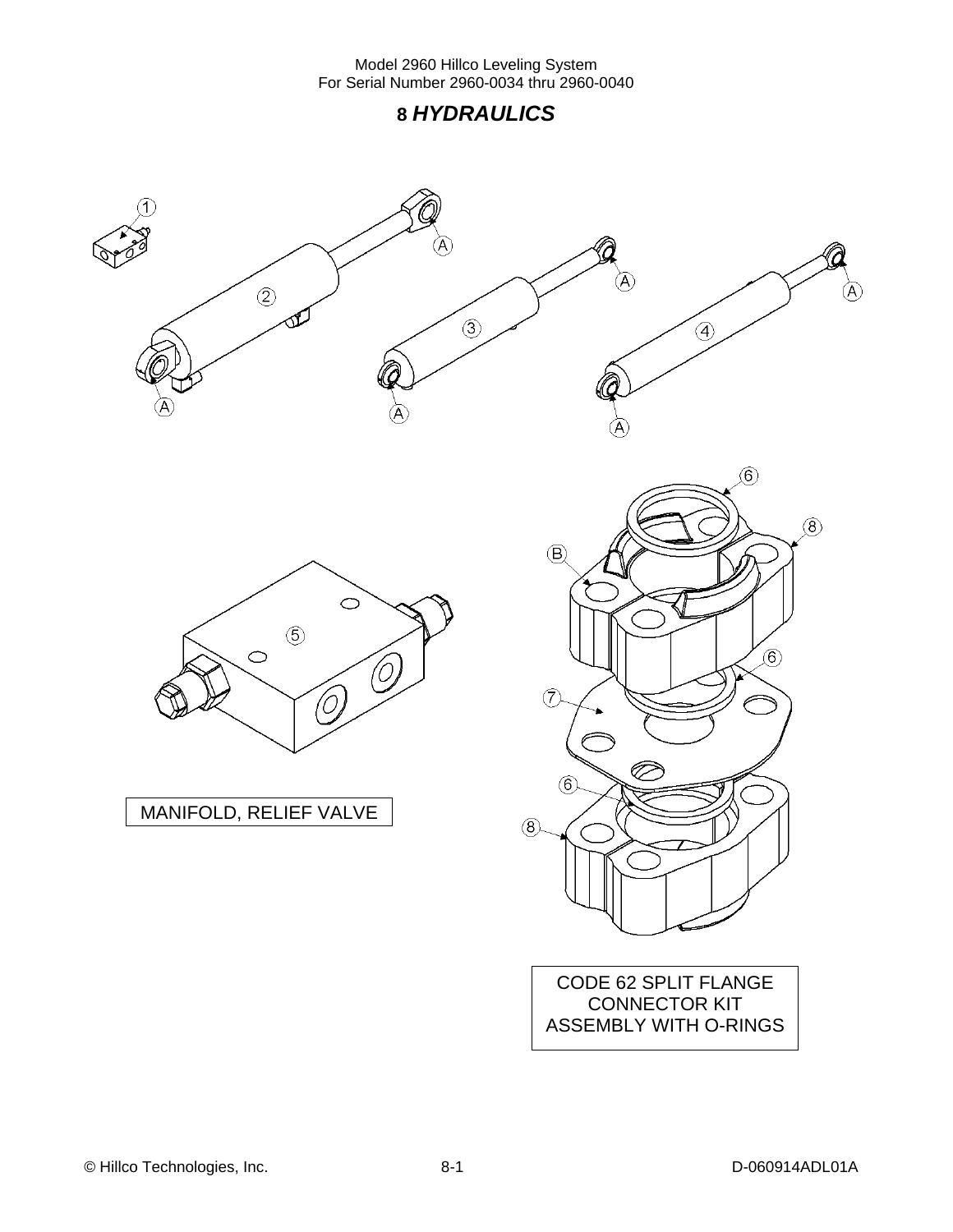|                      | <b>HYDRAULIC COMPONENTS &amp; FASTENERS</b> |                |                                                                                   |                                            |  |
|----------------------|---------------------------------------------|----------------|-----------------------------------------------------------------------------------|--------------------------------------------|--|
| REF.                 | PART NO.                                    | QTY.           | <b>PART NAME</b>                                                                  | <b>DESCRIPTION</b>                         |  |
| $\mathbf{1}$         | HC-139151                                   | $\overline{2}$ | VALVE, 3-PORT COUNTERBALANCE                                                      |                                            |  |
| $\ddot{\phantom{a}}$ | HC-139181                                   | $\overline{2}$ | BODY, COUNTERBALANCE VALVE                                                        |                                            |  |
| $\ddot{\phantom{a}}$ | HC-139161                                   | $\overline{2}$ | CARTRIDGE, COUNTERBALACE VALVE                                                    |                                            |  |
| <b>NS</b>            | HC-140361                                   | $\overline{2}$ | SEAL KIT, COUNTERBALANCE VALVE                                                    |                                            |  |
| 2                    | HC-103228                                   | $\overline{2}$ | CYLINDER, MAIN LEVELING                                                           |                                            |  |
| <b>NS</b>            | HC-134251                                   | $\overline{2}$ | SEAL KIT, MAIN LEVELING CYLINDER                                                  |                                            |  |
| 3                    | HC-101842                                   | 1              | CYLINDER, MASTER                                                                  |                                            |  |
| <b>NS</b>            | HC-134201                                   | 1              | SEAL KIT, MASTER CYLINDER                                                         |                                            |  |
| $\overline{4}$       | HC-100706                                   | 1              | CYLINDER, SLAVE                                                                   |                                            |  |
| <b>NS</b>            | HC-134191                                   | 1              | SEAL KIT, SLAVE CYLINDER                                                          |                                            |  |
| 5                    | HC-138691                                   | 1              | MANIFOLD, RELIEF VALVE                                                            |                                            |  |
| <b>NS</b>            | HC-141351                                   | $\overline{2}$ | CARTRIDGE, RELIEF VALVE                                                           |                                            |  |
| <b>NS</b>            | HC-141361                                   | 1              | SEAL KIT, RELIEF VALVE                                                            |                                            |  |
| A                    | F-SSS-04F04                                 | 6              | SET SCREW, SOCKET 1/4-28 X 1/4,<br><b>GRADE 8</b>                                 | <b>MASTER AND MAIN</b><br><b>CYLINDERS</b> |  |
|                      |                                             |                |                                                                                   |                                            |  |
|                      |                                             |                | <b>CODE 62 SPLIT FLANGE CONNECTOR KIT ASSEMBLY</b>                                |                                            |  |
| <b>ASM</b>           | HC-101843                                   | $\overline{2}$ | CODE 62 SPLIT FLANGE CONNECTOR FWD AND REAR PROPULSION<br><b>KIT WITH O-RINGS</b> | <b>HOSE</b>                                |  |
|                      | <b>ONE HC-101843 KIT INCLUDES</b>           |                |                                                                                   |                                            |  |
| 6                    | HC-134911                                   | 3              | O-RINGS, CODE 62 CONNECTOR                                                        |                                            |  |
| $\overline{7}$       | HC-137891                                   | 1              | PLATE, CODE 62                                                                    |                                            |  |
| 8                    | HC-137901                                   | $\mathcal{P}$  | CODE 62, #16 SPLIT FLANGE KIT                                                     |                                            |  |
| B                    | F-HC8-07C44                                 | $\overline{4}$ | HC8 7/16 X 2-3/4                                                                  |                                            |  |
| B                    | F-HN8-07C                                   | $\overline{4}$ | HN8 7/16-14                                                                       |                                            |  |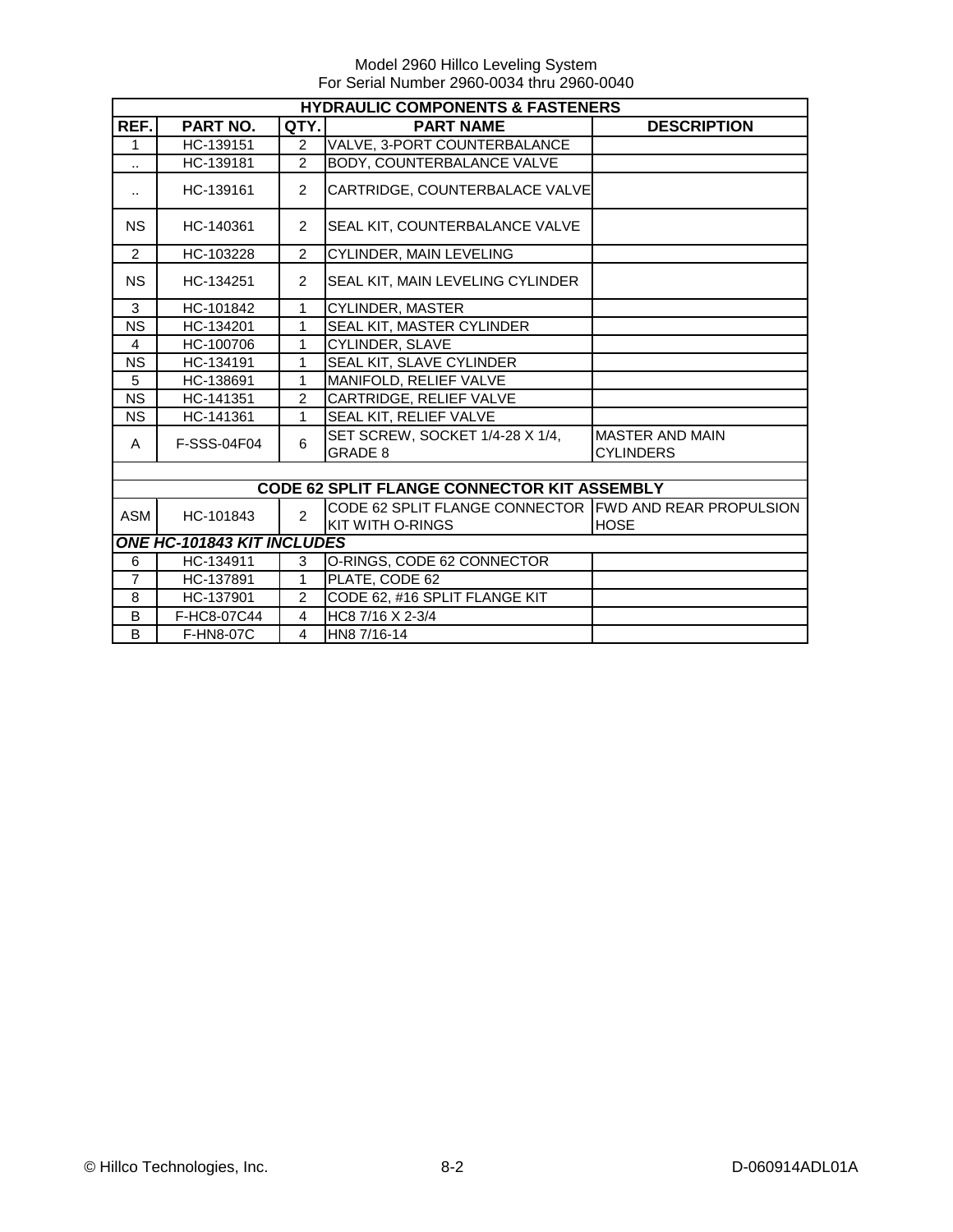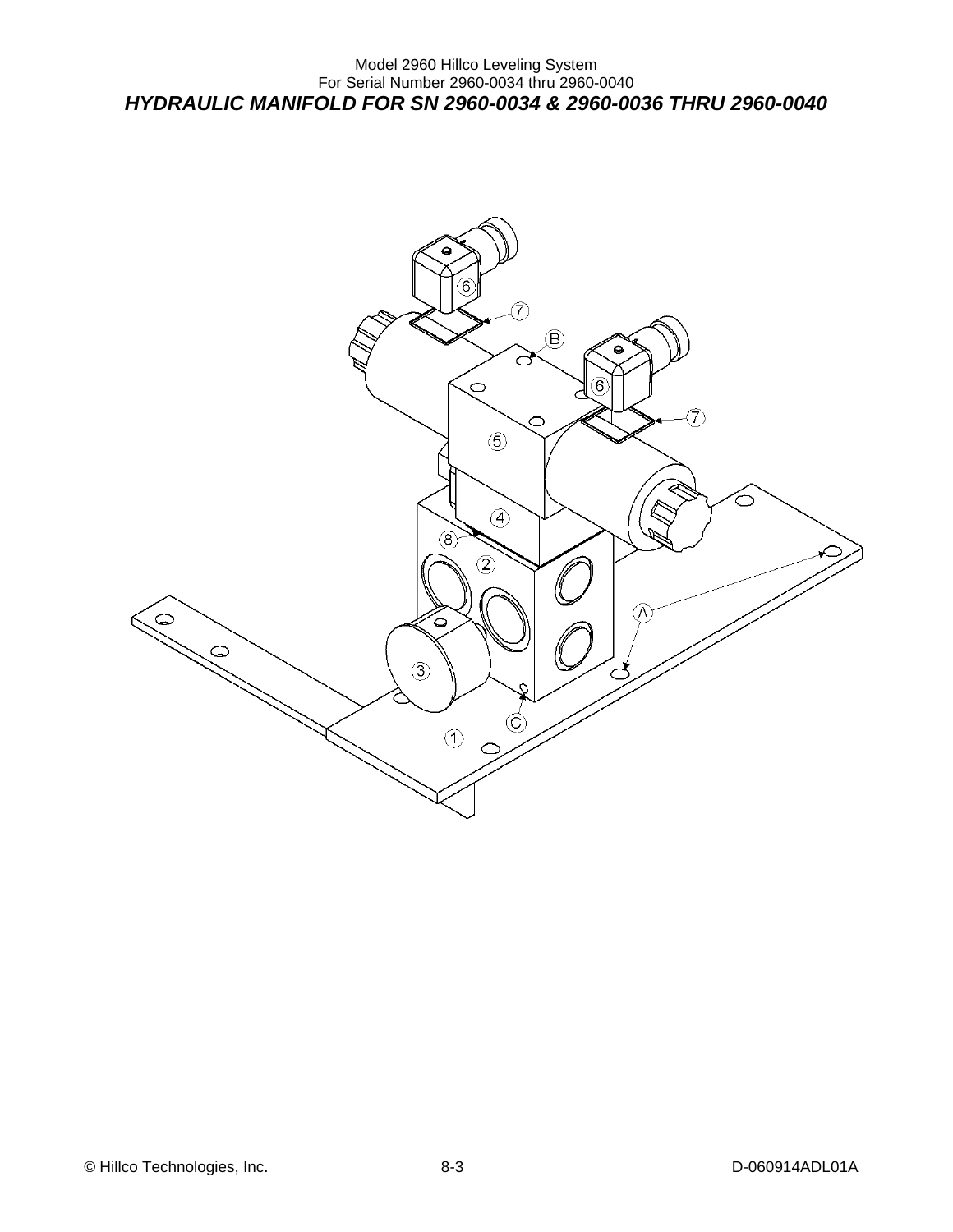|                      | <b>MANIFOLD COMPONENTS</b> |                |                                               |                                      |  |  |
|----------------------|----------------------------|----------------|-----------------------------------------------|--------------------------------------|--|--|
| REF.                 | <b>PART NO.</b>            | QTY.           | <b>PART NAME</b>                              | <b>NOTES</b>                         |  |  |
| <b>ASM</b>           | LA-257291                  | 1              | MANIFOLD ASM, SINGLE STATION                  |                                      |  |  |
| $\mathbf{1}$         | LA-229292                  | $\mathbf{1}$   | HM MOUNT ASM, MANIFOLD                        |                                      |  |  |
| 2                    | HC-138861                  | 1              | MANIFOLD, SINGLE STATION                      |                                      |  |  |
| 3                    | HC-101019                  | $\mathbf{1}$   | 3000 PSI PRESSURE GUAGE W/ 1/4" MPT           |                                      |  |  |
| $\overline{4}$       | HC-101264                  | 1              | <b>LOAD SENSE SHUTTLE ASM</b>                 |                                      |  |  |
| $\ddotsc$            | HC-101021                  | 1              | CARTRIDGE, LOAD SENSE VALVE                   |                                      |  |  |
| $\ddot{\phantom{1}}$ | HC-101022                  | 1              | BODY, LOAD SENSE VALVE                        |                                      |  |  |
| <b>NS</b>            | HC-102082                  | 1              | SEAL KIT, LOAD SENSE SHUTTLE ASM              |                                      |  |  |
| 5                    | HC-140411                  | 1              | VALVE, DIRECT CONTROL,<br><b>PROPORTIONAL</b> |                                      |  |  |
| <b>NS</b>            | HC-142731                  | $\mathbf{1}$   | SEAL KIT, DIRECTIONAL CONTROL VALVE           |                                      |  |  |
| 6                    | HC-140291                  | $\overline{2}$ | PLUG, DIN LIGHTED                             |                                      |  |  |
| $\overline{7}$       | HC-142971                  | 3              | GASKET, DIN CONNECTOR                         | COILS ON DIR CONTROL<br><b>VALVE</b> |  |  |
| 8                    | HC-142761                  | 1              | <b>SUBPLATE</b>                               |                                      |  |  |
| <b>NS</b>            | HC-143971                  | 8              | O-RINGS DO3 SUBPLATE                          | <b>JD P/N A3917R</b>                 |  |  |
|                      |                            |                |                                               |                                      |  |  |
|                      |                            |                | <b>MANIFOLD FASTENERS</b>                     |                                      |  |  |
| REF.                 | PART NO.                   | QTY.           | <b>PART NAME</b>                              | <b>WHERE USED</b>                    |  |  |
| A                    | F-HC-08M020F               | 8              | HC-8.8 M8 X 1.25 X 20                         | <b>MANIFOLD BRACKET</b>              |  |  |
| A                    | F-HNF-08MF                 | 8              | FLHN-8.8 M8 X 1.25                            | <b>MANIFOLD BRACKET</b>              |  |  |
| B                    | F-SHC-#10C52               | $\overline{4}$ | SHCS 10-24 X 3-1/4                            | <b>LEVELING STATION OF</b>           |  |  |
|                      |                            |                |                                               | <b>MANIFOLD</b>                      |  |  |
| B                    | $F-I W-#10$                | $\overline{4}$ | $LW$ #10                                      | LEVELING STATION OF                  |  |  |
|                      |                            |                |                                               | <b>MANIFOLD</b>                      |  |  |
| C                    | F-HCF-05C08                | 4              | HC5 5/16 X 1/2 FLNG                           | <b>MANIFOLD TO BRACKET</b>           |  |  |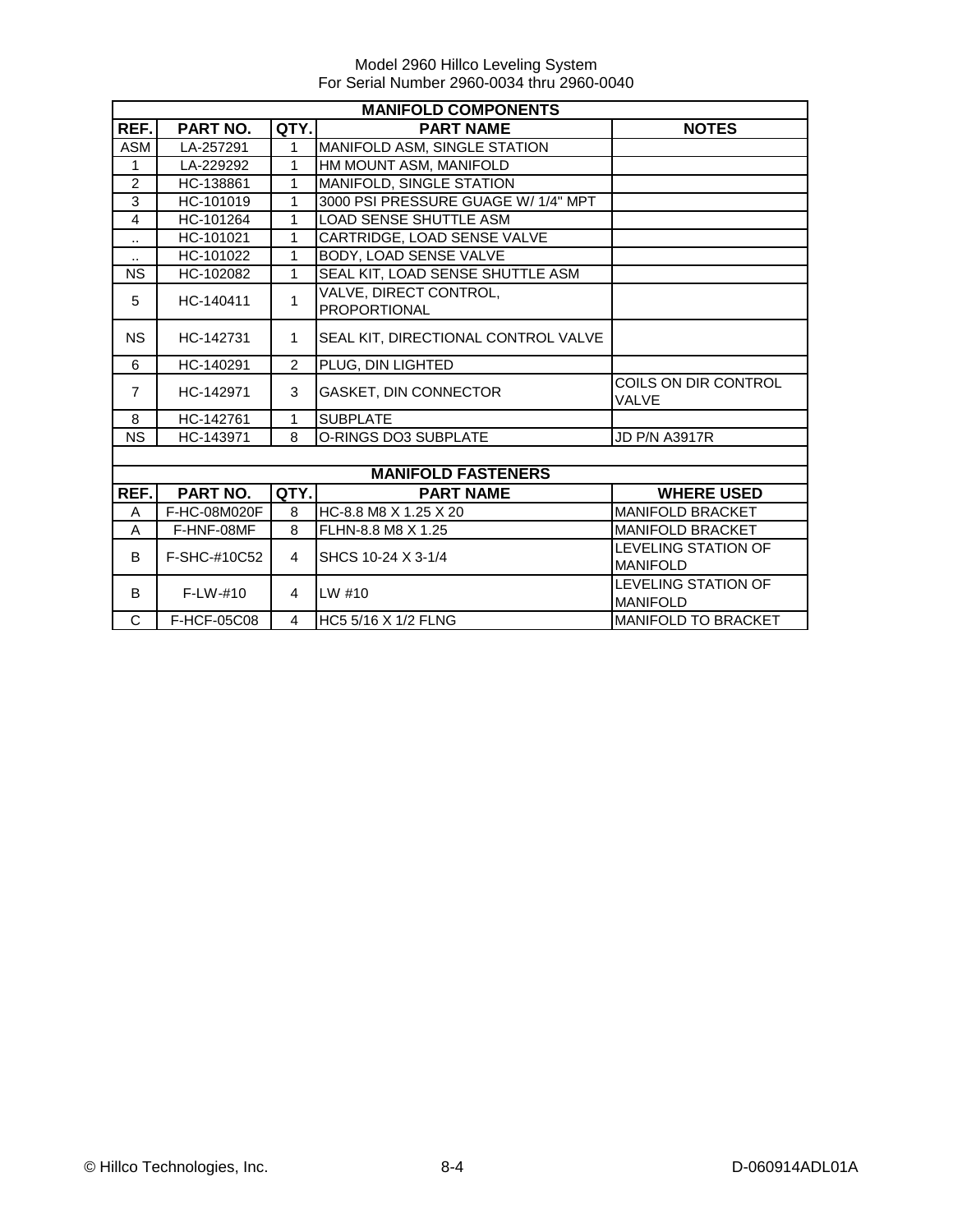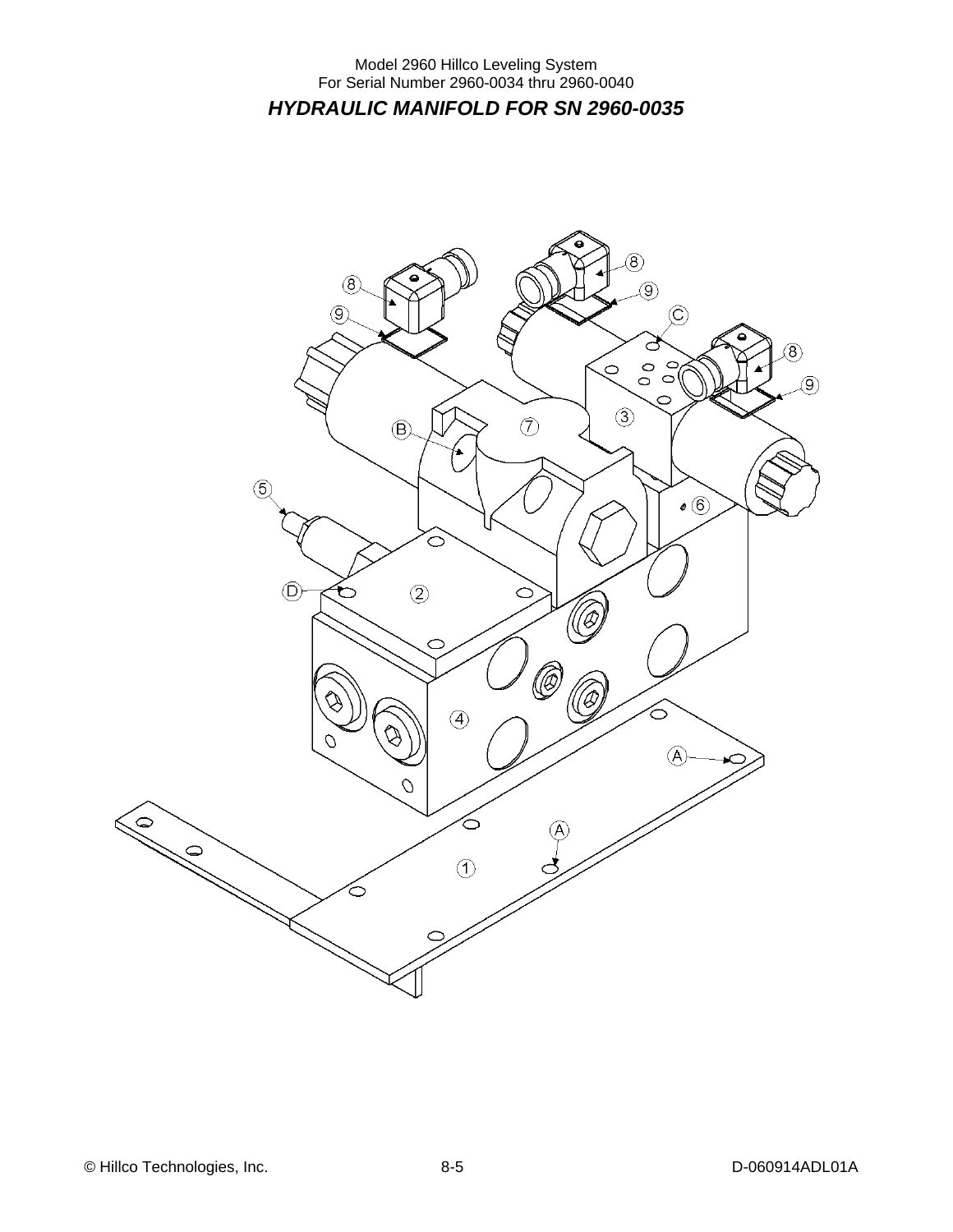|                |              |                | <b>MANIFOLD COMPONENTS</b>     |                              |
|----------------|--------------|----------------|--------------------------------|------------------------------|
| REF.           | PART NO.     | QTY.           | <b>PART NAME</b>               | <b>NOTES</b>                 |
| 1              | LA-252711    | 1              | HM ASM, MANIFOLD MOUNT         |                              |
| $\overline{2}$ | HC-143041    | $\mathbf{1}$   | PLATE, COVER D05               | END STATION ON MANIFOLD      |
| 3              | HC-140411    | 1              | VALVE, DIRECTIONAL             | LEVELING PORTION OF          |
|                |              |                | CONTROL, PROPORTIONAL          | <b>MANIFOLD</b>              |
| 4              | HC-142981    | 1              | MANIFOLD, 3-STATION W/         |                              |
|                |              |                | <b>RELIEF CAVITY</b>           |                              |
| 5              | HC-142991    | 1              | CARTRIDGE, PRESSURE            |                              |
|                |              |                | <b>RELIEF</b>                  |                              |
| 6              | HC-143001    | 1              | ADAPTER, D03/D05 VALVE         | LEVELING SECTIONS OF         |
|                |              |                |                                | <b>MANIFOLD</b>              |
| $\overline{7}$ | HC-143071    | $\mathbf{1}$   | VALVE, D05 SOFT SHIFT DUMP     | <b>MIDDLE STATION ON</b>     |
|                |              |                |                                | <b>MANIFOLD</b>              |
| 8              | HC-140291    | 3              | PLUG, DIN LIGHTED              | COILS ON DIR CONTROL         |
|                |              |                |                                | VALVE                        |
| <b>NS</b>      | HC-145221    | 1              | O-RING R26448                  | JD PART NUMBER R26448        |
| <b>NS</b>      | HC-143991    | 1              | <b>HYDRAULIC QUICK-CONNECT</b> | JD PART NUMBER AH125760      |
|                |              |                | <b>COUPLER</b>                 |                              |
| <b>NS</b>      | HC-144001    | 1              | COVER, DUST                    | <b>JD PART NUMBER R77175</b> |
| 9              | HC-142971    | 3              | GASKET, DIN CONNECTOR          | COILS ON DIR CONTROL         |
|                |              |                |                                | VALVE                        |
|                |              |                |                                |                              |
|                |              |                | <b>MANIFOLD FASTENERS</b>      |                              |
| REF.           | PART NO.     | QTY.           | <b>PART NAME</b>               | <b>WHERE USED</b>            |
| A              | F-HC-08M020F | 8              | HC-8.8 M8 X 1.25 X 20          | <b>MANIFOLD BRACKET</b>      |
| Α              | F-HNF-08MF   | 8              | FLHN-8.8 M8 X 1.25             | <b>MANIFOLD BRACKET</b>      |
| B              | F-SHC-04C28  | $\overline{4}$ | SHCS 1/4-20 X 1-3/4            | DUMP VALVE TO MANIFOLD       |
| C              | F-SHC-#10C32 | $\overline{4}$ | SHCS 10-24 X 2                 | LEVELING VALVE TO            |
|                |              |                |                                | <b>MANIFOLD</b>              |
| C              | $F-LW-#10$   | 4              | LW #10                         | LEVELING VALVE TO            |
|                |              |                |                                | <b>MANIFOLD</b>              |
| D              | F-HCF-05C08  | $\overline{4}$ | <b>HC5 5/16 X 1/2 FLNG</b>     | <b>MANIFOLD TO BRACKET</b>   |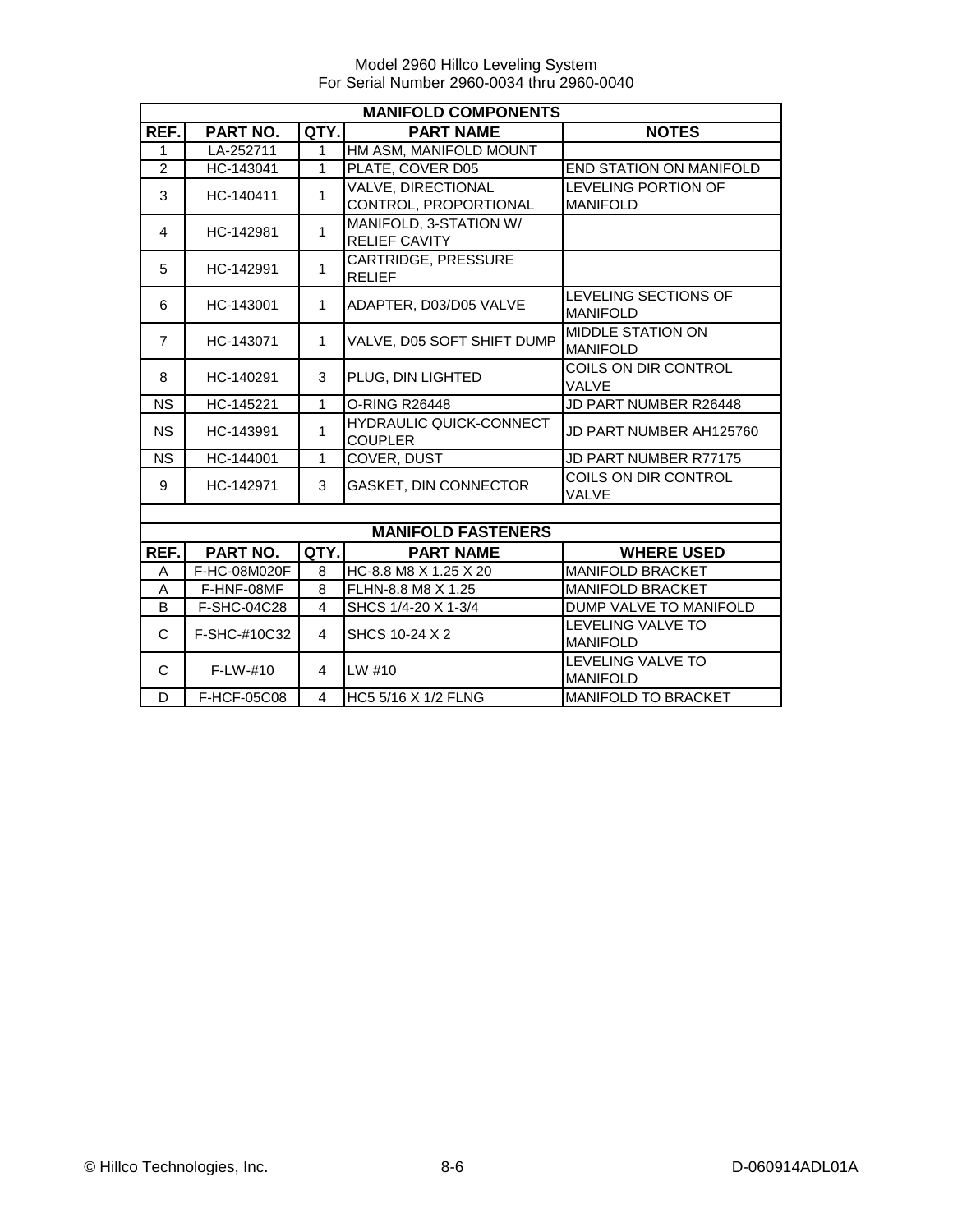Model 2960 Hillco Leveling System For Serial Number 2960-0034 thru 2960-0040 *HYDRAULIC PUMP* 

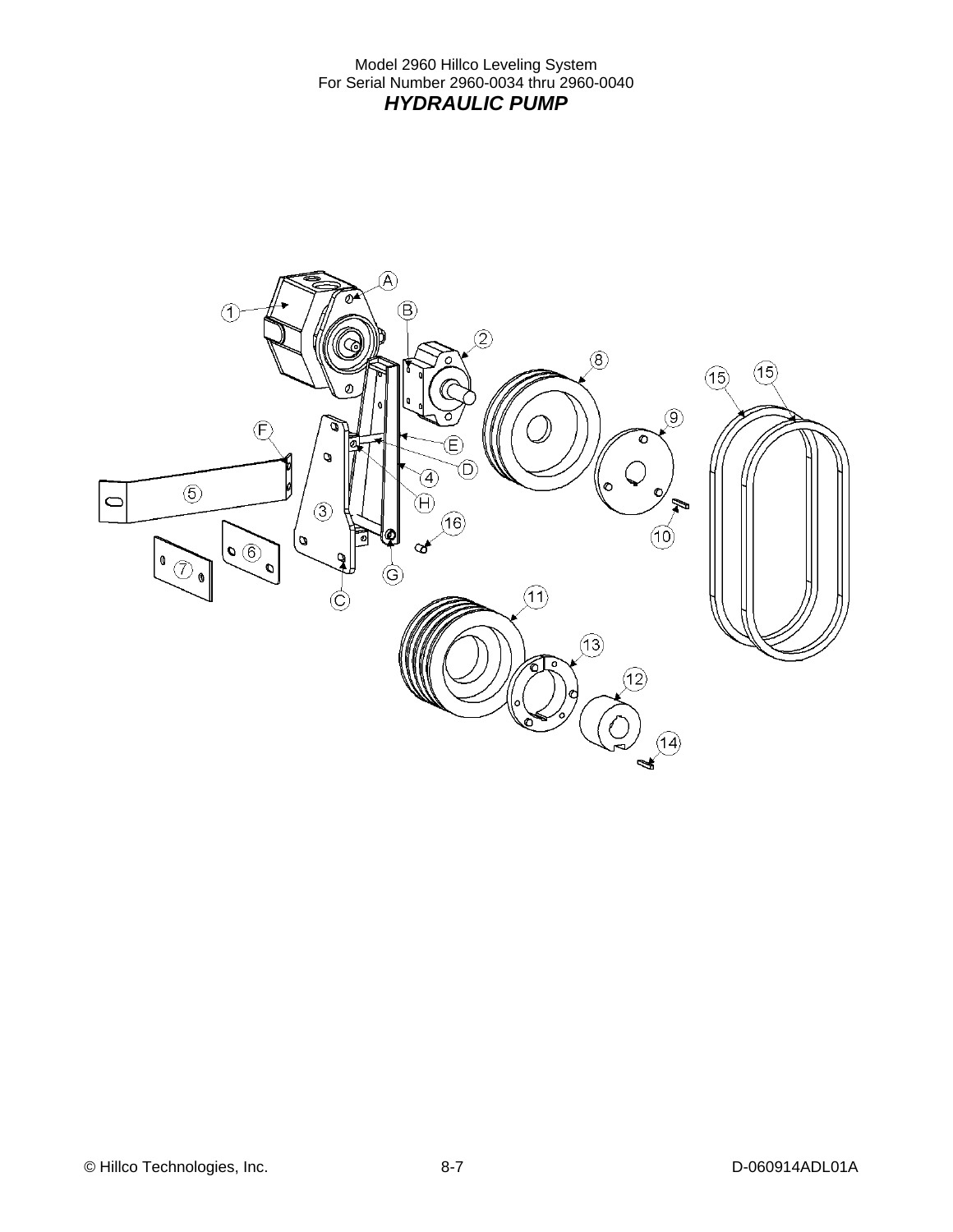|                  | <b>PUMP COMPONENTS</b> |                |                               |                           |  |
|------------------|------------------------|----------------|-------------------------------|---------------------------|--|
| REF.             | <b>PART NO.</b>        | QTY.           | <b>PART NAME</b>              | <b>DESCRIPTION</b>        |  |
| 1                | HC-133151              | 1              | PUMP, HYDRAULIC PFC-116       |                           |  |
| $\cdot$ .        | HC-135231              | 1              | SEAL KIT, PUMP                |                           |  |
| $\cdot$ .        | HC-135241              | 1              | SEAK, PUMP MAIN SHAFT         |                           |  |
|                  | HC-135251              | 2              | <b>SEAL, PINTLE SHAFT</b>     |                           |  |
| ٠.               | HC-103099              | 1              | <b>COMPENSATOR #2</b>         |                           |  |
|                  | HC-137061              | 1              | KEY, HYDRAULIC PUMP SHAFT     |                           |  |
|                  |                        |                | ADAPTER, OVER-HUNG LOAD (300  |                           |  |
| 2                | HC-141531              | 1              | SERIES)                       |                           |  |
| <b>NS</b>        | LA-259551              | $\mathbf{1}$   | REBUILD KIT, 300 OHLA         |                           |  |
| 3                | LA-235371              | 1              | HM PUMP DR, ASM MNT           |                           |  |
| 4                | LA-235381              | 1              | HM PUMP DR, PUMP MNT ASM      |                           |  |
| 5                | LM-235821              | 1              | HM PUMP DR, GUSSET            |                           |  |
| 6                | LP-235311              | 1              | HM PUMP DR, SPACER PLT        |                           |  |
| $\overline{7}$   | LM-235831              | 1              | HM PUMP DR, STIFFENER PLT     |                           |  |
| 8                | MC-134331              | 1              | SHIEVE, 2 GROOVE, 8.5"        |                           |  |
| $\boldsymbol{9}$ | MC-134341              | 1              | <b>BUSHING, SF1</b>           |                           |  |
| 10               | LS-235291              | 1              | HM KEY, OHLA                  |                           |  |
| 11               | MC-134321              | 1              | SHIEVE, 4 GROOVE, 8"          |                           |  |
| 12               | LM-235281              | 1              | HM PUMP DR, HUB               |                           |  |
| 13               | MC-134351              | 1              | BUSHING, 3-1/2 TAPER LOCK     |                           |  |
| 14               | LM-236611              | 1              | KEY 3-1/2 QD HUB              |                           |  |
| 15               | MC-134361              | $\overline{2}$ | BELT, V C46                   |                           |  |
| 16               | MC-136251              | $\overline{c}$ | <b>BUSHING, PLANE OILLITE</b> | PUMP DRIVE PIVOT BUSHING  |  |
|                  |                        |                | <b>BRONZE</b>                 |                           |  |
| <b>NS</b>        | LA-262131              | 1              | KIT, LUBRICATION 2960 OHLA    |                           |  |
|                  |                        |                |                               |                           |  |
|                  |                        |                | <b>PUMP FASTENERS</b>         |                           |  |
| REF.             | PART NO.               | QTY.           | <b>PART NAME</b>              | <b>WHERE USED</b>         |  |
| Α                | F-HC-10M110E           | 2              | HC-10.9 M10 X 1.50 X 110      | PUMP TO ADAPTER MOUNT     |  |
| Α                | F-HNF-10ME             | $\overline{2}$ | FLHN-10.9 M10 X 1.50          | PUMP TO ADAPTER MOUNT     |  |
| B                | F-HC8-06C20            | 4              | HC8 3/8-16 X 1-1/4            | <b>OHLA MOUNT</b>         |  |
| B                | <b>F-LW-06A</b>        | 4              | LW 3/8 HD                     | <b>OHLA MOUNT</b>         |  |
| $\mathsf C$      | F-HC-12M040E           | 4              | HC-10.9 M12 X 1.75 X 40       | PUMP MNT TO GRAIN TANK    |  |
| С                | F-HNS-12ME             | 4              | HN-10.9 M12 X 1.75 STV        | PUMP MNT TO GRAIN TANK    |  |
| C                | F-FWH-08               | 8              | FW 1/2 HD                     | PUMP MNT TO GRAIN TANK    |  |
| D                | F-EYB-12M100F          | 1              | EYE BOLT-8.8 M12 X 1.75 X 100 | <b>BELT TIGHTENER</b>     |  |
| E                | F-HNN-12MF             | 1              | HN-8.8 M12 X 1.75 NYLOCK      | <b>BELT TIGHTENER</b>     |  |
| E                | F-FWH-08               | 1              | FW 1/2 HD                     | <b>BELT TIGHTENER</b>     |  |
| F                | F-HCF-10M040E          | 1              | FLHC-10.9 M10 X 1.50 X 40     | <b>GRAINTANK GUSSET</b>   |  |
| F                | F-HNF-10ME             | 1              | FLHN-10.9 M10 X 1.50          | <b>GRAINTANK GUSSET</b>   |  |
| G                | F-HC-10M200E           | 1              | HC-10.9 M10 X 1.5 X 200       | PUMP MNT SWING BOLT       |  |
| G                | F-HNN-10MF             | 1              | HN-8.8 M10 X 1.5 NYLOCK       | PUMP MNT SWING BOLT       |  |
| H                | F-HC-12M060F           | 1              | HC-8.8 M12 X 1.75 X 60        | BELT TIGHTENER PIVOT BOLT |  |
| H                | F-HNN-12MF             | 1              | HN-8.8 M12 X 1.75 NYLOCK      | BELT TIGHTENER PIVOT BOLT |  |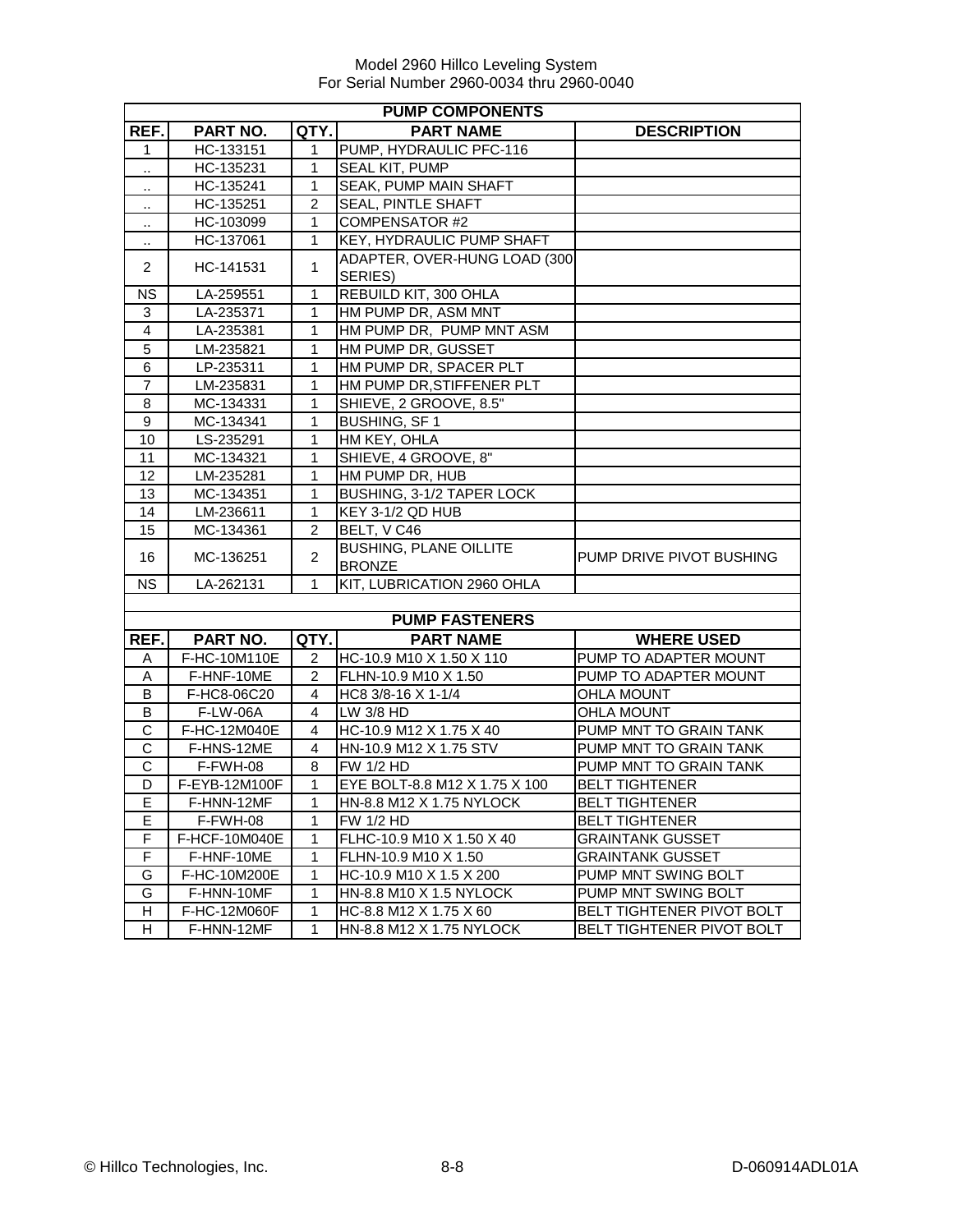Model 2960 Hillco Leveling System For Serial Number 2960-0034 thru 2960-0040 *HEADER TILT VALVE* 

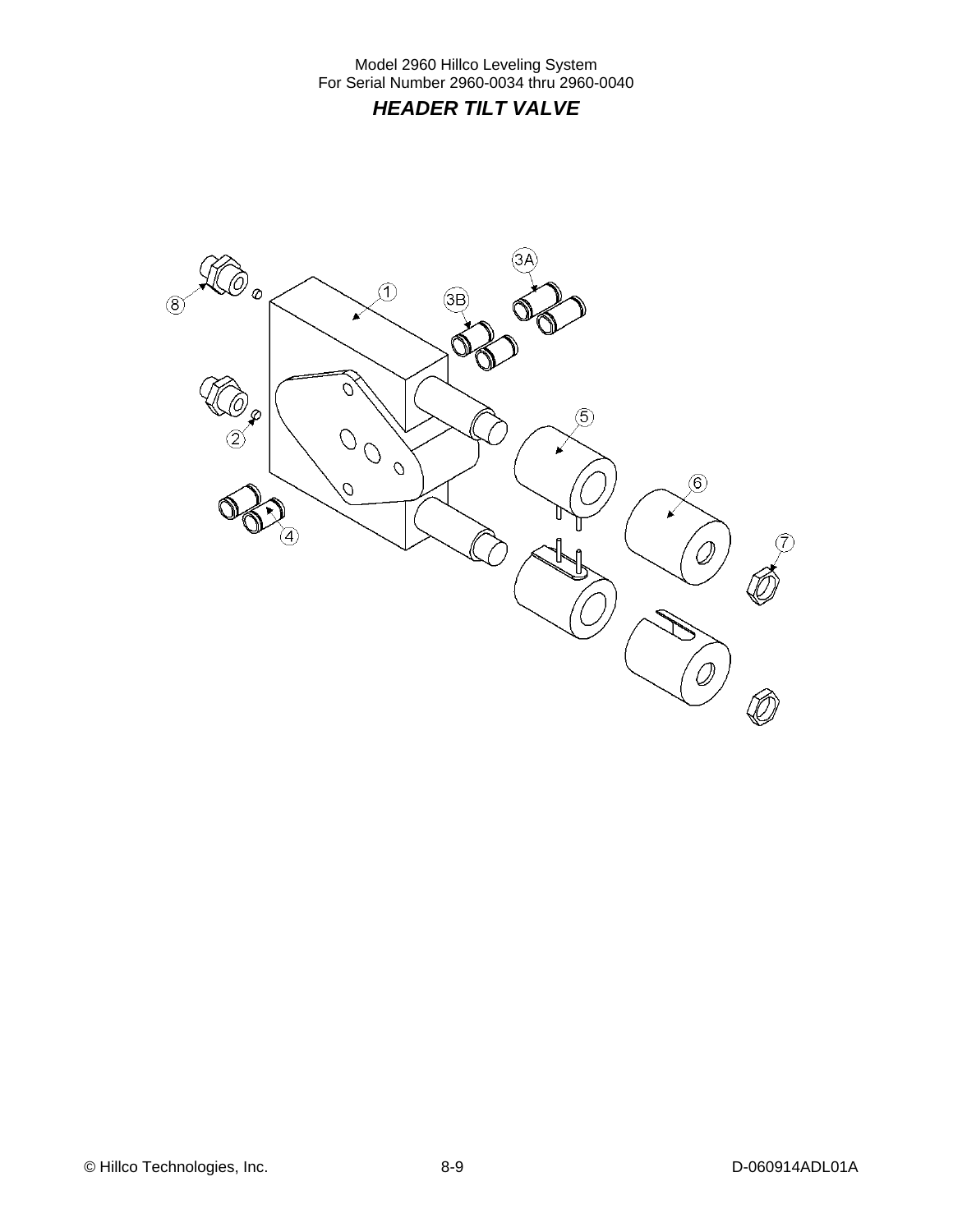|                | <b>HEADER TILT VALVE COMPONENTS</b> |                |                                                   |                                |  |
|----------------|-------------------------------------|----------------|---------------------------------------------------|--------------------------------|--|
| REF.I          | <b>PART NO.</b>                     | QTY.           | <b>PART NAME</b>                                  | <b>NOTES</b>                   |  |
|                |                                     |                | <b>FOR COMBINES WITHOUT CONTOUR MASTER:</b>       |                                |  |
| ASM            | LA-256321                           | 1              | HM VALVE ASM, LATERAL TILT                        |                                |  |
|                |                                     |                | 2960H                                             |                                |  |
| $\mathbf{1}$   | HC-136511                           | 1              | <b>LATERAL TILT VALVE</b>                         |                                |  |
| $\overline{c}$ | LM-254541                           | $\overline{2}$ | ORIFICE (DRILLED TO .040)                         |                                |  |
| 3A             | HC-136541                           | $\mathfrak{p}$ | <b>LONG THROUGH TUBES</b>                         |                                |  |
| 3B             | HC-136551                           | $\overline{2}$ | <b>SHORT THROUGH TUBES</b>                        | 9650                           |  |
| $\overline{4}$ | HC-136551                           | $\overline{2}$ | <b>SHORT THROUGH TUBES</b>                        |                                |  |
| 5              | HC-136561                           | $\mathfrak{p}$ | <b>COILS</b>                                      |                                |  |
| 6              | HC-136571                           | $\overline{c}$ | <b>COIL COVERS</b>                                |                                |  |
| $\overline{7}$ | HC-136581                           | $\overline{2}$ | <b>COIL COVER NUTS</b>                            |                                |  |
| 8              | HA-S-8MO4MF                         | $\mathfrak{p}$ | #8 MORB X #4 MORS STR                             |                                |  |
| <b>NS</b>      | HC-136591                           | 1              | <b>COVER</b>                                      |                                |  |
|                |                                     |                | <b>MISCELLANEOUS HEADER TILT VALVE COMPONENTS</b> |                                |  |
| <b>NS</b>      | LA-130343                           | 1              | 1/4 100R2 22" #4 FORS BOTH                        | CM VALVE REAR PORT TO          |  |
|                |                                     |                | <b>ENDS</b>                                       | <b>RELIEF VALVE PORT#1</b>     |  |
| <b>NS</b>      | LA-130343                           | $\mathbf{1}$   | 1/4 100R2 22" #4 FORS BOTH                        | CM VALVE FRONT PORT TO         |  |
|                |                                     |                | <b>ENDS</b>                                       | <b>RELIEF VAVLE PORT #2</b>    |  |
| <b>NS</b>      | LA-142351                           | 1              | 1/4 100R2 160" #4 FORS BOTH                       | <b>RELIEF VALVE PORT #1 TO</b> |  |
|                |                                     |                | <b>ENDS</b>                                       | <b>MASTER ROD</b>              |  |
| <b>NS</b>      | LA-142351                           | 1              | 1/4 100R2 160" #4 FORS BOTH                       | <b>RELIEF VALVE PORT #2 TO</b> |  |
|                |                                     |                | <b>ENDS</b>                                       | <b>MASTER BASE</b>             |  |
| <b>NS</b>      | LA-142361                           | $\mathbf{1}$   | 1/4 100R2 321" #4 FORS 90° X                      | RELIEF VALVE PORT #1 TO        |  |
|                |                                     |                | #6 FORS STR                                       | <b>SLAVE ROD</b>               |  |
| <b>NS</b>      | LA-142361                           | 1              | 1/4 100R2 321" #4 FORS 90° X                      | RELIEF VALVE PORT #2 TO        |  |
|                |                                     |                | #6 FORS STR                                       | <b>SLAVE BASE</b>              |  |
| NS.            | HA-S-4MF4MO                         | $\overline{2}$ | #4MORB X #4MORS STR                               | LATERAL TILT RELIEF VALVE      |  |
|                |                                     |                |                                                   |                                |  |
| <b>NS</b>      | HA-T-4MF4MO                         | $\overline{2}$ | #4 MORB X #4 MORS STR                             | LATERAL TILT RELIEF VALVE      |  |
|                |                                     |                | <b>THREAD RUN TEE</b>                             |                                |  |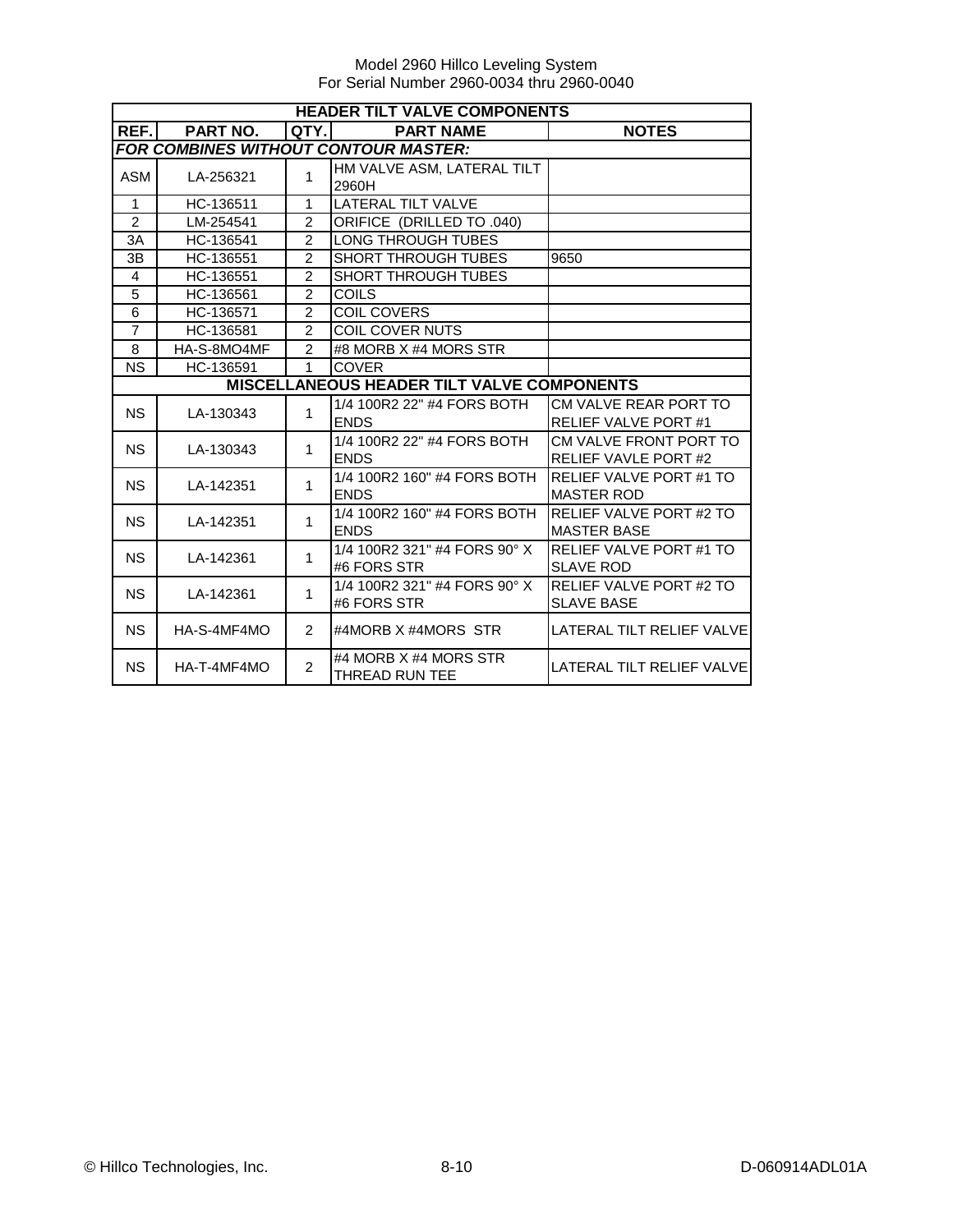### Model 2960 Hillco Leveling System For Serial Number 2960-0034 thru 2960-0040 *HYDRAULIC HOSES*

| REF.      | PART NO.                | QTY.           | <b>PART NAME</b>                                                             | <b>DESCRIPTION</b>                                  |
|-----------|-------------------------|----------------|------------------------------------------------------------------------------|-----------------------------------------------------|
|           |                         |                | <b>GREASE</b>                                                                |                                                     |
|           | <b>FOR ALL COMBINES</b> |                |                                                                              |                                                     |
| <b>NS</b> | LA-133672               | $\mathbf 1$    | 3/16 100R7 70" 1/8 MP X 1/8 MP                                               | LEFT LEV CYL BASE TO GREASE<br><b>BULKHEAD #1</b>   |
| <b>NS</b> | LA-133672               | $\mathbf{1}$   | 3/16 100R7 70" 1/8 MP X 1/8 MP                                               | <b>MASTER ROD TO GREASE</b><br><b>BULKHEAD#2</b>    |
| <b>NS</b> | LA-133692               | 1              | 3/16 100R7 29.25" 1/8 MP X 1/8 MP                                            | <b>MASTER BASE TO GREASE</b><br><b>BULKHEAD #3</b>  |
| <b>NS</b> | LA-133692               | 1              | 3/16 100R7 29.25" 1/8 MP X 1/8 MP                                            | RIGHT LEV CYL BASE TO GREASE<br><b>BULKHEAD #4</b>  |
| <b>NS</b> | LA-135611               | 1              | 3/16 100R7 57" 1/8 MP X 1/8 MP                                               | MAIN PIVOT PIN TO BULKHEAD #5                       |
| <b>NS</b> | HC-138011               | 5              | 1/4-28 STRAIGHT ZERK                                                         | ALL GREASE LINES                                    |
| NS.       | HA-S-2MN2FP             | 5              | 1/8 NPSM X 1/8 FPT BULKHEAD<br>CONNECTOR                                     | <b>BULKHEAD CONNECTOR</b>                           |
| <b>NS</b> | HA-NJ-2FN               | 5              | 1/8 NPSM BULKHEAD LOCKNUT                                                    | <b>BULKHEAD CONNECTOR</b>                           |
| <b>NS</b> | HA-L-2FP2MP             | 1              | 1/8 MPT 90 STREET EL                                                         | <b>MAIN PIVOT PIN</b>                               |
| NS.       | HC-135761               | $\overline{2}$ | 1/4-28 MALE X 1/8 FPT 45°                                                    | LEFT MAIN AND MASTER CYLINDER<br><b>BASE</b>        |
| NS.       | HC-135881               | $\overline{2}$ | 1/4-28 MALE X 1/8 FPT STR                                                    | RIGHT MAIN CYLINDER BASE AND<br><b>MASTER ROD</b>   |
|           |                         |                | <b>BRAKE</b>                                                                 |                                                     |
|           | <b>FOR ALL COMBINES</b> |                |                                                                              |                                                     |
| <b>NS</b> | LA-130371               | $\mathbf{1}$   | #4 TITE FLEX 31" #4 FORS X #4 MORS BRAKE LINE LEFT                           |                                                     |
| <b>NS</b> | LA-130371               | 1              | #4 TITE FLEX 31" #4 FORS X #4 MORS BRAKE LINE RIGHT                          |                                                     |
| <b>NS</b> | HA-133131               | $\overline{2}$ | <b>TEFLON O-RING</b>                                                         | LEFT AND RIGHT BRAKE HOSE                           |
|           |                         |                | <b>FOR COMBINES WITH SERIAL NUMBERS: 9600 (</b><br>-640301)                  |                                                     |
| <b>NS</b> | LA-136191               | 1              | 1/4 100R2 135" #6 FORS X #6 FORS<br>$90^\circ$                               | PARK BRAKE LINE                                     |
|           |                         |                | <b>PUMP</b>                                                                  |                                                     |
|           | <b>FOR ALL COMBINES</b> |                |                                                                              |                                                     |
| <b>NS</b> | LA-133932               | $\mathbf{1}$   | 1/2 100R2 138" #10 FORS BOTH ENDS                                            | <b>PRESSURE PUMP TO MANIFOLD "P"</b><br><b>PORT</b> |
| <b>NS</b> | LA-133952               | $\mathbf{1}$   | 1/4 100R2 126" #4 FORS 90 X #6 FORS<br><b>STR</b>                            | LOAD SENSE PUMP TO MANIFOLD                         |
| <b>NS</b> | LA-133912               | $\mathbf{1}$   | 1 100R1 96" #16 FORS X #16 FORS 90° SUCTION RESERVOIR TO PUMP                |                                                     |
| <b>NS</b> | LA-133922               | 1              | 3/8 100R2 96" #6 FORS X #6 FORS 90° RESERVOIR TO PUMP CASE DRAIN             |                                                     |
|           |                         |                | <b>HYDROSTAT</b>                                                             |                                                     |
|           | <b>FOR ALL COMBINES</b> |                |                                                                              |                                                     |
| <b>NS</b> | LA-130762               | $\mathbf 1$    | 3/4" 100R1 135" #12 FORS X #12<br>FORS 45°                                   | <b>HYDROSTAT RETURN HOSE</b>                        |
|           |                         |                | <b>FOR COMBINES WITH SERIAL NUMBERS: 9600 (</b><br>-655300) STEEL LINES      |                                                     |
| <b>NS</b> | LA-135011               | 1              | 1 100R15 119" CODE 62 SPLT FLNG<br>STR X CODE 62 SPLT FLNG 180°              | <b>HYDROSTAT HIGH PRESSURE HOSE</b>                 |
| NS.       | LA-136181               | $\mathbf{1}$   | 1 100R15 114" CODE 62 SPLT FLNG<br>STR X CODE 62 SPLT FLNG 180°              | <b>HYDROSTAT HIGH PRESSURE HOSE</b>                 |
|           |                         |                | FOR COMBINES WITH SERIAL NUMBERS: 9600 (655301-                              | ); 9610 COMBINES NO STEEL LINES                     |
| <b>NS</b> | LA-130771               | $\mathbf 1$    | 1 100R15 49" CODE 62 SLT FLNG STR.<br>X CODE 62 SLT FLNG 90° (SHORT<br>DROP) | <b>HYDROSTAT HIGH PRESSURE HOSE</b>                 |
| <b>NS</b> | LA-137881               | $\mathbf 1$    | 1 100R15 78" CODE 62 SLT FLNG STR.<br>X CODE 62 SLT FLNG 90° (SHORT<br>DROP) | HYDROSTAT HIGH PRESSURE HOSE                        |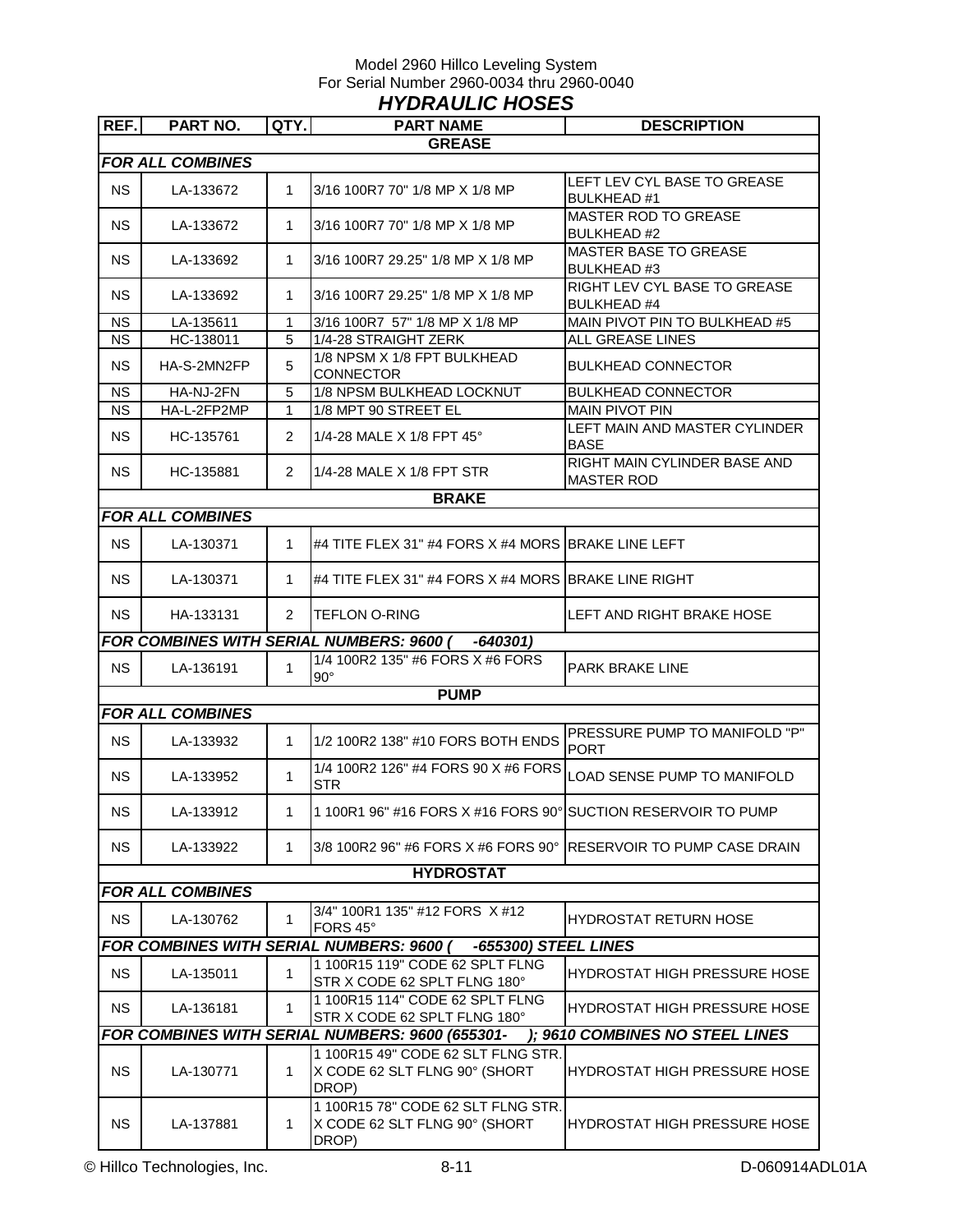### Model 2960 Hillco Leveling System For Serial Number 2960-0034 thru 2960-0040 *HYDRAULIC HOSES (CONTINUED)*

|           |                         |                | <b>LEVELING MANIFOLD</b>                                                     |                                                                                        |
|-----------|-------------------------|----------------|------------------------------------------------------------------------------|----------------------------------------------------------------------------------------|
|           | <b>FOR ALL COMBINES</b> |                |                                                                              |                                                                                        |
| <b>NS</b> | LA-130312               | $\mathbf{1}$   | 3/4 100R1 50" #10 FORS X #12 FORS                                            | MANIFOLD "T" PORT TO RETURN<br>LINE                                                    |
| NS.       | LA-142331               | $\mathbf{1}$   | 1/2 100R2 99" #8 FORS BOTH ENDS                                              | LEVELING VALVE "A" PORT TO ROD<br>END OF LEFT MAIN LEV CYLINDER                        |
| NS.       | LA-142341               | $\mathbf{1}$   | 1/2 100R2 108" #8 FORS BOTH ENDS                                             | LEVELING VALVE "B" PORT TO BASE<br>END OF LEFT MAIN LEV CYLINDER                       |
|           |                         |                | <b>FEEDER HOUSE</b>                                                          |                                                                                        |
|           | <b>FOR ALL COMBINES</b> |                |                                                                              |                                                                                        |
| NS.       | LA-135051               | 1              | 1/2 100R2 30" #8 MORS X #8 FORS                                              | FEEDER HOUSE HOSE EXTENSIONS                                                           |
| NS.       | LA-135061               | 1              | 3/8 100R2 30" #6 MORS X #6 FORS                                              | FEEDER HOUSE HOSE EXTENSIONS                                                           |
| NS.       | LA-135071               | $\mathbf{1}$   | 1/2 100R2 136-3/4" #8 MORB X #8<br><b>FORS</b>                               | FEEDER HOUSE HOSE EXTENSIONS                                                           |
| NS.       | LA-135081               | $\mathbf{1}$   | 1/2 100R2 139-3/4" #8 MORB X #10<br><b>FORS</b>                              | FEEDER HOUSE HOSE EXTENSIONS                                                           |
| NS.       | LA-135091               | 1              | 3/8 100R2 154" #6 FORS X #4 FORS                                             | FEEDER HOUSE HOSE EXTENSIONS                                                           |
| (695301-  |                         |                | *NO FEEDERHOUSE HOSES ARE REQUIRED FOR 9650W COMBINES WITH SERIAL NUMBERS    |                                                                                        |
|           |                         |                | <b>HEADER LIFT CYLINDER HOSES</b>                                            |                                                                                        |
|           | <b>FOR ALL COMBINES</b> |                |                                                                              |                                                                                        |
| NS.       | LA-133631               | 1              | 1/2 100R2 82" #8 FORS BOTH ENDS                                              | RIGHT HDR LFT CYLINDER TO<br><b>BULKHEAD #1 RIGHT</b>                                  |
| NS.       | LA-133631               | 1              | 1/2 100R2 82" #8 FORS BOTH ENDS                                              | LEFT HDR LFT CYLINDER TO<br><b>BULKHEAD #1 LEFT</b>                                    |
| ΝS        | LA-136071               | 1              | 1/2 100 R2 105" #8 FORS BOTH ENDS                                            | TEE AT ACCUMULATOR VALVE TO<br><b>BULKHEAD #1</b>                                      |
|           |                         |                | <b>MAIN CYLINDER</b>                                                         |                                                                                        |
|           | <b>FOR ALL COMBINES</b> |                |                                                                              |                                                                                        |
| NS.       | LA-130383               | $\mathbf{1}$   | 1/2" 100R2 HOSE 57" #8 FORS X #8<br>FORS 90°                                 | LEFT MAIN ROD TO RIGHT POCV #2                                                         |
| NS.       | LA-130383               | 1              | 1/2" 100R2 HOSE 57" #8 FORS X #8<br>FORS 90°                                 | RIGHT MAIN ROD TO LEFT POCV #2                                                         |
| NS.       | LA-130483               | 1              | 3/8" 100R2 HOSE 19-1/2" #6 FORS X<br>#8 FORS 90°                             | RIGHT POCV #3 TO RIGHT MAIN ROD                                                        |
| NS.       | LA-130483               | 1              | 3/8" 100R2 HOSE 19-1/2" #6 FORS X<br>#8 FORS 90°                             | LEFT POCV #3 TO LEFT MAIN ROD                                                          |
| NS.       | HC-142271               | 2              | ABRASION SLEEVE, NYLON -- 1.81" ID 1/2" HOSES BETWEEN LEVELING<br>X 8"       | <b>CYLINDERS</b>                                                                       |
|           |                         |                | <b>MISCELLANEOUS</b>                                                         |                                                                                        |
|           |                         |                | FOR COMBINES WITH REAR WHEEL ASSIST AND A JOHN DEERE CHAFF SPREADER          |                                                                                        |
| <b>NS</b> | LA-143651               | $\mathbf{1}$   | 3/4" 100R1 HOSE 44" #12 FORS X #12 REPLACES STEEL LINE AT BOTTOM<br>FORS 90° | OF UNION                                                                               |
|           |                         |                | FOR COMBINE WITH LEVELING SYSTEM SERIAL NUMBER 2960-0035                     |                                                                                        |
| <b>NS</b> | LA-145311               | 1              | 3/4" 100R1 HOSE 57" #12 FORS X #12<br>FORS 90°                               | CASE DRAIN HOSE                                                                        |
| NS.       | HA-S-12MF12MF           | 1              | #12 MORS X #12 MORS STR                                                      | <b>CASE DRAIN HOSE</b>                                                                 |
| <b>NS</b> | LA-145321               | 1              | FORS                                                                         | 5/8" 100R2 HOSE 104" #10 FORS X #10 PRESSURE HOSE FROM PUMP TO "P"<br>PORT ON MANIFOLD |
| <b>NS</b> | LA-145331               | 1              | 3/4" 100R1 HOSE 56" #12 FORS X #12<br><b>FORS</b>                            | MANIFOLD "T" PORT TO RETURN<br>FILTER INLET                                            |
| <b>NS</b> | LA-145341               | $\mathbf{1}$   | 3/4" 100R1 HOSE 72" #12 FORS X #12<br>FORS 90°                               | <b>FILTER HOUSING OUTLET TO</b><br><b>RESERVOIR</b>                                    |
| NS.       | LA-145351               | $\mathbf{1}$   | 1" 100R16(1M2T) HOSE 70" #16 FORS<br>X #16 FORS 90°                          | SUCTION HOSE FROM RESERVOIR<br>TO PUMP                                                 |
| NS.       | HA-T-16MF16MO           | $\overline{2}$ | #16 ORS STRAIGHT THREAD RUN<br>TEE.                                          | SUCTION AND RETURN PORTS ON<br><b>RESERVOIR</b>                                        |
| <b>NS</b> | HA-L-16FF12MF           | 2              | $\#$ 16 FORS X $\#$ 12 MORS STR                                              | SUCTION AND RETURN PORTS ON<br><b>RESERVOIR</b>                                        |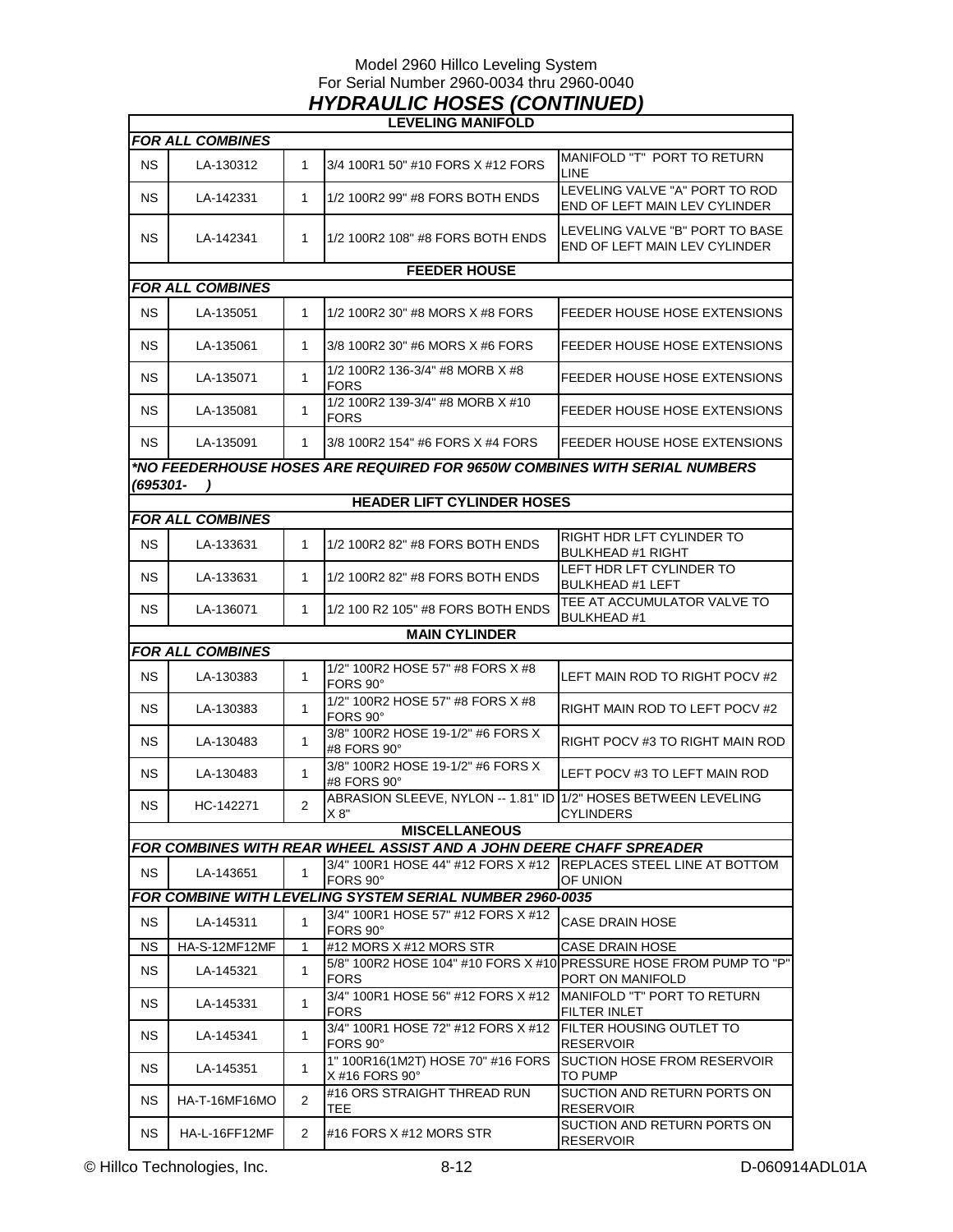### Model 2960 Hillco Leveling System For Serial Number 2960-0034 thru 2960-0040 *HYDRAULIC ADAPTERS*

| REF.                   | PART NO.                | QTY.           | <b>PART NAME</b>                                                   | <b>DESCRIPTION</b>      |
|------------------------|-------------------------|----------------|--------------------------------------------------------------------|-------------------------|
|                        |                         |                | <b>PUMP</b>                                                        |                         |
|                        | <b>FOR ALL COMBINES</b> |                |                                                                    |                         |
| <b>NS</b>              | HA-S-10MF10MO           | $\overline{1}$ | #10 MORB X #10 MORS                                                | <b>PUMP PRESSURE</b>    |
| $\overline{\text{NS}}$ | HA-L-6MF4MO             | $\overline{1}$ | #4 MORB X #6 MORS 90°                                              | <b>PUMP LOAD SENSE</b>  |
| $\overline{\text{NS}}$ | HA-L-6MF6MO             | $\overline{2}$ | #6 MORS X #6 MORB 90°                                              | <b>PUMP CASE DRAIN</b>  |
|                        |                         |                | FOR COMBINES WITH LEVELING SYSTEM SERIAL NUMBERS 2960-0034 & 2960- |                         |
| NS.                    | HA-S-12MO16MF           | $\mathbf{1}$   | #12 MORB X #16 MORS                                                | <b>PUMP SUCTION</b>     |
|                        |                         |                | FOR COMBINE WITH LEVELING SYSTEM SERIAL NUMBER 2960-0035           |                         |
| NS.                    | HA-L-16MF16MO           | 1              | #16 MORB X #16 MORS 90°                                            | PUMP SUCTION            |
|                        |                         |                | <b>HEADER LIFT CYLINDERS</b>                                       |                         |
|                        | <b>FOR ALL COMBINES</b> |                |                                                                    |                         |
| NS.                    | HA-L-8FF8MF             | 2              | #8 FORS X #8 MORS 90                                               | HEADER LIFT CYLINDERS   |
|                        |                         |                | <b>MAIN CYLINDERS</b>                                              |                         |
|                        | <b>FOR ALL COMBINES</b> |                |                                                                    |                         |
| ΝS                     | HA-L-8MO8MO             | $\overline{2}$ | 8 MORB X 8 MORB 90°                                                | LEFT AND RIGHT POCV #1  |
| NS.                    | HA-T-8MF8MO             | $\mathbf{1}$   | #8 MORB X #8 MORS STR<br>THREAD RUN TEE                            | LEFT POCV #2            |
| NS.                    | HA-Q-8MF8MO             | $\overline{2}$ | #8 MORB X #8 MORS STR<br>THREAD BRANCH TEE                         | LEFT AND RIGHT MAIN ROD |
| NS.                    | HA-M-8F                 | 1              | #8 ORS SWIVEL NUT RUN TEE ILEFT MAIN ROD                           |                         |
| <b>NS</b>              | HA-L-6MF6MO             | $\overline{2}$ | #6 MORS X #6 MORB 90°                                              | LEFT AND RIGHT POCV #3  |
| <b>NS</b>              | HA-L-8MF8MO             | 1              | #8 MORS X #8 MORB 90°                                              | <b>RIGHT POCV #2</b>    |
|                        |                         |                | <b>MASTER CYLINDER</b>                                             |                         |
|                        | <b>FOR ALL COMBINES</b> |                |                                                                    |                         |
| NS                     | HA-L-4MF6MO             | $\mathbf{1}$   | #4 MORS X #6 MORB 90°                                              | <b>MASTER ROD</b>       |
| <b>NS</b>              | HA-L-4MF6MO             | $\mathbf{1}$   | #4 MORS X #6 MORB 90°                                              | <b>MASTER BASE</b>      |
|                        |                         |                | <b>BULKHEAD MOUNT</b>                                              |                         |
|                        | <b>FOR ALL COMBINES</b> |                |                                                                    |                         |
| <b>NS</b>              | HA-J-8MF8MF             | $\mathbf{1}$   | #8MORS X #8MORS X #8 MORS<br><b>BULKHEAD RUN TEE</b>               | BULKHEAD #1 POINTED UP  |
| <b>NS</b>              | HA-NB-8FF               | $\mathbf{1}$   | #8 ORS STR THREAD<br><b>BULKHEAD LOCKNUT</b>                       | <b>BULKHEAD#1</b>       |
|                        |                         |                | <b>RESERVOIR</b>                                                   |                         |
|                        | <b>FOR ALL COMBINES</b> |                |                                                                    |                         |
| NS.                    | HA-T-6MF6MO             | 1              | #6 MORB X #6 MORS STR<br><b>THREAD RUN TEE</b>                     | CASE DRAIN AT RESERVOIR |
| NS.                    | HA-C-6F                 | $\mathbf{1}$   | #6 FORS CAP                                                        | CASE DRAIN AT RESERVOIR |
| NS.                    | <b>HA-M-16F</b>         | 1              | #16 ORS SWIVEL NUT RUN<br><b>TEE</b>                               | SUCTION BY JD FILTER    |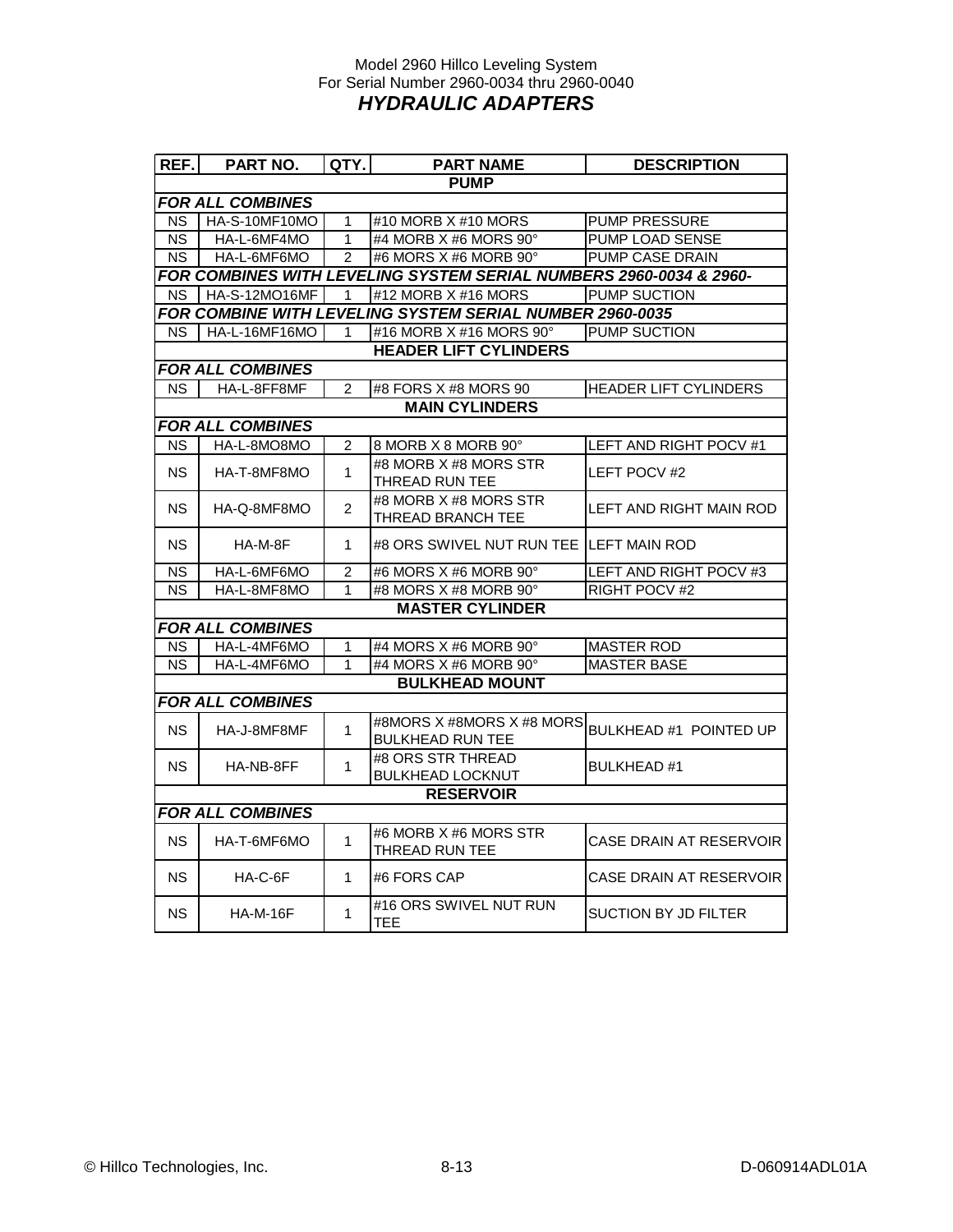### Model 2960 Hillco Leveling System For Serial Number 2960-0034 thru 2960-0040 *HYDRAULIC ADAPTERS (CONTINUED)*

|                        | <b>MANIFOLD</b>      |                |                                                                    |                                         |  |
|------------------------|----------------------|----------------|--------------------------------------------------------------------|-----------------------------------------|--|
|                        |                      |                | FOR COMBINES WITH LEVELING SYSTEM SERIAL NUMBERS 2960-0034 & 2960- |                                         |  |
| <b>NS</b>              | HA-A-10MO            | $\mathbf{1}$   | #10 MORB ALLEN HEAD PLUG   "T" PORT                                |                                         |  |
| <b>NS</b>              | HA-S-4FP10MO         | 1              | $\#$ 10 MORB X $\#$ 4 FNPT STR                                     | "P" PORT FOR PRESSURE<br><b>GUAGE</b>   |  |
| <b>NS</b>              | HA-S-10MF10MO        | $\overline{2}$ | 10 MORB X 10 MORS STR                                              | "P" & "T" PORTS                         |  |
| <b>NS</b>              | HA-L-10FF10MF        | 2              | 10 FORS X 10 MORS 90°                                              | "P" & "T" PORTS                         |  |
| <b>NS</b>              | HA-L-8MF8MO          | 2              | #8 MORB X #8 MORS 90°                                              | "A" & "B" PORTS                         |  |
| $_{\rm NS}$            | HA-L-4MF4M0          | $\mathbf{1}$   | #4 MORS X #4 MORB 90°                                              | LOAD SENSE SHUTTLE                      |  |
| <b>NS</b>              | HA-S-10MF10MO        | $\mathbf{1}$   | 10 MORB X 10 MORS STR                                              | PRESSURE IN                             |  |
| <b>NS</b>              | HA-L-10FF10MF        | $\mathbf{1}$   | 10 FORS X 10 MORS 90°                                              | PRESSURE IN                             |  |
| <b>NS</b>              | HA-L-4MF4MO          | $\mathbf{1}$   | #4 MORS X #4 MORB 90°                                              | <b>LOAD SENSE SHUTTLE</b>               |  |
| <b>NS</b>              | HA-A-10MO            | $\mathbf 1$    | #10 MORB ALLEN HEAD PLUG                                           | "T" PORT                                |  |
| <b>NS</b>              | HA-S-10MF10MO        | $\mathbf{1}$   | 10 MORB X 10 MORS STR                                              | <b>TANK OUT</b>                         |  |
| <b>NS</b>              | HA-L-10FF10MF        | $\mathbf{1}$   | 10 FORS X 10 MORS 90°                                              | <b>TANK OUT</b>                         |  |
| <b>NS</b>              | HA-S-4FP10MO         | $\mathbf{1}$   | #10 MORB X #4 FNPT STR                                             | <b>PRESSURE GUAGE</b>                   |  |
| <b>NS</b>              | HA-L-8MF8MO          | $\overline{2}$ | 8 MORB X 8 MORS 90°                                                | LEV A&B                                 |  |
|                        |                      |                | <b>FOR COMBINE WITH LEVELING SYSTEM SERIAL NUMBER 2960-0035</b>    |                                         |  |
| <b>NS</b>              | <b>HA-S-12MF12MO</b> | 1              | #12 MORB X #12 MORS STR                                            | "T" PORT                                |  |
| <b>NS</b>              | HA-L-12FF12MF        | $\mathbf{1}$   | #12 FORS X #12 MORS $90^\circ$                                     | "T" PORT                                |  |
| <b>NS</b>              | HA-L-8MF8MO          | $\overline{2}$ | #8 MORB X #8 MORS 90°                                              | "A" AND "B" PORTS                       |  |
| <b>NS</b>              | HA-A-8MO             | 4              | #8 MORB ALLEN HEAD PLUG                                            | "A" AND "B" PORTS                       |  |
| <b>NS</b>              | HA-S-4FP10MO         | $\mathbf{1}$   | #4 FPIPE X #10 MORB STR                                            | PRESSURE GAUGE                          |  |
| <b>NS</b>              | HA-S-10FO12MO        | 1              | #10 FORB X #12 MORB<br><b>STRAIGHT</b>                             | PRESSURE GAUGE                          |  |
| <b>NS</b>              | HA-S-10MF12MO        | $\mathbf{1}$   | #12 MORB X #10 MORS STR                                            | "P" PORT                                |  |
| <b>NS</b>              | HA-L-10FF10MF        | $\mathbf{1}$   | #10 FORS X #10 MORS 90°                                            | "P" PORT                                |  |
|                        |                      |                | <b>MISCELLANEOUS</b>                                               |                                         |  |
|                        |                      |                | FOR COMBINES WITH REAR WHEEL ASSIST AND A JOHN DEERE CHAFF         |                                         |  |
| <b>NS</b>              | HA-M-12MF12MF        | $\mathbf{1}$   | #12 ORS SWIVEL NUT RUN<br><b>TEE</b>                               | AT TEE UNION BY RETURN<br><b>FILTER</b> |  |
| <b>NS</b>              | HA-S-4MF8MO          | $\overline{2}$ | #8 MORB X #4 MORS STR                                              |                                         |  |
| <b>NS</b>              | HA-E-4MF             | $\overline{2}$ | #4 MORS PLUG                                                       |                                         |  |
| $\overline{\text{NS}}$ | $HA-E-6MF$           | $\overline{2}$ | #6 MORS PLUG                                                       |                                         |  |
|                        |                      |                | FOR COMBINE WITH LEVELING SYSTEM SERIAL NUMBER 2960-0035           |                                         |  |
| $\overline{\text{NS}}$ | HA-L-12MF16MO        | $\overline{2}$ | #16 MORB X #12 MORS 90°                                            | <b>RETURN FILTER ASM</b>                |  |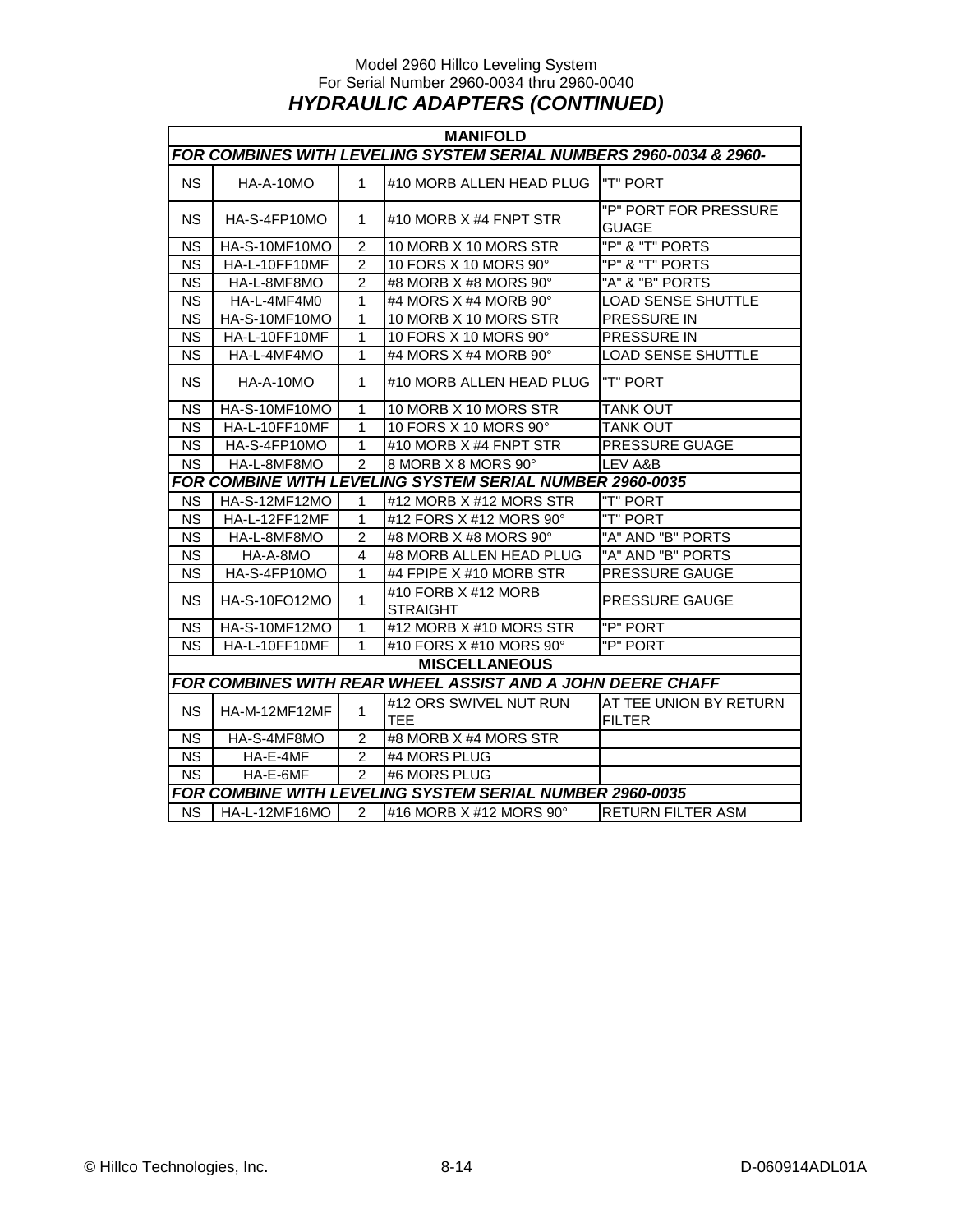### **9** *MISCELLANEOUS*

|                        | <b>DOCUMENTS AND LABELS</b> |                |                                           |                                           |  |  |
|------------------------|-----------------------------|----------------|-------------------------------------------|-------------------------------------------|--|--|
| REF.                   | PART NO.                    | QTY.           | <b>PART NAME</b>                          | <b>DESCRIPTION</b>                        |  |  |
| <b>NS</b>              | LL-142091                   | $\overline{2}$ | DECAL, JD HILLSIDE LEVELING               |                                           |  |  |
|                        |                             |                | <b>SYSTEM</b>                             |                                           |  |  |
| <b>NS</b>              | LL-133731                   | 5              | LABEL, GREASE 10 HR                       |                                           |  |  |
| $\overline{\text{NS}}$ | LL-138441                   | $\mathbf{1}$   | DECAL, CAB CONTROL BOX                    |                                           |  |  |
| <b>NS</b>              | LL20-100786                 | $\mathbf{1}$   | LABEL, SAFETY                             | WARNING, ELECTRONIC CRUSHING              |  |  |
|                        |                             |                |                                           | HAZARD                                    |  |  |
| <b>NS</b>              | LL20-100785                 | 1              | LABEL, SAFETY                             | CAUTION, MOVING STEP                      |  |  |
| <b>NS</b>              | LL20-100782                 | $\mathbf{1}$   | LABEL, SAFETY                             | CAUTION, LEVELING SYSTEM CAB              |  |  |
| <b>NS</b>              | LL20-100784                 | $\overline{2}$ | LABEL, SAFETY                             | DANGER, PINCH POINT                       |  |  |
| <b>NS</b>              | LL20-100787                 | $\overline{2}$ | LABEL, SAFETY                             | CAUTION, LEVELING SYSTEM<br><b>HAZARD</b> |  |  |
| <b>NS</b>              | LL20-100788                 | 3              | LABEL, SAFETY                             | DANGER, HYDRAULIC HAZARD                  |  |  |
| <b>NS</b>              | LL20-100783                 | 6              | LABEL, SAFETY                             | DANGER, CRUSHING HAZARD                   |  |  |
| <b>NS</b>              | LL20-100790                 | 1              | SERIAL NUMBER PLATE                       | REAR OF UNDERCARRIAGE                     |  |  |
|                        | D-020830DJC01               |                | JD 2950/2960 INSTALLATION                 |                                           |  |  |
| <b>NS</b>              |                             | 1              | <b>MANUAL</b>                             |                                           |  |  |
| <b>NS</b>              | D-020903CLA01               | $\mathbf{1}$   | JD 2950/2960 OPERATOR'S<br><b>MANUAL</b>  |                                           |  |  |
| <b>NS</b>              | D-060908ADL01               | 1              | MANUAL, PARTS                             |                                           |  |  |
|                        |                             |                | <b>HOSE CLAMPS AND FASTENERS</b>          |                                           |  |  |
| REF.                   | PART NO.                    | QTY.           | <b>PART NAME</b>                          | <b>WHERE USED</b>                         |  |  |
|                        |                             |                |                                           | TRIM RELIEF VALVE TO                      |  |  |
| <b>NS</b>              | F-HC-08M120F                | $\mathbf{1}$   | HC-8.8 M8 X 1.25 X 120                    | <b>BEHRINGER CLAMP</b>                    |  |  |
| <b>NS</b>              | F-HNN-08MF                  | $\mathbf{1}$   | HN-8.8 M08 X 1.25 NYLOCK                  | TRIM RELIEF VALVE TO                      |  |  |
|                        |                             |                |                                           | <b>BEHRINGER CLAMP</b>                    |  |  |
| <b>NS</b>              | MC-137521                   | $\overline{2}$ | BEHRINGER TWIN CLAMP (1.500<br>DIAMETER)  | <b>HYDROSTAT HOSES</b>                    |  |  |
| <b>NS</b>              | MC-137531                   | $\overline{2}$ | BEHRINGER TWIN COVER PLATE<br>(FOR 1.500) | <b>HYDROSTAT HOSES</b>                    |  |  |
|                        |                             |                | <b>BEHRINGER TWIN CLAMP .875"</b>         | ON OC HOSES BETWEEN                       |  |  |
| <b>NS</b>              | HC-140461                   | $\mathbf{1}$   | <b>DIAMETER</b>                           | <b>CYLINDERS</b>                          |  |  |
| <b>NS</b>              | HC-142281                   | $\mathbf{1}$   | BEHRINGER STACK BOLT (FOR                 | ON OC HOSES BETWEEN                       |  |  |
|                        |                             |                | .875)                                     | <b>CYLINDERS</b>                          |  |  |
| <b>NS</b>              | HC-139501                   | $\mathbf{1}$   | BEHRINGER TWIN COVER PLATE                | ON OC HOSES BETWEEN                       |  |  |
|                        |                             |                | (FOR .620)                                | <b>CYLINDERS</b>                          |  |  |
| <b>NS</b>              | HC-139511                   | $\mathbf{1}$   | BEHRINGER TWIN BOLT (FOR .620)            | ON OC HOSES BETWEEN                       |  |  |
|                        |                             |                |                                           | <b>CYLINDERS</b>                          |  |  |
| <b>NS</b>              | HC-139481                   | 1              | <b>BEHRINGER TWIN CLAMP .620"</b>         | ON OC HOSES BETWEEN CYL FOR               |  |  |
|                        |                             |                | <b>DIAMETER</b>                           | <b>MASTER HOSES</b>                       |  |  |
| NS.                    | MC-141551                   | 1              | 9600 SHIFT CABLE                          | JD PART NUMBER AH128356                   |  |  |
| <b>NS</b>              | F-HCF-8M030E                | 4              | FLHC-10.9 M8 X 1.25 X 30                  | <b>RUBBER MOUNT</b>                       |  |  |
| <b>NS</b>              | F-HNF-8ME                   | 4              | FLHN-10.9 M8 X 1.25                       | <b>RUBBER MOUNT</b>                       |  |  |
| <b>NS</b>              | F-HCF-10M030E               | 2              | FLHC-10.9 M10 X 1.50 X 30                 | PUMP TO ANTI-ROTATION<br><b>BRACKET</b>   |  |  |
|                        |                             |                |                                           | PUMP TO ANTI-ROTATION                     |  |  |
| NS.                    | F-HNF-10ME                  | 2              | FLHN-10.9 M10 X 1.50                      | <b>BRACKET</b>                            |  |  |
| <b>NS</b>              | MC-135781                   | $\overline{c}$ | 2" R/C HOSE CLAMP 3/8" HOLE               | HEADER LIFT CYLINDER HOSES                |  |  |
| <b>NS</b>              | MC-135791                   | 5              | 7/8" R/C HOSE CLAMP 3/8" HOLE             | HEADER LIFT CYLINDER HOSES                |  |  |
| <b>NS</b>              | MC-135231                   | 3              | 1/2" R/C HOSE CLAMP 3/8" HOLE             | <b>GREASE HOSE MNTS</b>                   |  |  |
| <b>NS</b>              | MC-135631                   | 1              | 1-1/2" R/C HOSE CLAMP 3/8" HOLE           | <b>GREASE HOSE MNTS</b>                   |  |  |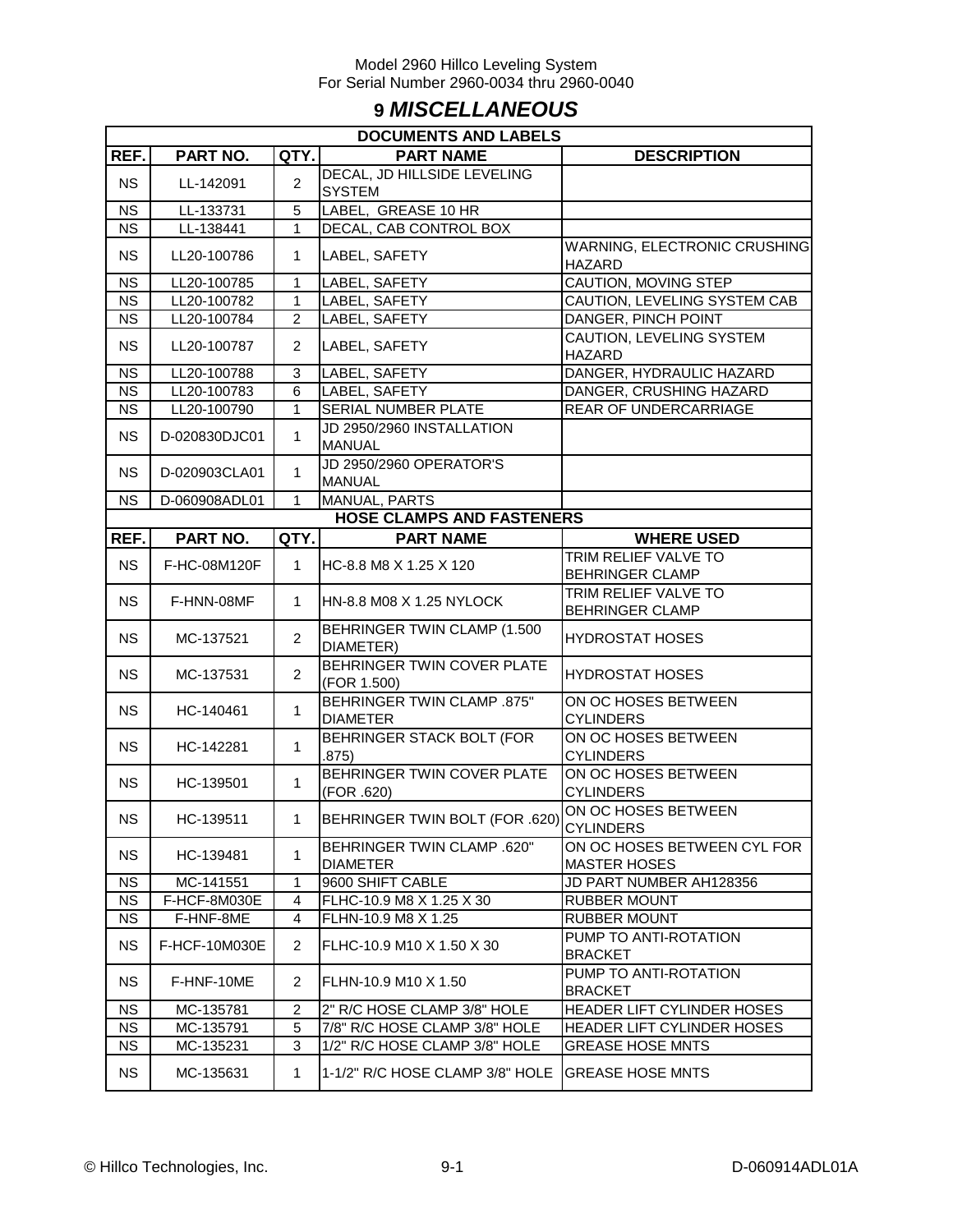# **10** *PART NUMBER INDEX*

| <b>MBER</b><br>PART | 띥<br>PAGE             |
|---------------------|-----------------------|
| D-020830DJC01       | $9 - 1$               |
| D-020903CLA01       | $9-1$                 |
| D-060908ADL01       | 9-1                   |
| EC-100557           | $7 - 2$               |
| EC-100692           | $7 - 2$               |
| EC-133281           | $7 - 4$               |
| EC-136211           | $7 - 2$               |
| EC-136221           | $7 - 2$               |
|                     | $7 - 4$               |
| EC-136621           |                       |
| EC-136631           | 7-4                   |
| EC-136651           | $7-4$                 |
| EC-136661           | $7-4$                 |
| EC-136681           | $7-4$                 |
| EC-136711           | $7-4$                 |
| EC-136731           | $7-4$                 |
| EC-136741           | 7-4                   |
| EC-138781           | $7-2$                 |
| EC-138791           | $7 - 2$               |
| EC-138801           | $7 - 2$               |
| EC-139631           | $7 - 4$               |
|                     | $7-4$                 |
| EC-139641           | $7-2$                 |
| EC-140751           |                       |
| EC-140761           | $7-2$                 |
| EC-140771           | 7-2                   |
| EC-140871           | $7 - 2$               |
| EC-140891           | $7-4$                 |
| EC-141741           | $7 - 4$               |
| EC-141751           | $7 - 4$               |
| EC-141761           | 7-4                   |
| EC-141771           | $\overline{7-4}$      |
| EC-141781           | $7 - 4$               |
| EC-141791           | $7 - 4$               |
| EC-141801           | $7 - 4$               |
|                     | $7 - 4$               |
| EC-141811           | $7 - 4$               |
| EC-141821           |                       |
| EC-141831           | 7-2                   |
| EC-142121           | $7-2$                 |
| ET-ST-20#10         | 7-4                   |
| ET-ST-2004          | $7 - 4$               |
| ET-ST-2005          | 7-4                   |
| F-CB-10M030F        | $2 - 4$               |
| F-CB-12M040F        | $2 - 4$               |
| F-EB-04C20          | $2 - 4$               |
| F-EYB-12M100F       | $8 - 8$               |
| F-FHS-8M015E        | 2-4                   |
| F-FWF-06020         | ว-⊿                   |
|                     |                       |
| F-FWH-08            | $2-4, 8-8$            |
| F-FWH-10            | $3-4, 4-2$<br>$2 - 4$ |
| F-HC-06M020F        |                       |
| F-HC-08M020F        | $8-4, 8-6$            |
| F-HC-08M025F        | $6 - 2$               |
| F-HC-08M035F        | $6 - 2$               |
| F-HC-08M090F        | 3-4                   |
| F-HC-08M120F        | $9 - 1$               |
| F-HC-10M025F        | 3-4, 7-2              |
| F-HC-10M040F        | $3 - 4$               |
| F-HC-10M110E        | $8 - 8$               |
| F-HC-10M200E        | 8-8                   |
| F-HC-12M030F        | $6 - 2$               |
| F-HC-12M040E        | $8 - 8$               |
| F-HC-12M050E        | 2-4                   |
| F-HC-12M050F        | $6 - 2$               |
| F-HC-12M060F        |                       |
|                     | 8-8                   |
| F-HC-12M065F        | 6-2                   |
| F-HC-12M080E        | 4-2                   |
| F-HC-16M050E        | $2 - 4$               |
| F-HC-16M060E        | $3 - 4$               |
| F-HC-16M120E        | $2 - 4$               |
| $F_HC_16MA1ADF$     | 1.2                   |

| NUMBER<br>PART               | <b>NUMBER</b><br>PAGE | <b>NUMBER</b><br>PART          | <b>NUMBER</b><br>PAGE                        | <b>NUMBER</b><br>PART        | <b>NUMBER</b><br>PAGE  |
|------------------------------|-----------------------|--------------------------------|----------------------------------------------|------------------------------|------------------------|
| D-020830DJC01                | $9 - 1$               | F-HC-24M070E                   | $4 - 2$                                      | HA-E-6MF                     | $8 - 14$               |
| D-020903CLA01                | $9 - 1$               | F-HC-24M110E                   | $4 - 2$                                      | HA-J-8MF8MF                  | $8 - 13$               |
| D-060908ADL01                | $9 - 1$               | F-HC5-04C12                    | $7 - 2$                                      | HA-L-10FF10MF                | $8 - 14$               |
| EC-100557                    | $7 - 2$               | F-HC8-06C20                    | $8 - 8$                                      | HA-L-12FF12MF                | $8 - 14$               |
| EC-100692                    | $7 - 2$               | F-HC8-07C44                    | $8 - 2$                                      | HA-L-12MF16MO                | $8 - 14$               |
| EC-133281                    | $7 - 4$               | F-HC8-08F20                    | $2 - 6$                                      | HA-L-16FF12MF                | $8 - 12$               |
| EC-136211                    | $7 - 2$               | F-HC8-12C240                   | $3 - 4$                                      | HA-L-16MF16MO                | $8 - 13$               |
| EC-136221                    | $7 - 2$<br>$7 - 4$    | F-HCF-05C08<br>F-HCF-06M045F   | $8-4, 8-6$                                   | HA-L-2FP2MP<br>HA-L-4MF4MO   | $8 - 11$<br>$8 - 14$   |
| EC-136621<br>EC-136631       | 7-4                   | F-HCF-10M020E                  | $5 - 2$<br>$2-4, 3-4$                        | HA-L-4MF6MO                  | $8 - 13$               |
| EC-136651                    | $7 - 4$               | F-HCF-10M020F                  | $2-4, 2-4$                                   | HA-L-6MF4MO                  | $8 - 13$               |
| EC-136661                    | $7 - 4$               | F-HCF-10M020F                  | $2 - 4$                                      | HA-L-6MF6MO                  | $8 - 13$               |
| EC-136681                    | $7 - 4$               | F-HCF-10M025E                  | $2 - 4$                                      | HA-L-8FF8MF                  | $8 - 13$               |
| EC-136711                    | $7 - 4$               | F-HCF-10M025F                  | $6 - 2$                                      | HA-L-8MF8MO                  | $8-13, 8-14$           |
| EC-136731                    | $7 - 4$               | F-HCF-10M030E                  | $9 - 1$                                      | HA-L-8MO8MO                  | $8 - 13$               |
| EC-136741                    | $7 - 4$               | F-HCF-10M040E                  | $8 - 8$                                      | HA-M-12MF12MF                | $8 - 14$               |
| EC-138781                    | $7 - 2$               | F-HCF-12M025F                  | $3 - 4$                                      | <b>HA-M-16F</b>              | $8 - 13$               |
| EC-138791                    | $7 - 2$               | F-HCF-12M040E                  | $2 - 4$                                      | HA-M-8F                      | $8 - 13$               |
| EC-138801                    | $7 - 2$               | F-HCF-12M080E                  | $2 - 4$                                      | HA-NB-8FF                    | $8 - 13$               |
| EC-139631                    | 7-4<br>$7 - 4$        | F-HCF-16M040E                  | $2 - 4$<br>$3 - 4$                           | HA-NJ-2FN                    | $8 - 11$               |
| EC-139641<br>EC-140751       | $7 - 2$               | F-HCF-16M080E<br>F-HCF-8M030E  | $9 - 1$                                      | HA-Q-8MF8MO<br>HA-S-10FO12MO | $8 - 13$<br>$8 - 14$   |
| EC-140761                    | $7 - 2$               | F-HN-#10C                      | $7 - 2$                                      | HA-S-10MF10MO                | $8-13, 8-14$           |
| EC-140771                    | $7 - 2$               | F-HN8-07C                      | $8 - 2$                                      | HA-S-10MF12MO                | $8 - 14$               |
| EC-140871                    | $7 - 2$               | F-HNF-#10C                     | $7-2$                                        | HA-S-12MF12MF                | $8 - 12$               |
| EC-140891                    | $7 - 4$               | F-HNF-#6C                      | $7 - 2$                                      | HA-S-12MF12MO                | $8 - 14$               |
| EC-141741                    | $7 - 4$               | F-HNF-04C                      | $2 - 4, 7 - 2$                               | HA-S-12MO16MF                | $8 - 13$               |
| EC-141751                    | $7 - 4$               | F-HNF-06MF                     | $2 - 4$                                      | HA-S-2MN2FP                  | $8 - 11$               |
| EC-141761                    | 7-4                   | F-HNF-08MF                     | $3-4, 6-2, 8-4, 8-6$                         | HA-S-4FP10MO                 | $8 - 14$               |
| EC-141771                    | $7 - 4$<br>$7 - 4$    | F-HNF-10ME<br>F-HNF-10MF       | 2-4, 3-4, 8-8, 9-1<br>2-4, 3-4, 6-2, 7-2     | HA-S-4MF4MO<br>HA-S-4MF8MO   | $8 - 10$<br>8-10, 8-14 |
| EC-141781<br>EC-141791       | $7 - 4$               | F-HNF-12MF                     | $2 - 4$                                      | HA-T-16MF16MO                | $8 - 12$               |
| EC-141801                    | $7 - 4$               | F-HNF-8ME                      | $9 - 1$                                      | HA-T-4MF4MO                  | $8 - 10$               |
| EC-141811                    | $7 - 4$               | F-HNJ-05C                      | 6-2                                          | HA-T-6MF6MO                  | $8 - 13$               |
| EC-141821                    | $7 - 4$               | F-HNJ-12MF                     | $2 - 4$                                      | HA-T-8MF8MO                  | $8 - 13$               |
| EC-141831                    | 7-2                   | F-HNN-08MF                     | $9 - 1$                                      | HC-100706                    | $2-2, 8-2$             |
| EC-142121                    | $7 - 2$               | F-HNN-10MF                     | $8 - 8$                                      | HC-101019                    | $8 - 4$                |
| ET-ST-20#10                  | $7 - 4$               | F-HNN-12MF                     | $8 - 8$                                      | HC-101021                    | $8 - 4$                |
| ET-ST-2004<br>ET-ST-2005     | $7 - 4$<br>$7 - 4$    | F-HNS-12C<br>F-HNS-12ME        | $3 - 4$                                      | HC-101022                    | $8 - 4$<br>$8 - 4$     |
| F-CB-10M030F                 | $2 - 4$               | F-HNS-16ME                     | 2-4, 4-2, 6-2, 8-8<br>$3-4, 4-2$<br>$2 - 4.$ | HC-101264<br>HC-101842       | $3-2, 8-2$             |
| F-CB-12M040F                 | 2-4                   | F-HNS-20ME                     | $5 - 2$                                      | HC-101843                    | $8 - 2$                |
| F-EB-04C20                   | $2 - 4$               | F-HNS-24ME                     | $4 - 2$                                      | HC-102082                    | $8 - 4$                |
| F-EYB-12M100F                | $8 - 8$               | F-HNSF-12ME                    | $2 - 4$                                      | HC-103099                    | $8 - 8$                |
| F-FHS-8M015E                 | $2 - 4$               | F-LW-#10                       | $8-4, 8-6$                                   | HC-103228                    | $3-2, 8-2$             |
| F-FWF-06020                  | $3 - 4$               | F-LW-04                        | $7 - 2$                                      | HC-133151                    | $8 - 8$                |
| F-FWH-08                     | 2-4, 8-8              | F-LW-05                        | 6-2                                          | HC-134191                    | $2 - 2, 8 - 2$         |
| F-FWH-10                     | 3-4, 4-2<br>$2 - 4$   | F-LW-06A                       | 8-8                                          | HC-134201                    | $8-2$                  |
| F-HC-06M020F<br>F-HC-08M020F | $8-4, 8-6$            | <b>F-LW-08A</b><br>F-MB-10NR20 | 2-6<br>$3 - 4$                               | HC-134251<br>HC-134911       | $8 - 2$<br>$8 - 2$     |
| F-HC-08M025F                 | $6 - 2$               | F-MB-14NR40                    | $2 - 4$                                      | HC-135231                    | 8-8                    |
| F-HC-08M035F                 | $6 - 2$               | F-MB-18NR24                    | 4-2                                          | HC-135241                    | $8 - 8$                |
| F-HC-08M090F                 | 3-4                   | F-PCT-05X48                    | $3 - 4$                                      | HC-135251                    | $8 - 8$                |
| F-HC-08M120F                 | $9 - 1$               | F-PHM-#10C16                   | $7-2$                                        | HC-135761                    | $8 - 11$               |
| F-HC-10M025F                 | $3-4, 7-2$            | F-PHM-#10C28                   | $7-2$                                        | HC-135881                    | $8 - 11$               |
| F-HC-10M040F                 | 3-4                   | F-PHM-#6C06                    | $7 - 2$                                      | HC-136511                    | $8 - 10$               |
| F-HC-10M110E                 | $8 - 8$               | F-PHM-#6C12                    | $7 - 2$                                      | HC-136541                    | $8 - 10$               |
| F-HC-10M200E<br>F-HC-12M030F | $8 - 8$<br>$6 - 2$    | F-PHM-04C24<br>F-PHM-04C36     | $7-2$<br>$7 - 2$                             | HC-136551<br>HC-136561       | $8 - 10$<br>$8 - 10$   |
| F-HC-12M040E                 | 8-8                   | F-PSL-04X48                    | 3-4                                          | HC-136571                    | $8 - 10$               |
| F-HC-12M050E                 | $2 - 4$               | F-SHC-#10C32                   | 8-6                                          | HC-136581                    | $8 - 10$               |
| F-HC-12M050F                 | 6-2                   | F-SHC-#10C52                   | 8-4                                          | HC-136591                    | $8 - 10$               |
| F-HC-12M060F                 | $8 - 8$               | F-SHC-04C28                    | 8-6                                          | HC-137061                    | $8 - 8$                |
| F-HC-12M065F                 | $6 - 2$               | F-SHC-10M070F                  | $2 - 4$                                      | HC-137891                    | $8 - 2$                |
| F-HC-12M080E                 | 4-2                   | F-SSS-04F04                    | $8 - 2$                                      | HC-137901                    | $8 - 2$                |
| F-HC-16M050E                 | 2-4                   | F-SSS-06C08                    | $2 - 6$                                      | HC-138011                    | 8-11                   |
| F-HC-16M060E<br>F-HC-16M120E | 3-4<br>2-4            | F-UDS-#7X06<br>HA-133131       | $3 - 4$<br>$8 - 11$                          | HC-138691<br>HC-138861       | $8 - 2$<br>$8 - 4$     |
| F-HC-16M140E                 | $4 - 2$               | HA-A-10MO                      | $8 - 14$                                     | HC-139151                    | $3-2, 8-2$             |

| ≃<br>ш<br><b>ART</b>                         | $\mathbb{E}$<br>щ<br>DAGI |
|----------------------------------------------|---------------------------|
| HA-E-6MF                                     | $8 - 14$                  |
| HA-J-8MF8MF                                  | $8 - 13$                  |
| HA-L-10FF10MF                                | $8 - 14$                  |
| HA-L-12FF12MF                                | $8 - 14$                  |
| HA-L-12MF16MO                                | $8 - 14$                  |
| HA-L-16FF12MF                                | $8 - 12$                  |
| HA-L-16MF16MO                                | $8 - 13$                  |
| HA-L-2FP2MP                                  | $8 - 11$                  |
| HA-L-4MF4MO                                  | $8 - 14$                  |
| HA-L-4MF6MO                                  | 8-13                      |
| HA-L-6MF4MO                                  | $8 - 13$                  |
| HA-L-6MF6MO                                  | 8-13                      |
| HA-L-8FF8MF                                  | 8-13                      |
| HA-L-8MF8MO                                  | 8-13, 8-14                |
| HA-L-8MO8MO                                  | $8 - 13$                  |
| HA-M-12MF12MF                                | $8 - 14$                  |
| <b>HA-M-16F</b>                              | 8-13                      |
| HA-M-8F                                      | $8 - 13$                  |
| HA-NB-8FF                                    | $8 - 13$                  |
| HA-NJ-2FN                                    | $8 - 11$                  |
| HA-Q-8MF8MO                                  | $8 - 13$                  |
| HA-S-10FO12MO                                | $8 - 14$                  |
| <b>HA-S-10MF10MO</b><br><b>HA-S-10MF12MO</b> | $8-13, 8-14$<br>$8 - 14$  |
| HA-S-12MF12MF                                | $8 - 12$                  |
| <b>HA-S-12MF12MO</b>                         | $8 - 14$                  |
| <b>HA-S-12MO16MF</b>                         | $8 - 13$                  |
| HA-S-2MN2FP                                  | $8 - 11$                  |
| HA-S-4FP10MO                                 | $8 - 14$                  |
| HA-S-4MF4MO                                  | $8 - 10$                  |
| HA-S-4MF8MO                                  | 8-10, 8-14                |
| HA-T-16MF16MO                                | $8 - 12$                  |
| HA-T-4MF4MO                                  | $8 - 10$                  |
| HA-T-6MF6MO                                  | $8 - 13$                  |
| HA-T-8MF8MO                                  | $8 - 13$                  |
| HC-100706                                    | $2 - 2, 8 - 2$            |
| HC-101019                                    | $8 - 4$                   |
| HC-101021                                    | $8 - 4$                   |
| HC-101022                                    | 8-4                       |
| HC-101264                                    | $8 - 4$                   |
| HC-101842                                    | 3-2, 8-2                  |
| HC-101843                                    | $8-2$                     |
| HC-102082                                    | $8 - 4$                   |
| HC-103099                                    | $8-8$                     |
| HC-103228                                    | $3-2, 8-2$                |
| HC-133151<br>HC-134191                       | 8-8<br>$2-2, 8-2$         |
| HC-134201                                    | 8-2                       |
| HC-134251                                    | 8-2                       |
| HC-134911                                    | $8-2$                     |
| HC-135231                                    | 8-8                       |
| HC-135241                                    | 8-8                       |
| HC-135251                                    | 8-8                       |
| HC-135761                                    | 8-11                      |
| HC-135881                                    | 8-11                      |
| HC-136511                                    | 8-10                      |
| HC-136541                                    | $8 - 10$                  |
| HC-136551                                    | $8 - 10$                  |
| HC-136561                                    | $8 - 10$                  |
| HC-136571                                    | $8 - 10$                  |
| HC-136581                                    | $8 - 10$                  |
| HC-136591                                    | 8-10                      |
| HC-137061                                    | 8-8                       |
| HC-137891                                    | $8-2$                     |
| HC-137901<br>HC-138011                       | $8 - 2$<br>8-11           |
| HC-138691                                    | 8-2                       |
| HC-138861                                    | 8-4                       |
| HC-139151                                    | 3-2, 8-2                  |

© Hillco Technologies, Inc. 10-1 10-1 D-060914ADL01A